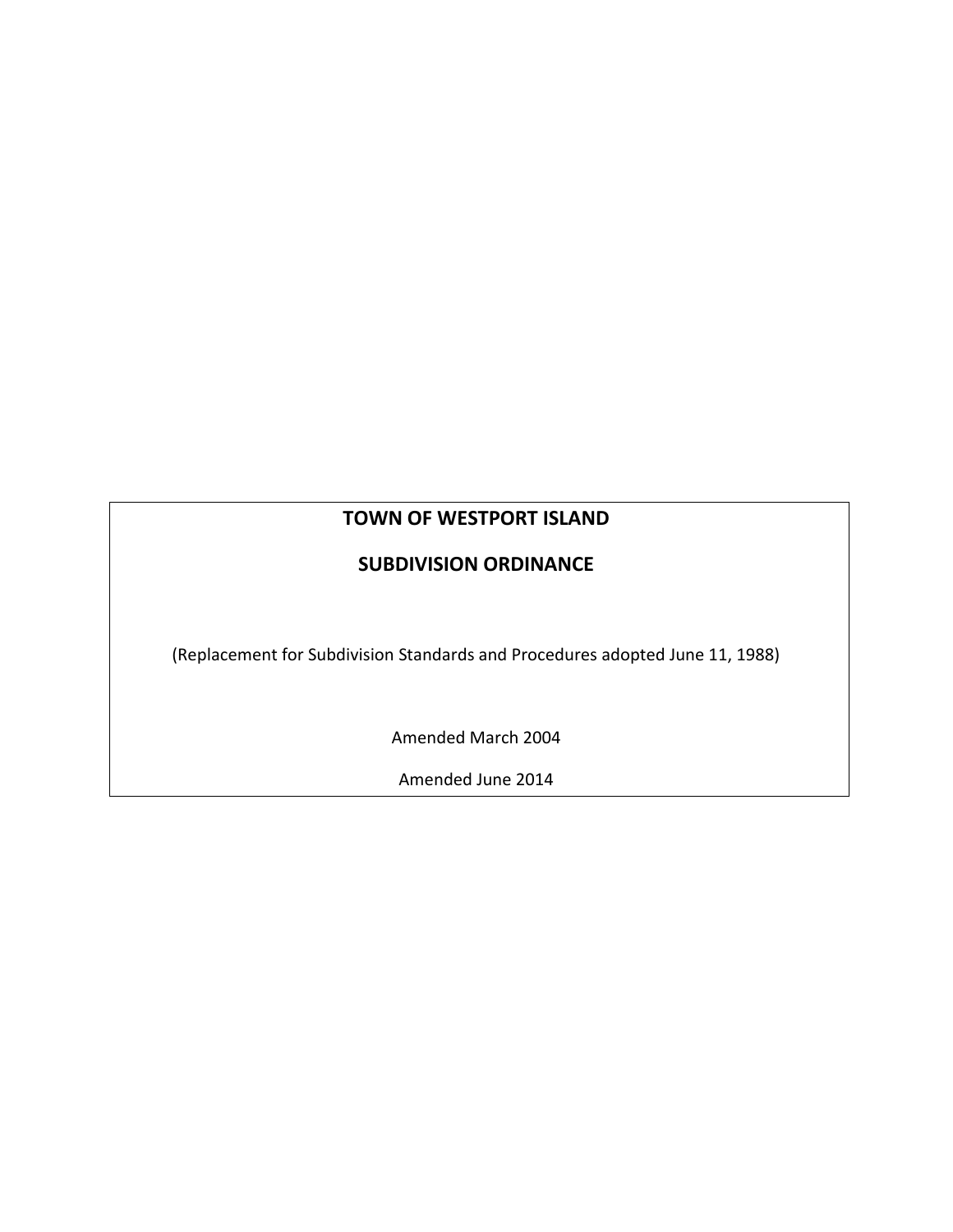#### **TABLE OF CONTENTS**

| SECTION 5. - ADMINISTRATIVE PROCEDURES-APPLICATION PROPOSAL PROCEDURES5 |  |
|-------------------------------------------------------------------------|--|
|                                                                         |  |
|                                                                         |  |
|                                                                         |  |
|                                                                         |  |
|                                                                         |  |
|                                                                         |  |
|                                                                         |  |
|                                                                         |  |
|                                                                         |  |
|                                                                         |  |
|                                                                         |  |
| 12.F.                                                                   |  |
| 12.F.                                                                   |  |
|                                                                         |  |
| 12.H.                                                                   |  |
| 12.1.                                                                   |  |
| 12.J.                                                                   |  |
| 12.K.                                                                   |  |
| 12.L.                                                                   |  |
|                                                                         |  |
|                                                                         |  |
|                                                                         |  |
|                                                                         |  |
|                                                                         |  |
|                                                                         |  |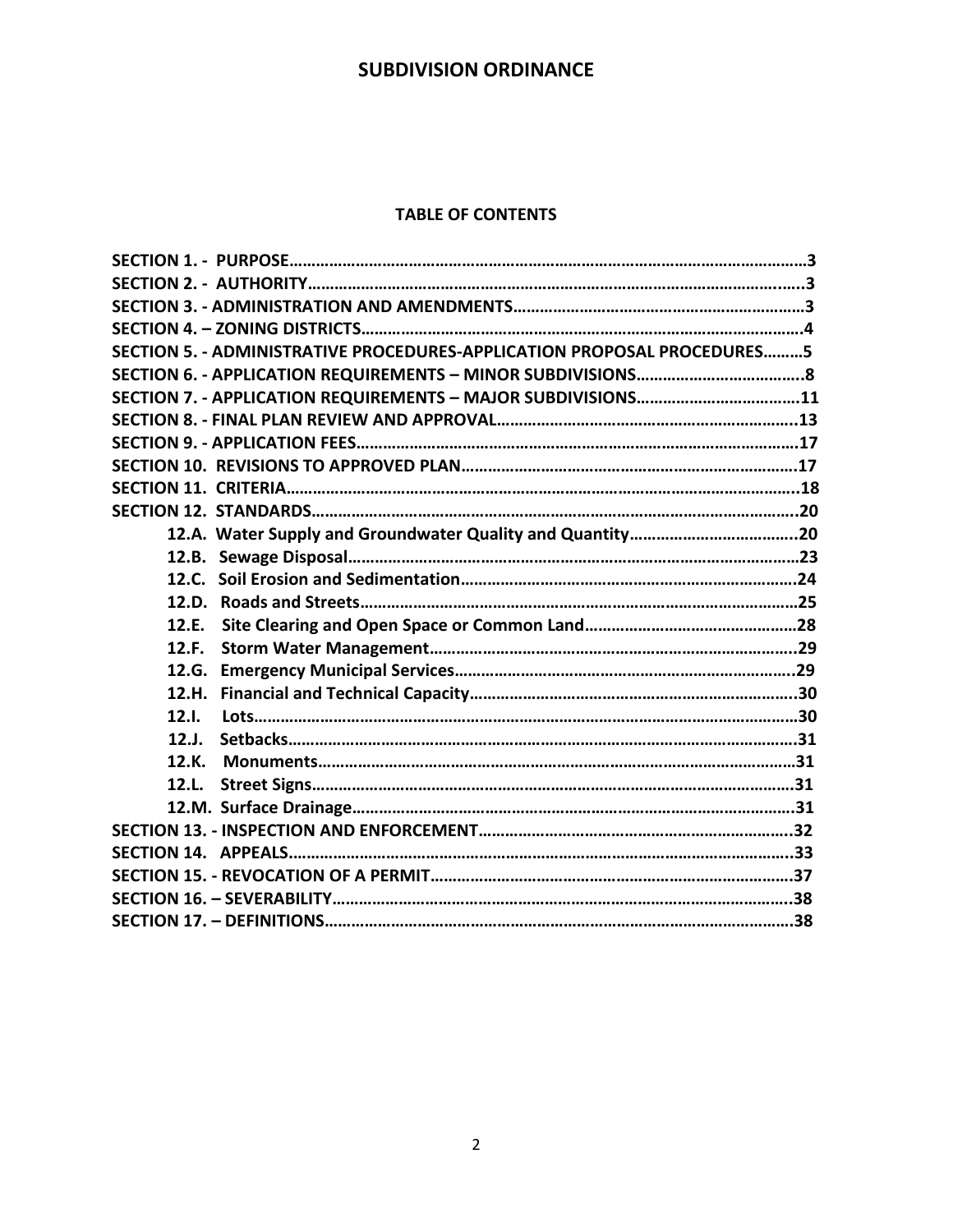## **SECTION 1. – PURPOSE**

In order to assure the comfort, convenience, safety, health and welfare of the people of the Town of Westport Island, to protect the town's water supply and ground water, to protect the environment, to promote the development of an economically sound and stable community, to assure that a minimal level of services and facilities are available to the residents of new subdivisions and that lots in subdivisions are capable of supporting the proposed uses and structures, and to minimize the potential negative impacts from new subdivisions on neighboring properties and on the municipality

### SECTION 2. – AUTHORITY

To insure that new development in the Town of Westport Island meets the goals and conforms to the policies of the Westport Island Comprehensive Plan, the Subdivision Ordinance including regulations, criteria and standards are adopted pursuant to Art. VIII, Pt. 2, Sec 1 of the Maine Constitution, and 30-A M.R.S.A. 3001 et seq. and 30-A M.R.S.A. §4401-4407.

## **SECTION 3. – ADMINISTRATION AND AMENDMENTS**

**3.A.** The provisions of this Ordinance shall pertain to all land and buildings proposed for subdivisions within the boundaries of the Town of Westport Island. All Town of Westport Island Ordinances apply, as appropriate and relevant, to any project covered by this Subdivision Ordinance. Whenever a provision of this Ordinance conflicts with or is inconsistent with another provision of this Ordinance or any other ordinance¸ regulation or statute, the more restrictive shall control.

**3.B.** This Ordinance shall be enforced by the Board of Selectmen, who may delegate enforcement responsibilities to an appointed agent including, but not limited to, a Code Enforcement Officer and/or a Local Plumbing Inspector.

**3.C.** The Town of Westport Island Planning Board, hereinafter called the Board, is authorized to review and act on all Subdivision Applications in a manner outlined within this Ordinance.

**3.D.** This Ordinance may be amended by majority vote of the Legislative Body of the Town o**f** Westport Island at a Town Meeting. A Public Hearing shall be held by the Planning Board and/or the Board of Selectmen prior to the vote by the Legislative Body of the Town. The Public Hearing shall be noticed at least fourteen (14) days prior to such hearing and advertised in a newspaper of general circulation in the municipality, at least two (2) times with the date of the first publication being at least fourteen (14) days prior to the hearing and the second at least seven (7) days prior to the hearing. Amendments to this Ordinance may be initiated by the Board of Selectmen, by a majority vote of the Planning Board, or by a resident petition of 10% of the votes cast in the most recent gubernatorial election.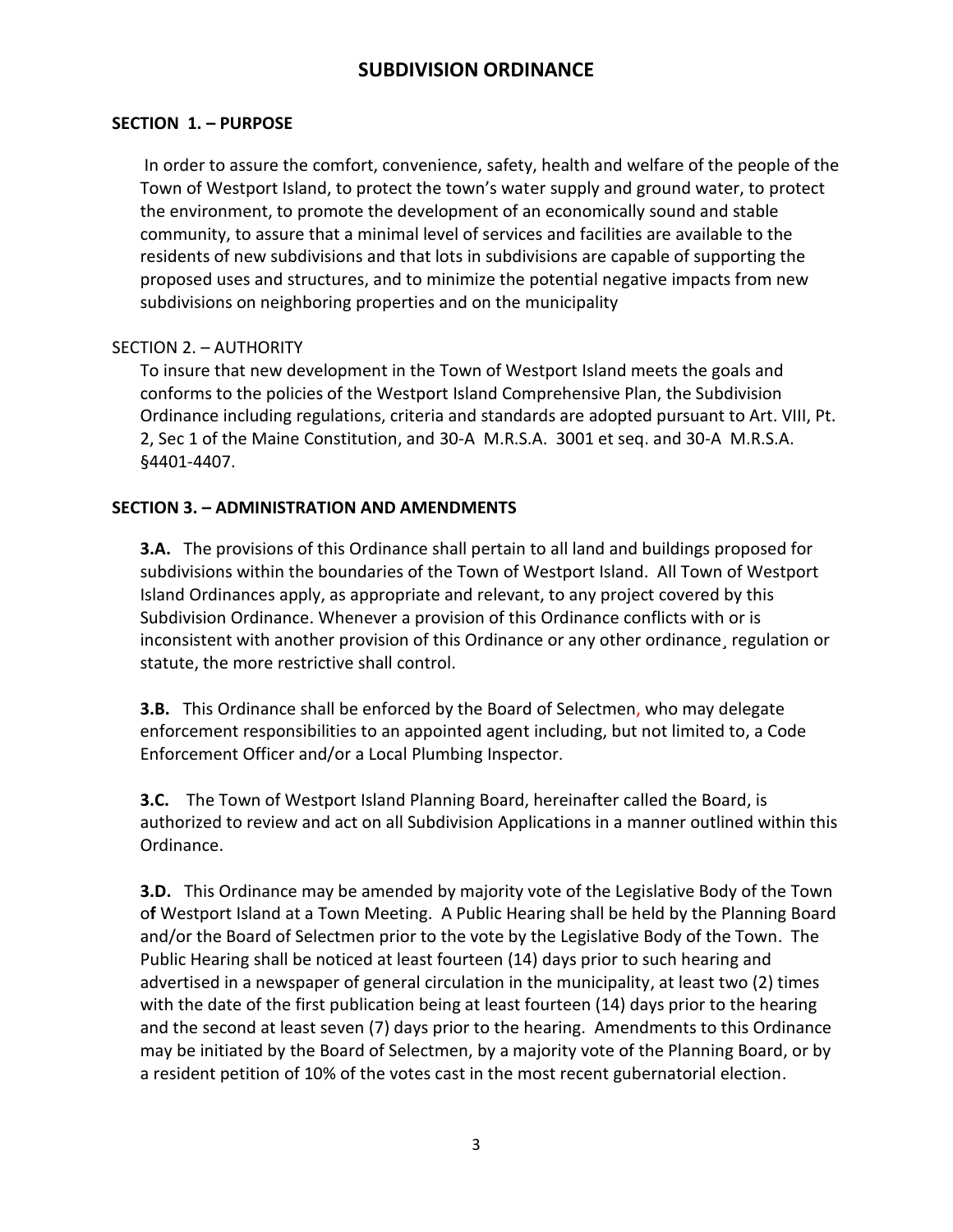## **SECTION 4. – ZONING DISTRICTS**

The areas in the Town of Westport Island are divided into the following districts as shown on the Official Town of Westport Island Zoning Map(s):

**4.A. Resource Protection District** includes portions of the following properties:

**4.A.1.** The area 250 feet from the wetland located on Map 4 Lot 9, known as the Hopkins Pond.

**4.A.2.** The portion of Map 3 Lot 2.1 located 250 feet from the wetland identified as Hopkins Pond

**4.**A.**3.** The area 250 feet from the pond known as the Meadow Pond, including portions of Lots 31, 35, 39, 40, and 41 and 42 on Map 3. **Subdivisions cannot be proposed in Resource Protection Districts.**

**4.B. Limited Development District** includes those properties or portions of properties that are located 250 feet from the following wetlands:

**4.B.1. Squam Creek Marsh** including portions of the following properties: Map3 Lots 38 and 44.1, Map 4 Lots 3, 8, 50, 55 and 61

**4.B.2. Heal's Upper Mill (Heal Pond)** including portions of the following lots: Map 3 Lots 55.2, 56, 57, 58, 65, 68.1, 68.2, 68.3 and 68.4

**4.B.3. Meadow Pond,** including portions of the following lots: Map 3 Lots 3.4 and 3.5

**4.B.4. Beaver Pond** including portions of the following lots: Map 2 Lots 35, 39 and 40

**4.B.5.** The 250 foot portions of Map 4 Lots 2, 6.1 and 6.2 which are adjacent to Hopkins Pond.

**4.C. Commercial Fisheries/Maritime Activities District** includes areas on tidal water where the activities are primarily those requiring access to tidal water and generally associated with maritime functions. The district may include portions of a lot. The following properties are designated as Commercial Fisheries/Maritime Activities Districts (CFMA):

**4.C.1.** Map 7 Lot 52.01 (currently North End Lobster Coop – Marina)

**4.**C.2. Map 6 Lot 111.11 (currently Westport Boat Works – Marina)

**4.**C.3. Map 1 Lot 24.14 (portion only – commercial fishing) A portion of land of the estate of Teresa Richardson, being the existing stone wharf and adjacent land described as follows: Beginning at the southwest corner of land of George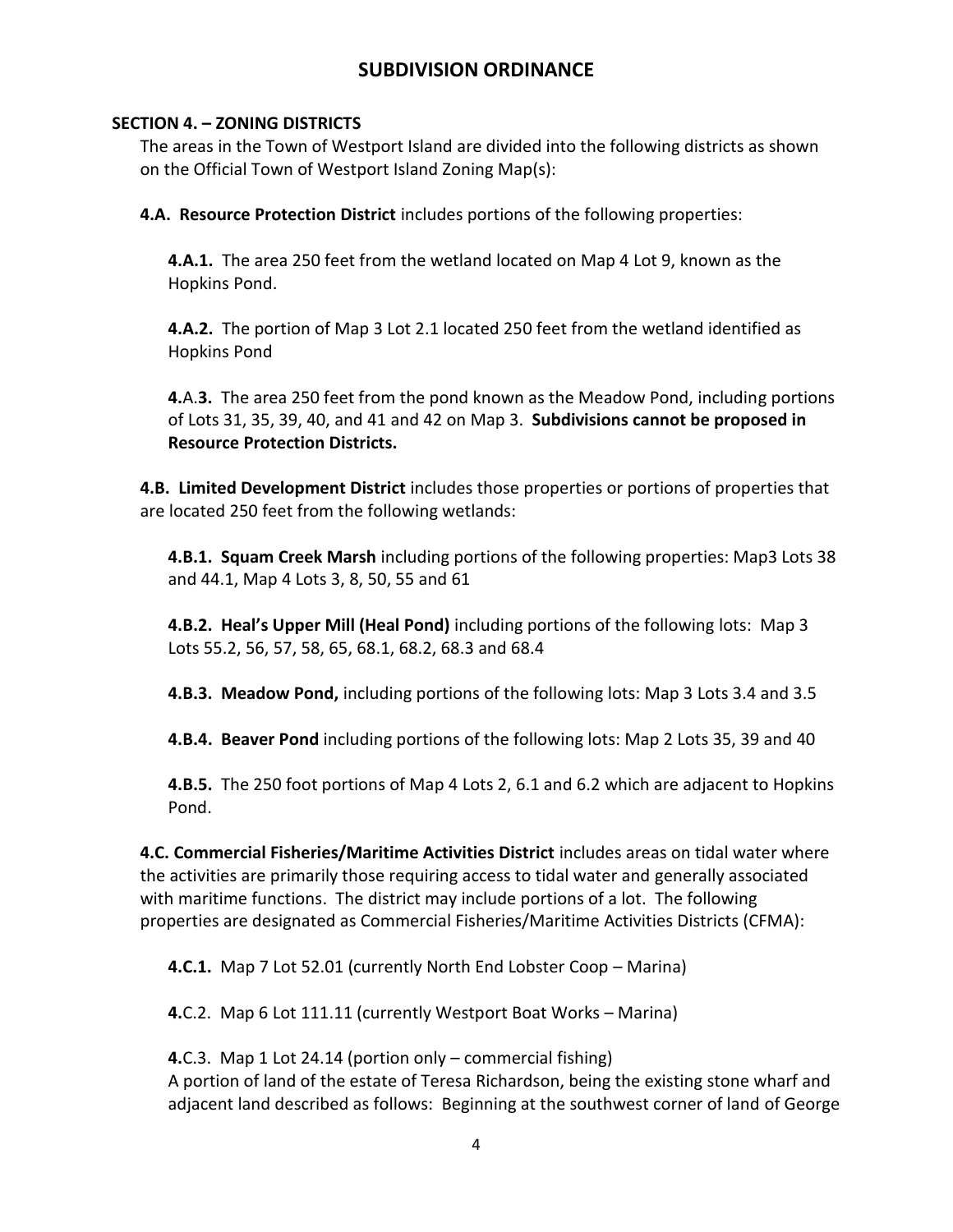D. Richardson III at a ring bolt in the ledge; thence N 45 $^{\circ}$  53' 30" West by land of George D. Richardson III to a 5/8" drill hole; thence Southwesterly to a 1  $\frac{1}{2}$ " iron pipe at land of Dunlop; thence Southwesterly by land of Dunlop to a ½" iron pipe near the shore of the Sheepscot River; thence to low water mark in said River; thence Easterly by low water mark to a point in a line extended  $S$  45 $^{\circ}$  53' 30" East from the point of beginning; thence N 45 $\degree$  53' 30" West to the point of beginning.

**4.C.4.** Map 4 Lot 60.01 (land of George R. Harrison – commercial fishing)

**4.C.5.** Map 4 Lot 56 (portion only – commercial marine construction) A portion of the land of E. Davies Allen being described as follows: Beginning at a point most southerly and easterly in the cove East of the Boathouse peninsula marked by a steel pin in the ledge above high water: thence due magnetic South to a point 250 feet from high water marked by a concrete marker; thence Westerly along the 250 foot setback line to a concrete marker; thence due magnetic North to a pin in the ledge located in the westerly corner of the cove West of the Boathouse peninsula; thence Easterly along the shore to the point of beginning.

**4.C.6.** Map 3 Lot 16 (land of Reginald Lee – commercial fishing)

**4.C.7.** Map 6 Lots 77.1 and 78 (formerly Mary Wright; now Town of Westport Island – boat launch and maritime activities)

**4.D. Limited Residential/Commercial District –** Includes all other area not specifically identified as Resource Protection, Limited Development or Commercial Fisheries/Maritime Activities Districts.

## **SECTION 5 – ADMINISTRATIVE PROCEDURE – APPLICATION PROPOSAL PROCEDURE**

## **5.A. Pre-application Meeting, Sketch Plan and On-Site Inspection**

## **5.A.1**. **Purpose**

The purpose of the pre-application meeting and on-site inspection is for the applicant to present general information regarding the proposed subdivision to the Planning Board and receive the Board's comments prior to the expenditure of substantial sums of money on surveying, soils identification, and engineering, by the applicant.

## **5.A.2. Procedure**

**5.A.2.a.** The applicant shall present a Pre-application Sketch Plan.

**5.A.2.b.** The Planning Board may ask questions and make suggestions which may be incorporated by the applicant into the application.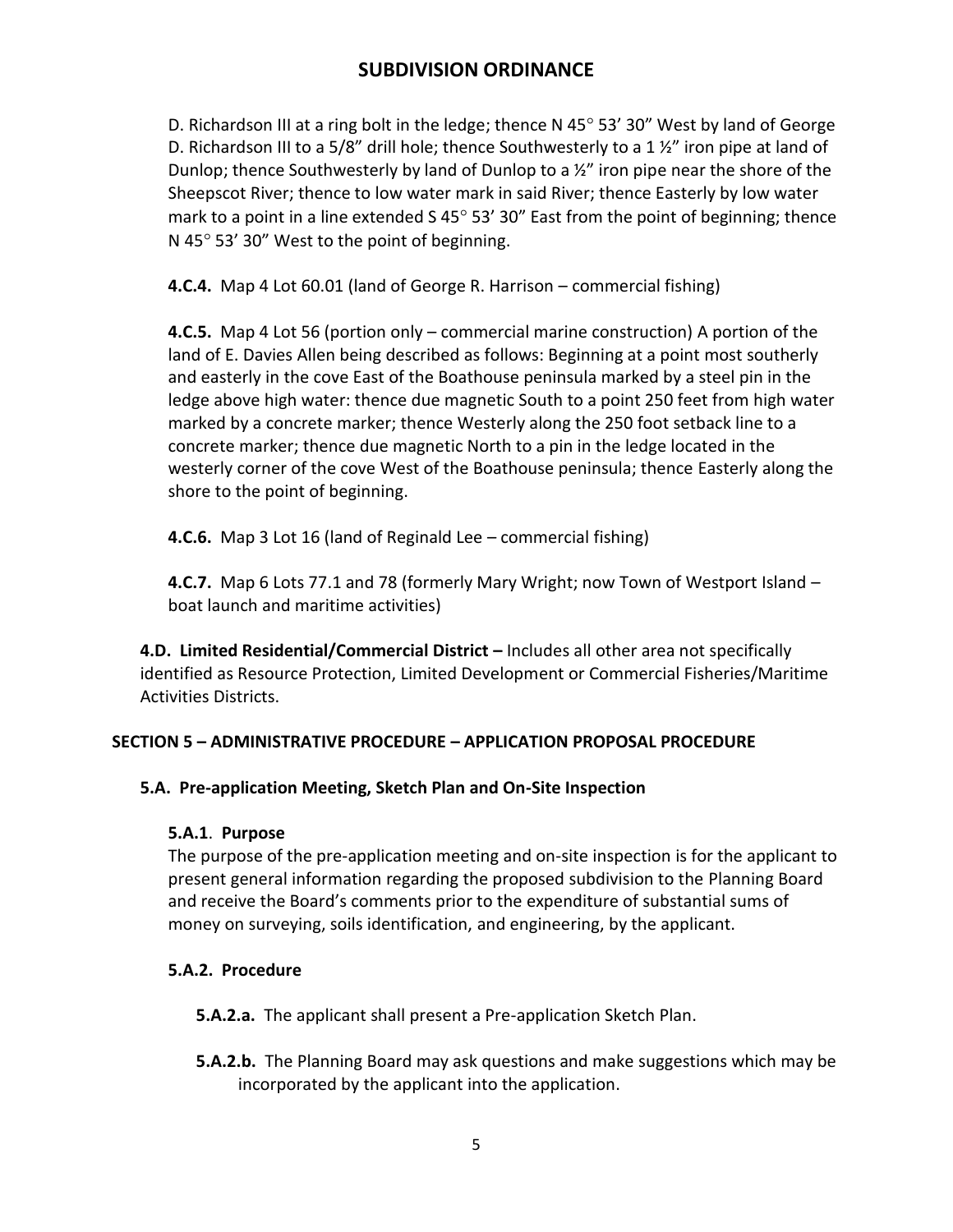**5.A.2.c.** Following discussions on the Sketch Plan, the Board, on its own motion, or by request of the applicant, may conduct a Site Visit.

## **5.A.3**. **Submission**

The Pre-application Sketch Plan shall show in simple sketch form the proposed layout of streets, lots, buildings and other features in relation to existing conditions. The Sketch Plan, which does not have to be engineered and may be a free hand penciled sketch, shall be supplemented with general information to describe or outline the existing conditions of the site and the proposed development. Topographic site conditions such as steep slopes, wet areas and vegetative cover shall be identified in a general manner. The Sketch Plan shall be superimposed on or accompanied by a copy of the assessor's map(s) on which the land is located. The Sketch Plan shall be accompanied by:

- **5.A.3.a.** A copy of a portion of the U.S.G.S. topographic map of the area showing the outline of the proposed subdivision,
- **5.A.3.b.** Copies of those portions of the county or any town soil surveys and/or hydrological studies covering the proposed subdivision, showing the outline of the proposed subdivision,
- **5.A.3.c.** Areas to be contoured at greater than a 5' contour interval on the plan to be submitted in the final application shall be discussed and approved at the Preapplication Meeting.
- **5.A.3.d.** Any lot clearing or temporary road construction necessary to conduct any assessments or tests necessary to support the application, are subject to normal Town Ordinances and standards including, but not limited to, building permits, written plans for temporary erosion and sedimentation control as well as permanent stabilization measures following testing. The applicant may include a list of any such efforts and a tentative schedule as to when they will commence, especially if they deem it useful to the review process to have representatives of the Board or other potential parties present during the testing phase.

## **5.A.4. On-Site Inspection**

The purpose of the Pre-application site visit is purely informational, as an aid to all involved in a future review to understand more fully the Final Plans when submitted. Prior to the on-site inspection, the applicant shall place "flagging" at fifty (50) foot intervals along the approximate centerlines of any proposed streets, and locate the approximate frontage center of proposed lots with road frontage, or the approximate entrance location of any roads or driveways proposed to provide access to non-frontage lots. The Board shall not conduct on-site inspections when there is more than one foot of snow on the ground.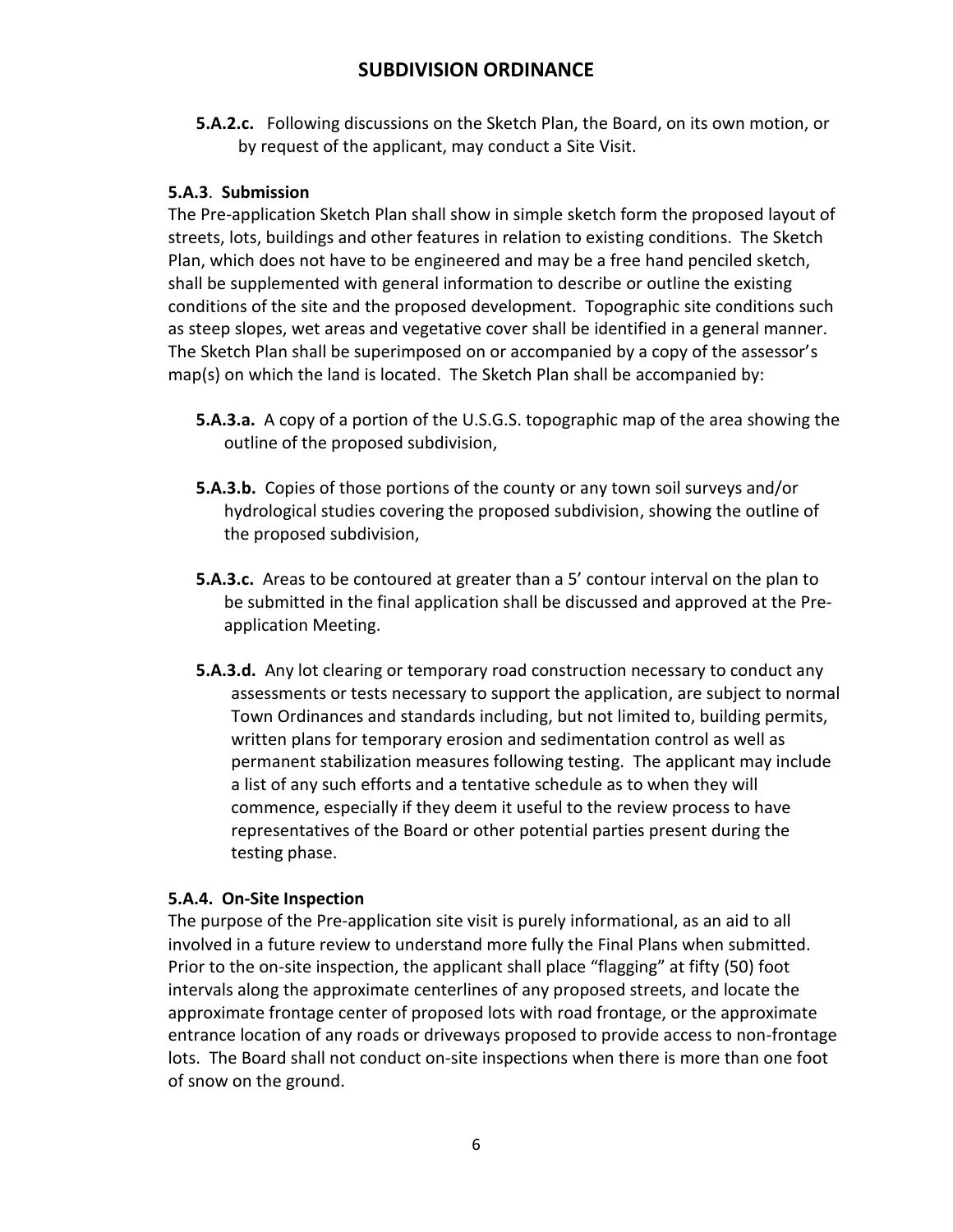## **5.A.5**. **Rights Not Vested**

At the Pre-application meeting, the submittal or review of the Sketch Plan or the on-site inspection shall not be considered the initiation of the substantive review process for the purpose of bringing the proposed subdivision under the protection of Title 1 M.R.S.A. Section 302.

## **5.B. Final Plan Application**

**5.B.1.** Within six (6) months after the Pre-application Meeting, the applicant shall submit an application for approval of a Final Plan (see **Sections 6.B**. and **7.A.** for a list of items required).

If an applicant cannot submit the Final Plan within six (6) months, the applicant may request an extension. Such a request for an extension to the filing deadline shall be filed with the Board in writing, prior to the expiration of the filing period. In considering the request for an extension, the Board shall make findings that the applicant has made due progress in preparation of Final Plans and in pursuing approval of those Final Plans before other agencies, and that municipal ordinances or regulations which may impact the proposed development have not been amended.

- **5.B.2.** At the meeting where the Final Plan is presented, the applicant shall note that
	- **5.B.2.a.** Any requirement of the application which is not applicable or for which a waiver is requested, and
	- **5.B.2.b. For** any criterion that is not applicable and therefore not addressed, the Board may vote to grant waivers of submission requirements, which it finds are not applicable to the proposed subdivision. The Board shall prepare written findings in support of any waiver approved. Cost of providing a required submission shall not be grounds for granting a waiver. Based on all materials presented, the Board shall vote as to whether the application is complete or not complete. The Board shall notify the applicant in writing within thirty-five (35) days of the Board's determination that the application is complete. If the application is deemed not complete, the Board shall notify the applicant of the specific additional material needed to complete the application. This notification shall be in writing within thirty-five (35) days of the receipt of the incomplete application.
- **5.B.3.** The Board may consult experts as deemed necessary in their deliberations, providing that the Board only selects such experts that have been previously discussed with the applicant. The Board may require the owner or the owner's authorized agent to deposit in escrow an amount of money sufficient to cover the costs of any professional review of the subdivision application, which the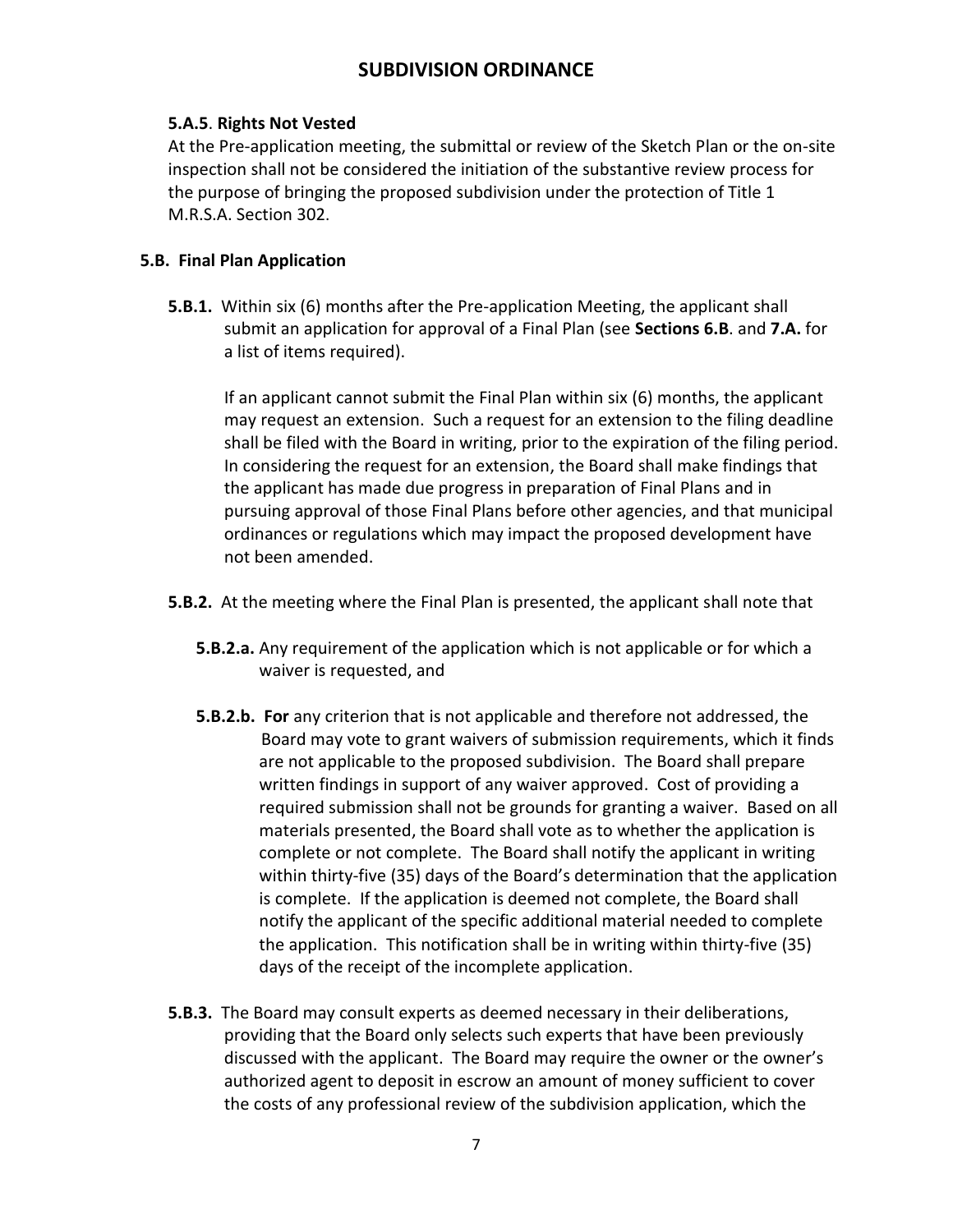Board may feel, is reasonably necessary to protect the general welfare of the Town. Maximum amounts for this escrow payment shall be established by the Board of Selectmen. This escrow payment shall be made to the Town Treasurer before the Board engages any outside party to undertake this review and to make recommendations to the Board. Payments made from this escrow account shall be requested by the Planning Board and authorized by the Board of Selectmen. Any part of this escrow payment in excess of the final costs for review shall be returned to the owner or the owner's agent.

## **SECTION 6 – APPLICATION REQUIREMENTS – MINOR SUBDIVISIONS (Three or Four lots with no streets included)**

**6.A**. The Board may require, where it deems necessary for protection of public health, safety and welfare, that a minor subdivision comply with any or all of the requirements of a major subdivision.

### **6.B**. **Procedure Final Plan**

The Final Plan shall include or be accompanied by the following information:

- **6.B.1.** Proposed name of the subdivision, or identifying title, plus the assessor's map and lot number(s).
- **6.B.2.** Purpose, nature, and projected cost of project.
- **6.B.3**. A list of all abutters to the properties proposed for subdivision.
- **6.B.4**. Right, title or interest in the property.
- **6.B.5**. A Final Plat consisting of one or more maps or drawings, drawn to a scale of not more than one hundred (100) feet to the inch. Final Plats for subdivisions containing more than one hundred (100) acres may be drawn at a scale of not more than two hundred (200) feet to the inch, provided all necessary detail can easily be read. Final Plats shall be no larger than twenty-four (24) by thirty-six (36) inches in size, and shall have a margin of two (2) inches outside of the border on the left side for binding, and a one (1) inch margin outside the border along the remaining sides. Space shall be reserved on the Final Plat for endorsements by the Planning Board. The Final Plat should contain the following information:
	- **6.B.5.a. Land Description** A standard boundary survey of the parcel giving complete descriptive data by bearings and distances, made and certified by a Professional Land Surveyor. The Final Plat shall indicate the type of monument found or to be set at each lot corner.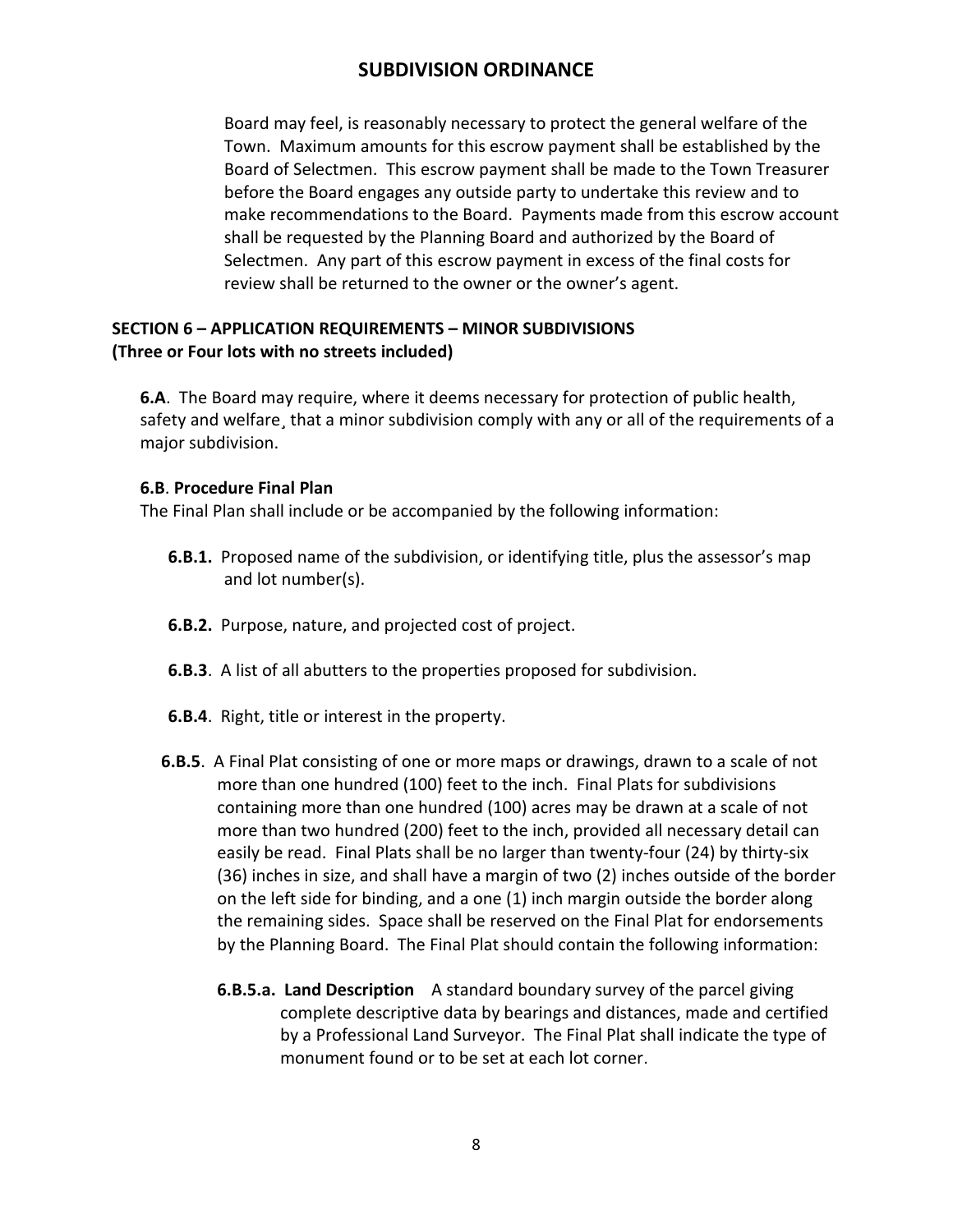- **6.B.5.b.** The number of acres within the proposed subdivision, location of property lines, existing buildings, vegetative cover type, water courses and other essential existing physical features,
- **6.B.5.c**. The location of all rivers, streams, brooks and wetlands within or adjacent to the proposed subdivision,
- **6.B.5.d.** Contour lines at not more than five (5) foot intervals, or at the interval specified by the Board, showing elevations in relation to mean sea level,
- **6.B.5.e.** The location and size of existing and proposed sewers, water mains, culverts and drainage ways on or adjacent to the property to be subdivided,
- **6.B.5.f.** The dimensions and location of any streets, public improvements or open space shown upon the official map and the Comprehensive Plan, if any, within the subdivision,
- **6.B.5.g.** The location of any common land and a description of proposed improvements and its management,
- **6.B.5.h.** If any portion of the subdivision is in a flood prone area, the boundaries of any flood hazard areas and the 100 Year flood elevation, shall be delineated on the Final Plat.
- **6.B.5.i.** The zoning district in which the proposed subdivision is located and the location of any zoning boundaries affecting the subdivision,
- **6.B.5.j.** The date the Final Plat was prepared and by whom prepared, the north point, and graphic map scale,
- **6.B.5.k.** The location of any test sites, proposed water supply and sewage disposal sites and related structures.
- **6.B.6. Facilities Description** If a private sewage disposal system is proposed, location and results of tests to ascertain subsurface soil and ground water conditions and depths to maximum ground water level shall be indicated. Information from a Maine State Certified Site Evaluator and a completed HHE 200 form, approved and signed by the Local Plumbing Inspector, must be submitted with the application for each lot in the subdivision.
- **6.B.7.** A description of the type of water supply system(s) to be used in the subdivision,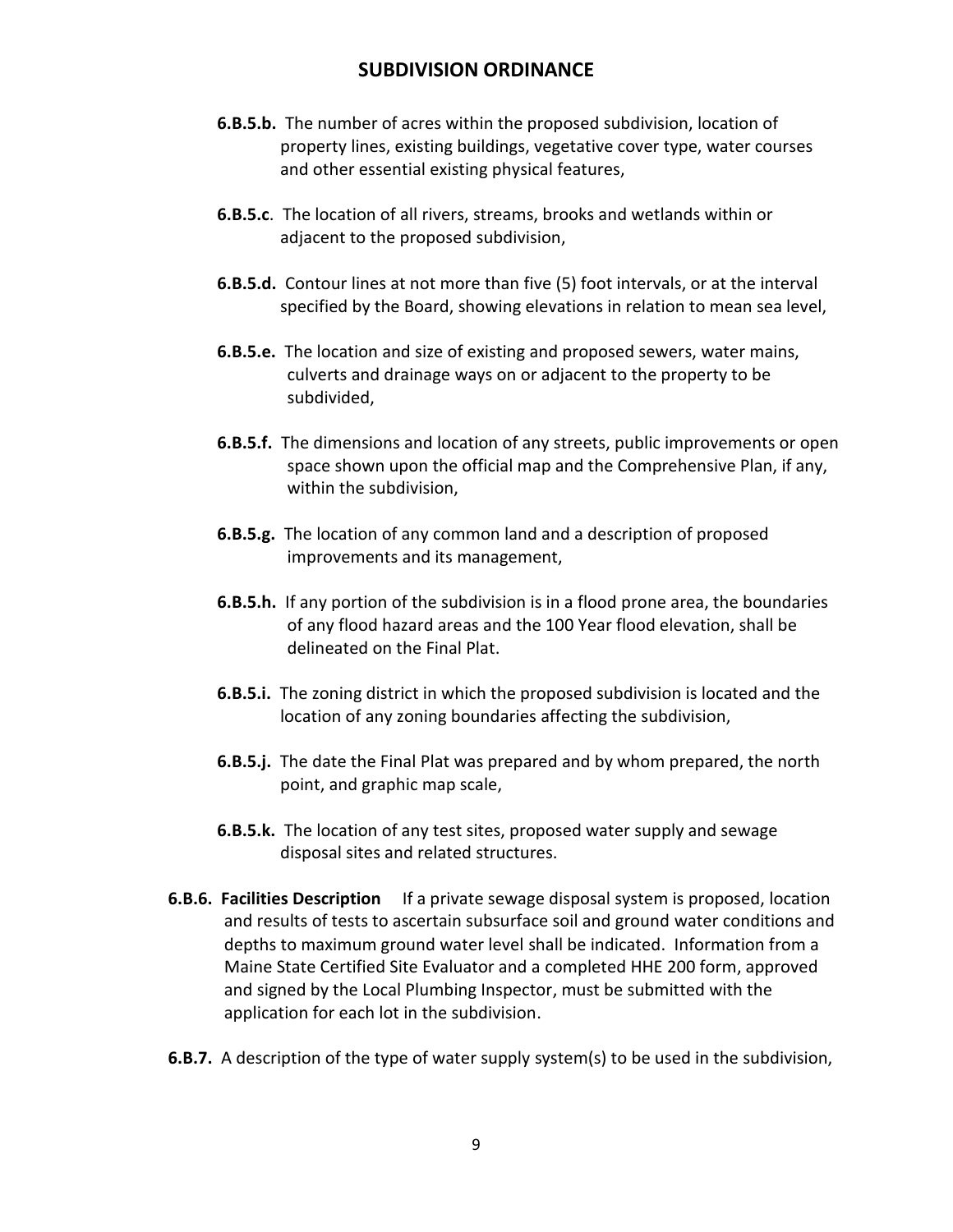- **6.B.8.** The names and addresses of the owner(s) of record, applicant, and individual(s) or company who prepared the Final Plat,
- **6.B.9**. Any analyses, reports, etc. required to support adherence to a standard or to demonstrate compliance with a criterion and the names and addresses of any individuals or companies who prepared and/or certified them,
- **6.B.10.** An erosion and sedimentation control plan in conformance with **Section 12.C.**
- **6.B.11.** An estimate of the amount and type of vehicular traffic to be generated on a daily basis,
- **6.B.12. Location Map**. The location map shall be drawn at a size adequate to show the relationship of the proposed subdivision to the adjacent properties, and to allow the Board to locate the subdivision within the municipality. The Location Map shall show:
	- **6.B.12.a.** Existing subdivisions in the proximity of the proposed subdivision,
	- **6.B.12.b.** Location and names of streets. The 911 Officer shall be contacted to ascertain that the street names chosen by the applicant are not the same or phonetically similar to other street names on Westport Island or in neighboring communities.
	- **6.B.12.c.** Boundaries and designations of zoning districts,
	- **6.12.d.** An outline of the proposed subdivision and any remaining portion of the owner's property if the Final Plat submitted involves only a portion of the owner's entire contiguous holdings.
- **6.B.13.** The location of significant resources including important deer wintering areas, other important plant or wildlife habitat and areas with visual significance,
- **6.B.14.** The location of any trail, trail system or greenbelt that crosses the property,
- **6.B.15.** The applicant shall submit information on the location of the development to the following address to determine if the subdivision has any negative impact on significant historic areas:

State Historical Preservation Office Maine Historic Preservation Commission 55 Capitol Street, State House Station 55, Augusta, Maine 04333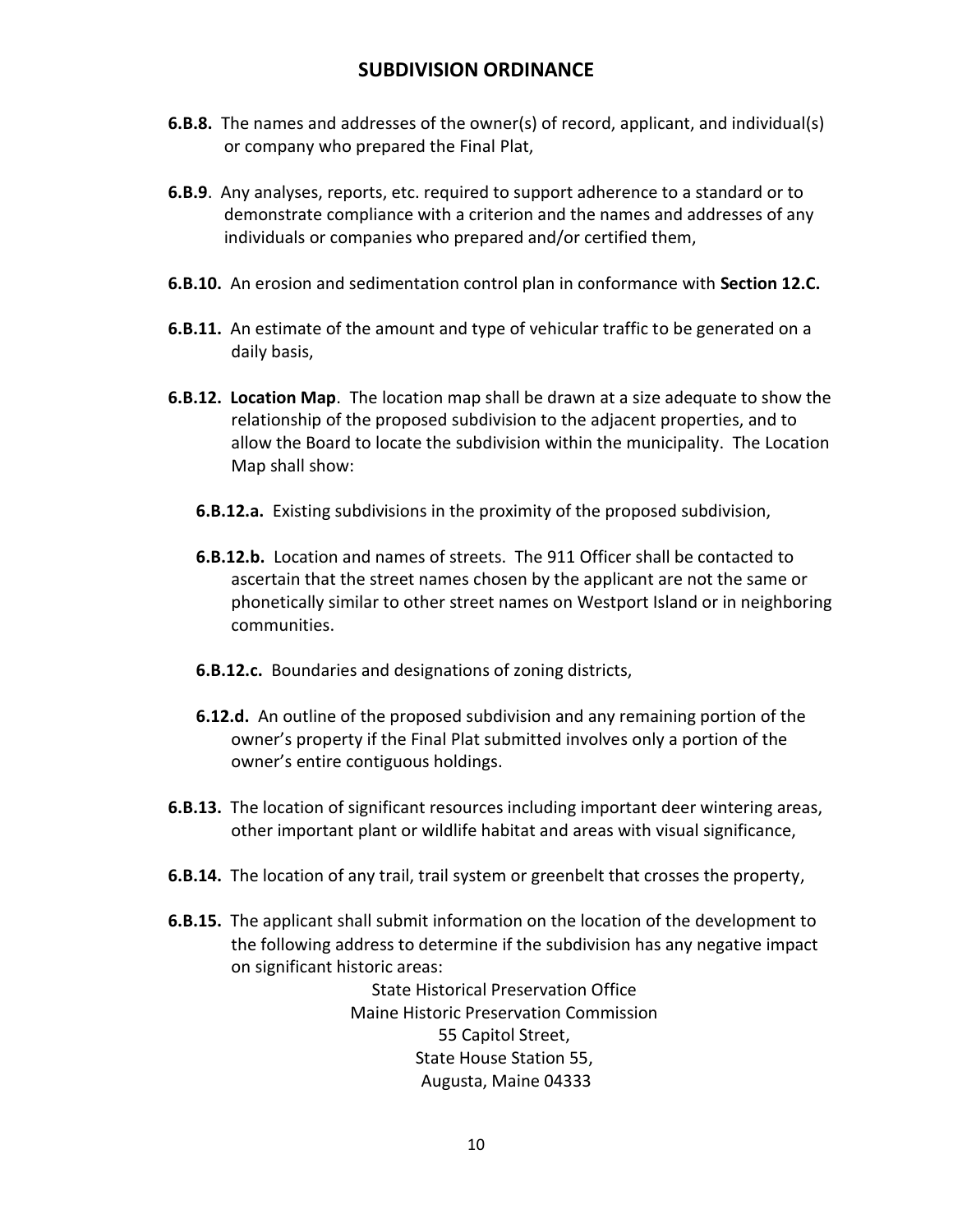The information submitted above shall include a request that the Westport Island Planning Board be notified of any comments. The applicant shall submit to the Board proof of such notification, including a copy of the letter to the State Historic Preservation Officer.

6.B.16. A statement indicating that all required federal and state approvals have been applied for.

## **SECTION. 7. APPLICATION REQUIREMENTS – MAJOR SUBDIVISIONS (More than four lots or any Subdivision containing a proposed street)**

- **7.A.** An applicant for major subdivision approval shall file a Final Plan application containing all information required under **Section 6** for a Minor Subdivision, and in addition shall provide the following information:
	- **7.A.1.** Street Plans including detailed construction drawings shall be submitted showing a plan view, profile and typical cross-section of the proposed streets and existing streets within three hundred (300) feet of any proposed intersection. The plans shall include the following information:
		- **7.A.1.a.** Date, scale and magnetic or true north point,
		- **7.A.1.b.** Intersection of the proposed street with any existing streets,
		- **7.A.1.c.** Roadway and right-of-way limits including edge of pavement, edge of shoulder, sidewalks and curbs.
		- **7.A.1.d.** Kind, size, location, material, profile and cross-section of all existing and proposed drainage structures and their location with respect to the existing natural waterways and proposed drainage ways. Such structures shall be designed and sized in accordance with a storm water management plan prepared by a Registered Professional Engineer and shall meet the minimum storm water design and construction standards of **Section 12.F.**
		- **7.A.1.e.** Complete curve data shall be indicated for all horizontal and vertical curves,
		- **7.A.1.f.** Turning radii of all intersections,
		- **7.A.1.g.** Centerline gradients,
		- **7.A.1.h.** Location of all existing and proposed overhead and underground utilities, including, but not limited to water, sewer, electricity, telephone, lighting and cable television,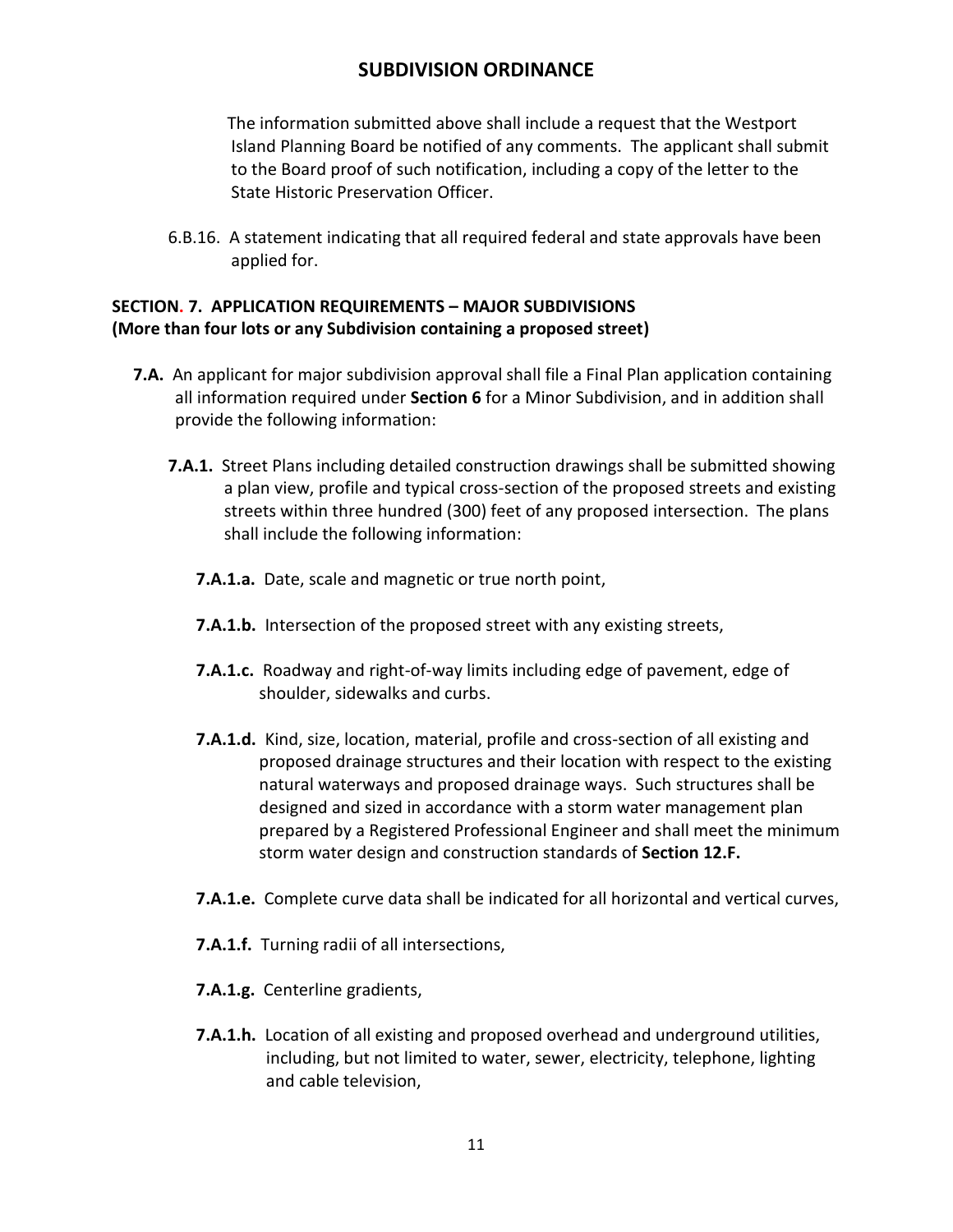- **7.A.1.i.** Kind, size, location, profile and cross-section of all existing and proposed drainage ways and structures and their relationship to existing structures,
- **7.A.1.j.** A soil erosion and sedimentation control plan in conformance with the requirements of **Section 12.C.**
- **7.A.1.k.** For a street that is to remain private, the application shall include a plan setting forth how the street and associated drainage structures are to be maintained. Responsibility for street maintenance may be assigned to a lot owners' association or to lot owners in common through provisions included in the deeds for all lots that utilize the private street for access. The applicant shall submit appropriate legal documentation such as proposed homeowners' association documents or proposed deed covenants for Board review. This documentation must address specific maintenance activities such as summer and winter maintenance, long term improvements and emergency repairs and include a mechanism to generate funds to pay for such work.
- **7.A.1.l.** An estimate of the amount and type of vehicular traffic to be generated on a daily basis and at peak hours and the sight distances for each proposed driveway that intersects with an existing or proposed public or private road. For a subdivision with more than thirty (30) parking spaces or that will generate more than twenty-five (25) peak hour vehicular trips per day, a traffic impact analysis shall be prepared by a Registered Professional Engineer with experience in traffic engineering. The analysis shall indicate the expected average daily vehicular trips, peak hour volumes, access conditions at the site, distribution of traffic, types of vehicles expected, effect upon the level of service on the road giving access to the subdivision and neighboring roads that may be affected, and recommended improvements to maintain the desired level of service on the affected roads. Trip generation rates shall be obtained from the latest edition of "Trip Generation", published by the Institute of Transportation Engineers.
- **7.A.2.** The Final Plat shall include final designs of any bridges or culverts and drainage ways that may be required on, or adjacent to the property to be subdivided.
- **7.A.3.** A list of facilities and construction items proposed and to be completed by the applicant prior to the sale of lots with the proposed date for completion of each facility or item. Also, evidence that the applicant has financial instruments or resources to complete the items within the time frame proposed.
- **7.A.4.** For major subdivisions that are not served by public sewer and which have a density of more than one dwelling per five (5) acres, or if possible future subdivision of the property could result in a density of more than one dwelling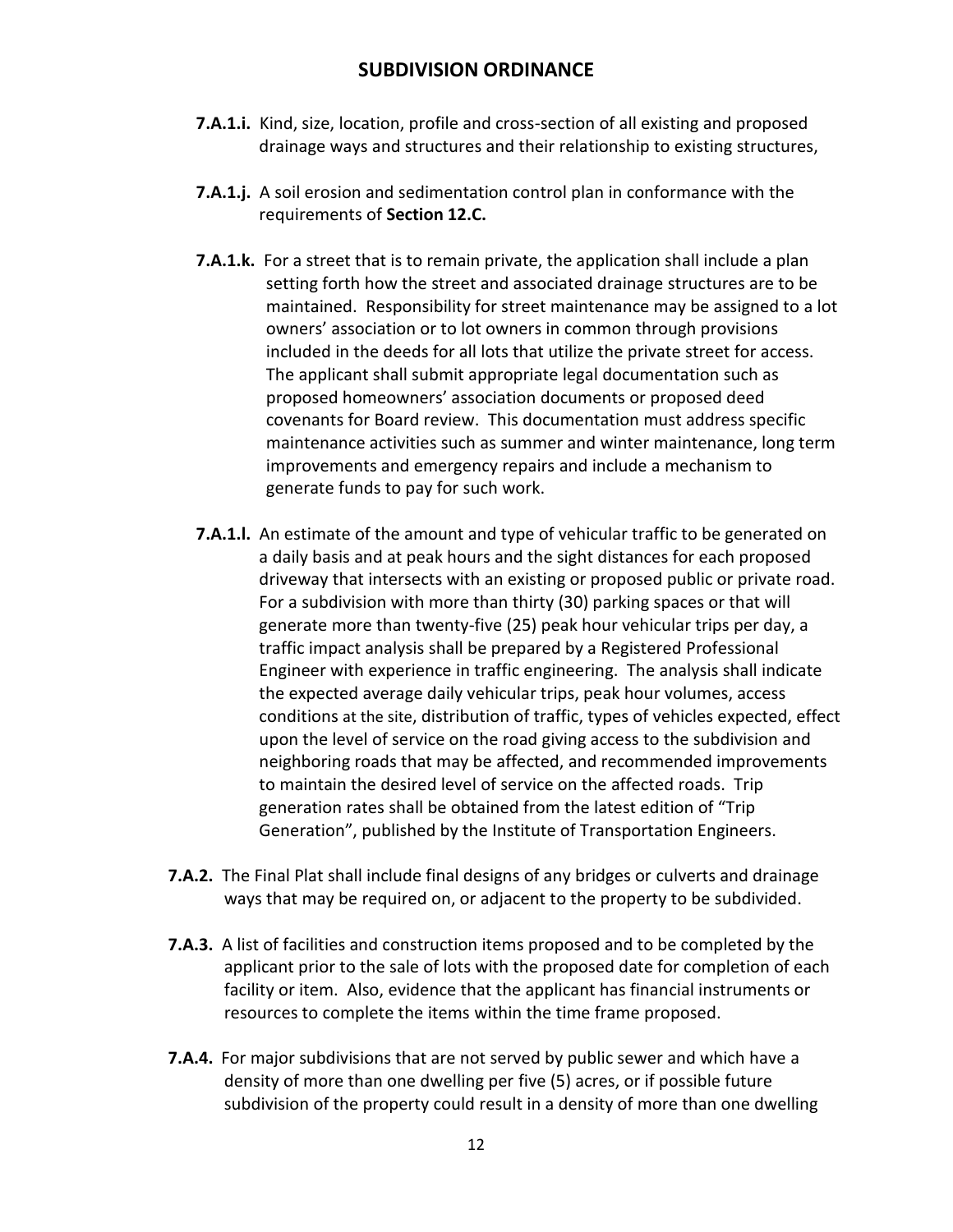per five (5) acres, a hydrological assessment shall be prepared in accordance with **Section 12.A.2**. by a Certified Geologist or Registered Professional Engineer experienced in hydrogeology.

**7.A.5.** A Stormwater Management Plan in accordance with the requirements of **Section 12.F.**

## **SECTION 8 – FINAL PLAN REVIEW AND APPROVAL**

## **8.A. Final Plan**

## **8.A.1. Subdivision Subject to State Review**

If the proposed subdivision requires a permit under the Site Location of Development Act, the Stormwater Management Law or the Natural Resources Protection Act or is otherwise under the jurisdiction of the Maine Departments of Environmental Protection or Transportation, the Final Plat shall not be executed until all such approvals are obtained. The applicant shall submit any Conclusions of Law and Findings of Fact to the Board and all recognized parties. The Planning Board may consider them in formulating its own Findings of Fact and Conclusions of Law.

## **8.A.2 Final Plan Review Procedure**

**8.A.2.a.** All public hearings for subdivisions brought before the Planning Board shall be recorded by electronic means and filed with the Town Clerk of Westport Island.

> Any party with the consent of the Chair may arrange for a court reporter to be present at a hearing. All costs incurred are the responsibility of the requesting party. If a written transcript is produced, a single copy is to be provided to the Board. Rights to the transcript remain the property of the party producing it. Copies may only be obtained from that party following agreement of the payment of a reasonable proportionate share of the cost of producing it.

**8.A.2.b.** When an application is filed with the reviewing authority, the applicant shall file a notice of application by first class mail with all abutting landowners. The filed application shall include certification that such notice has been made. The reviewing authority shall give the applicant a dated receipt for the filing of the application. Within thirty-five (35) days of the receipt of the application, the applicant shall be notified if the application is deemed complete, or not complete. The applicant shall be notified in writing, as to why the application is deemed not complete. A complete application includes a site evaluation by a State of Maine Certified Site Evaluator, completion of the HHE 200 form, approved and signed by the Local Plumbing Inspector, and a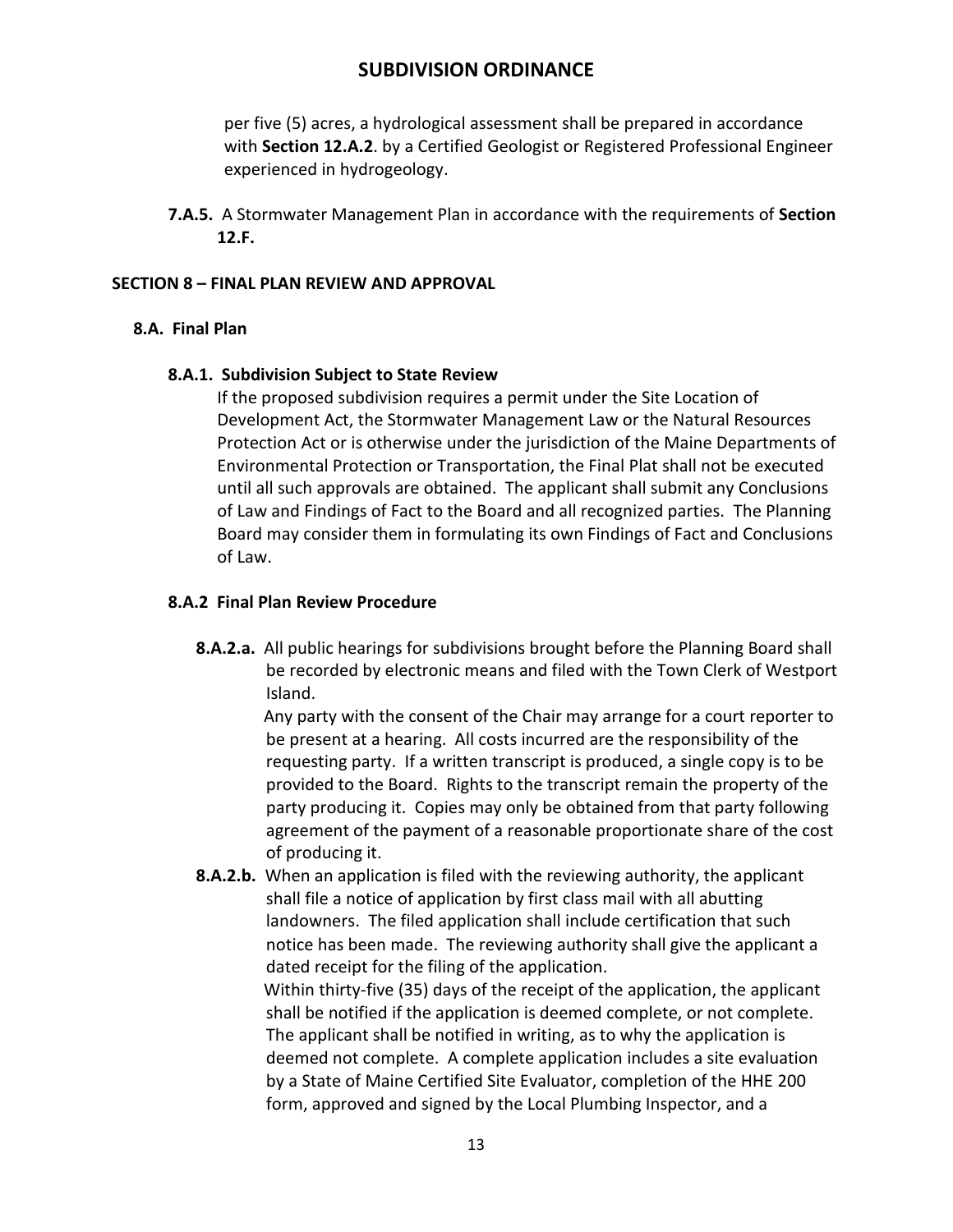proposed Soil and Erosion Control Plan as well as other required information.

 A hearing, which may include a site inspection, shall be held within thirtyfive (35) days of the determination that the application is complete. Notice of this hearing shall be given and published two times in a local newspaper with a readership on Westport Island. The date of the first publication shall be at least fourteen (14) days before the Public Hearing, and the second publication must be at least seven days before the hearing.

The Board may request that the Fire Chief, Road Commissioner, or Local Plumbing Inspector comment (either at the public hearing or in writing to all statutory parties prior to the hearing) upon the adequacy of their departments' existing capital facilities to service the proposed subdivision. The applicant or the applicant's appointed agent shall appear at any hearings held by the Board for the purpose of answering any questions about and providing information relative to the application.

**8.A.2.c.** At the public hearing, the Chairman of the hearing shall review requests for party status, granting status for those who meet the standards for party status under governing law. Non-statutory parties may be granted full or selective status for certain criteria, based solely upon a demonstration of potential impacts upon their properties under specific criteria. All decisions on non-statutory party status shall be by vote of the Board. All testimony shall be sworn and the Chair shall administer the oath individually to each person who wishes to present testimony.

> The Chair shall request testimony upon each criterion and standard contained in this Ordinance. The applicant has the burden of proof and will present information to show that the requirements of the criteria and all Town of Westport Island standards are met, or offer alternatives and provide evidence that the proposed alternatives meet the sprit and requirements of the criteria and standards. The applicant's presentation of evidence is intended to show that the proposed subdivision will conform to each specific criterion and each specific standard associated with that criterion, if any. The burden of proof with regard to that criterion then shifts to the other parties present. An admitted party may then present evidence as to whether the applicant has in fact satisfied specific criteria or standards.

After all testimony and evidence, arguments and rebuttals have been heard, the Board shall decide by vote whether the applicant has met the burden of proof and has satisfied the criteria and Town of Westport Island standards.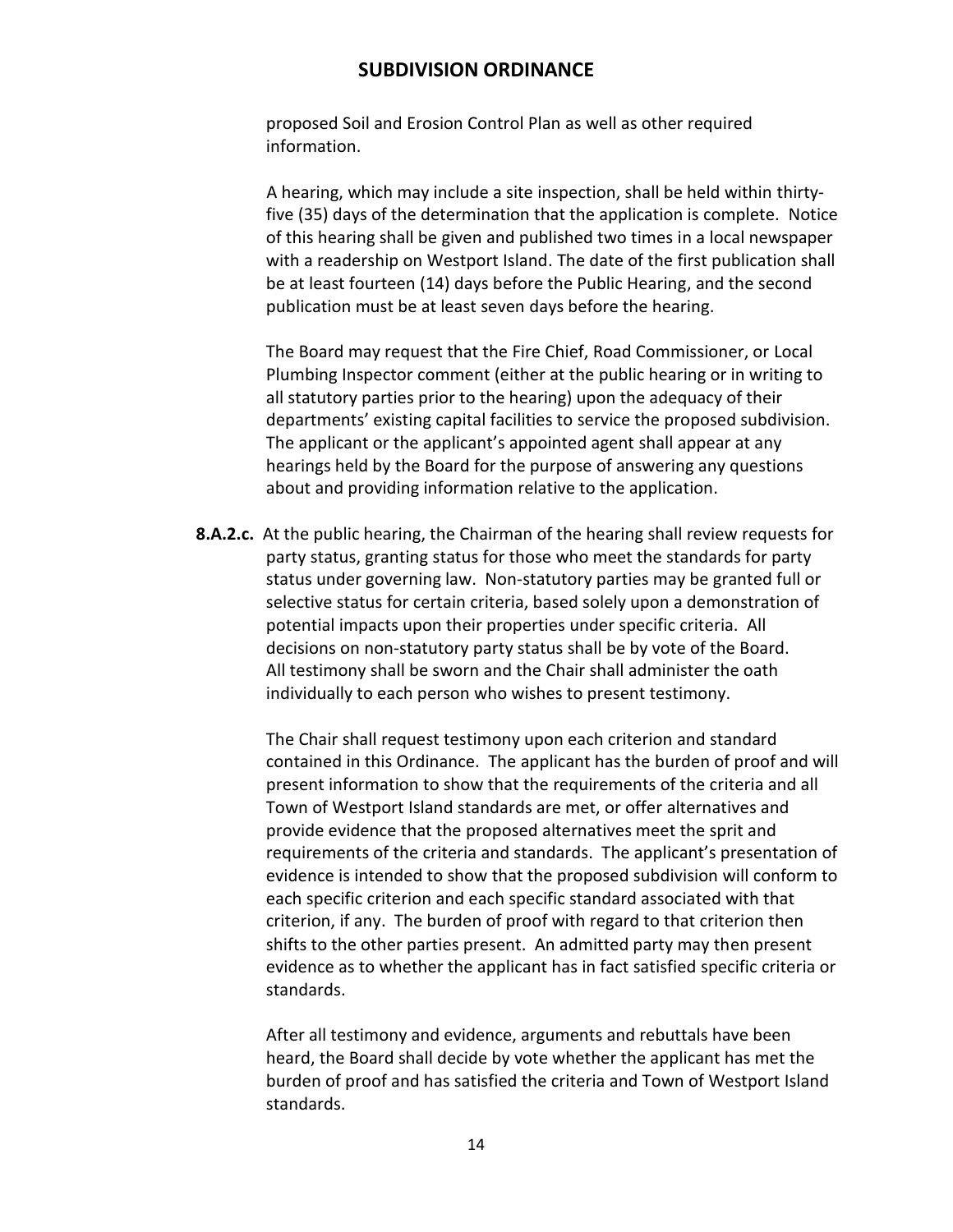**8.A.2.d.** Within thirty-five (35) days from the date of completion of the public hearing, generally at its next regularly scheduled meeting, the Board shall issue a written order denying, approving, or approving with conditions the application. If the Board finds that all the criteria cited above have been met, it shall vote to approve the subdivision. If the Board finds that any of the criteria cited above have not been met, the Board shall either deny the application or approve the application with conditions to ensure that all of the criteria will be met by the subdivision. At its next scheduled meeting the Board shall sign the written Findings of Fact and Conclusions of Law and any conditions and shall specify its reasons for approval, conditional approval or disapproval. These documents shall be provided to the applicant and all admitted parties within ten (10) days of the date at which they were signed. The Board shall require the applicant to record the approved Final Plan, all Conclusions of Law, Findings of Fact and conditions at the Registry of Deeds.

> The decision of the Planning Board relative to the Final Plan shall be considered the appealable decision.

## **8.B. Final Plat Approval**

Within six months of Final Plan Approval, at a regular meeting of the Planning Board, the applicant shall submit the Final Plat and all other required recordable documents (including, but not limited to, Findings of Fact, Conclusions of Law and conditions) to be filed at the Registry of Deeds.

The Final Plat submission shall consist of two (2) reproducible, stable-based transparencies; one to be recorded at the Registry of Deeds, the other to be filed at the municipal office, and three (3) copies of the Final Plat shall be submitted to the Board. The applicant may instead submit one (1) reproducible stable-based transparent original of the Final Plat and one recording plat with three (3) copies of the Final Plat.

- **8.B.1.** The Final Plat shall include the following:
	- **8.B.1.a.** All of the information presented on the Plan Location Map and any amendments thereto suggested or required by the Board,
	- **8.B.1.b**. The name, registration number and seal of the land surveyor or engineer or planning consultant who prepared the plan.
	- **8.B.1.c.** Street names and lines, pedestrian ways, lots, easements and areas to be reserved or dedicated for public use.
	- **8.B.1.d.** Sufficient data to determine readily the location, bearing and length of every street line, lot line, boundary line and to reproduce such lines upon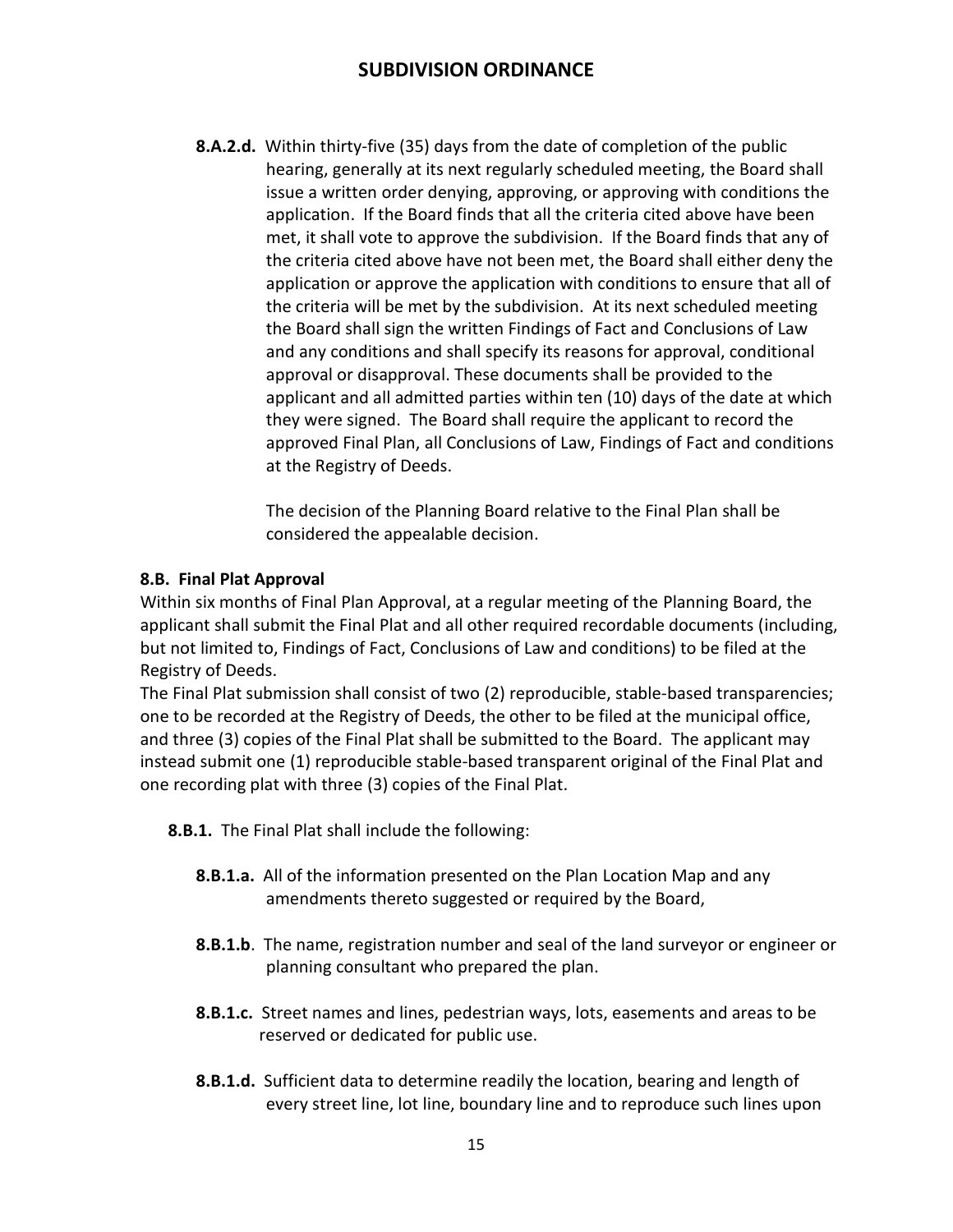the ground. Parting lines of all lands adjoining the subdivision shall be shown.

- **8.B.1.e.** The length of all straight lines, the deflection angles, radii, length of curves and central angles of all curves, tangent distances and tangent bearing for each street.
- **8.B.1.f.** Lots within the subdivision numbered as prescribed by the Board, as represented by the 911 Officer or Deputy who will provide each lot with a 911 address. Centerlines of each lot shall be staked to assist the 911 Officer to determine the location of each lot.
- **8.B.1.g.** By proper designation, all public common space for which offers of cession are made by the developer and those common spaces to which title is reserved by the developer.
- **8.B.1.h.** Permanent reference monuments shown thus "X". They shall be constructed and placed in accordance with **Section 12.J.** and their location noted and referenced upon the Final Plan.
- **8.B.1.i.** The Plan shall indicate the proposed landscaping program of the Subdivision developer.
- **8.B.1.j**. Any conditions of approval required by the Board.
- **8.B.1.k.** A statement indicating that any change or modification to any aspect of the approved plan shall be considered an amendment to the plan and shall require approval of the Board.
- **8.B.1.l.** All necessary state and federal approvals have been obtained.
- **8.B.2.** The Planning Board shall review the Final Plat, and all recordable documents solely to insure consistency with agreements/conditions/covenants set forth at the Final Plan approval, and if they are complete and consistent, the Planning Board shall sign the Final Plat.

If the Planning Board determines that changes have been made beyond those agreed to or required by conditions of the Final Plan Approval, they will follow the procedure described in **Section 10 "Revisions to Approved Final Plan".**

**8.B.3.** No changes, erasures, modifications, or revisions shall be made in any Final Plat after approval has been given by the Planning Board and endorsed by signing the Final Plat.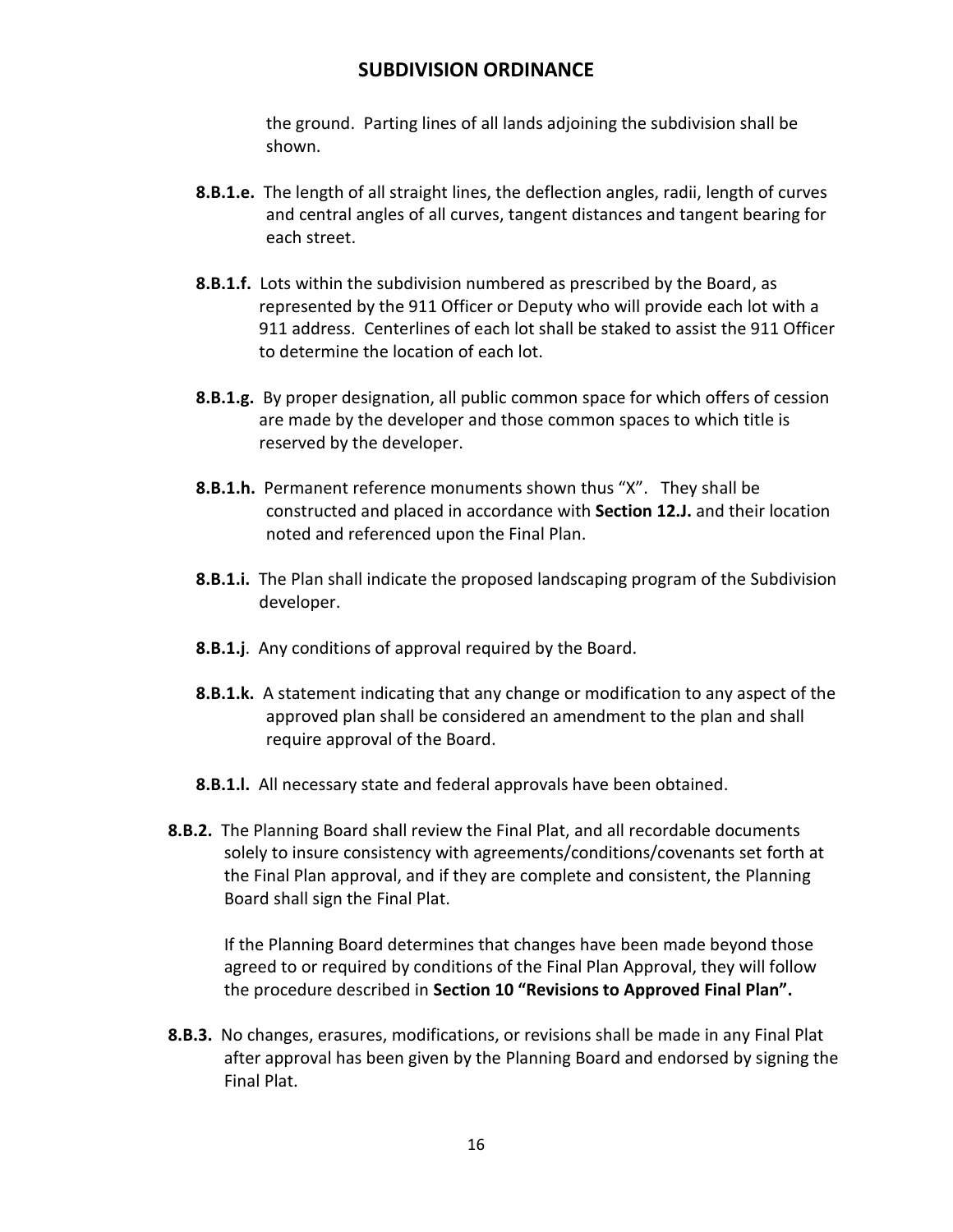**8.B.4.** The approval by the Planning Board of a subdivision Final Plat shall not be deemed to constitute or be evidence of any acceptance by the municipality of any street, easement, or other common space included in such Final Plan.

### **SECTION 9 – APPLICATION FEES**

All applications for Final Plan of a Subdivision shall be accompanied by a fee to be determined by the Board of Selectmen. In addition, as provided for in **Section 5.B.3**. the applicant shall pay reasonable review costs incurred by the municipality, including but not limited to, review of the application by subject experts or by legal counsel. A tentative budget for such review and counsel, if required, will be discussed and agreed to by the applicant prior to the filing of the application.

## **SECTION 10 – REVISIONS TO APPROVED FINAL PLAN**

## **10.A. Procedure**

**10.A.1**. An applicant for a revision to a previously approved Final Plan shall, at least ten (10) days prior to a scheduled meeting of the Board, request to be placed on the Board's agenda. If the revision involves the creation of additional lots or dwelling units, the procedures for Final Plan approval shall be followed. If the revision involves only minor modifications of the approved Final Plan, without the creation of additional lots or dwelling units, the Board may vote to approve the revised Final Plan at that meeting, or may, because of the nature of the revision, vote to use some or all the procedures for Final Plan approval. For all approved revisions, the Board shall make findings that the revised Final Plan meets the criteria and standards of this Ordinance and the criteria of Title 30-A M.R.S.A. § 4404. The Board will issue new Findings of Fact, Conclusions of Law, and conditions, if applicable, regarding the approved revisions, in no more than thirty-five (35) days. The applicant must then repeat the procedure for Final Plat Approval of the approved revised Final Plan as outlined in **Section 8.B.**

**10.A.2.** If at any time during the construction of the required improvements it is demonstrated to the satisfaction of the Code Enforcement Officer that unforeseen conditions make it necessary or preferable to modify the location or design of any required improvement, the Code Enforcement Officer may authorize minor modifications, provided these modifications are within the spirit and intent of the Board's approval and do not extend to the waiver or substantial alteration of the function of any improvements required by the Board. The Code Enforcement Officer shall issue any authorization under this section in writing and shall transmit a copy of such authorization to the Board. The Board may require the filing of a revised Final Plan depending on the extent of the modification.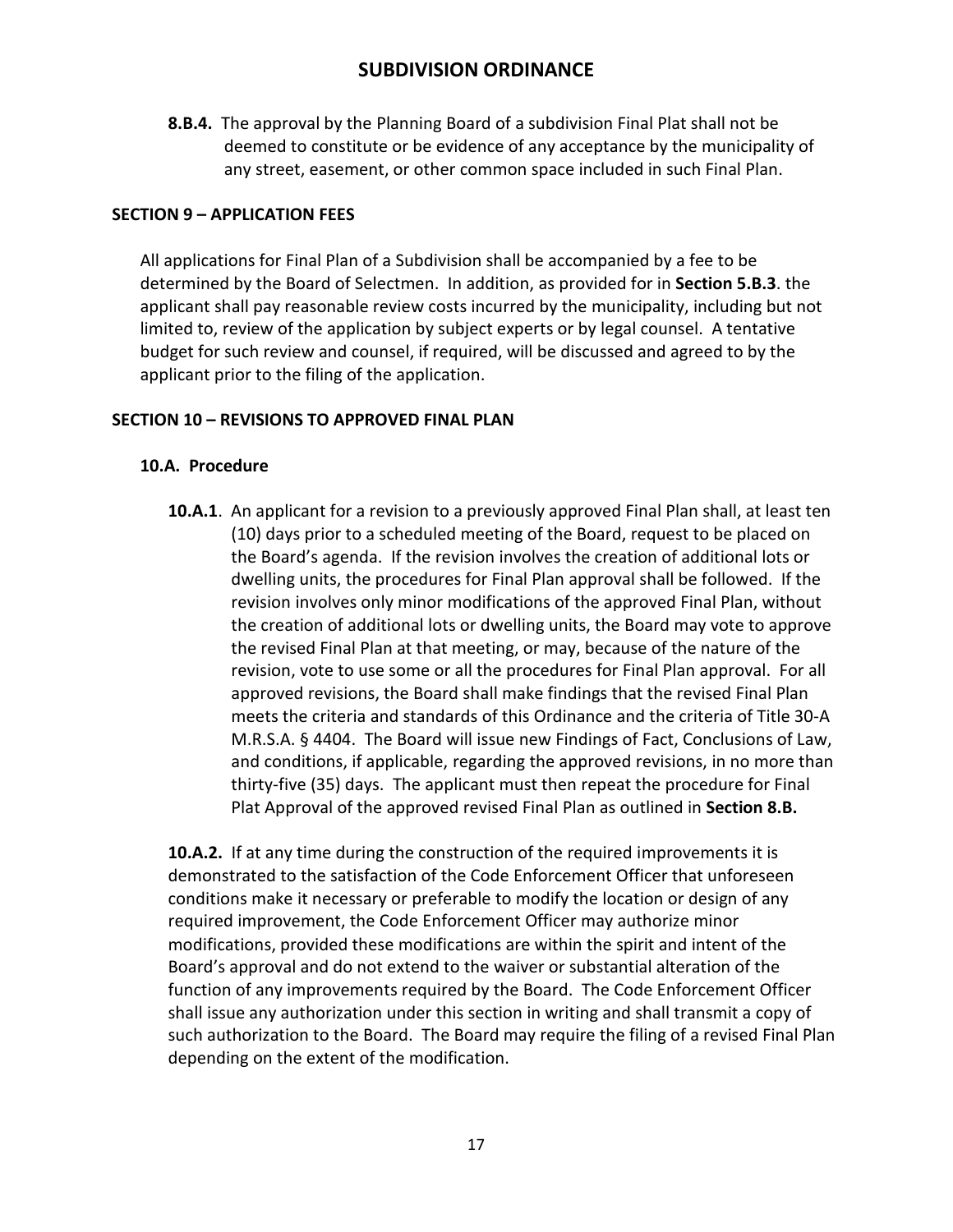### **10.B. Scope of Review**

The Board's scope of review under **Section 10.A**. is limited to those portions of the Final Plan which are proposed to be changed.

## **SECTION 11 – CRITERIA**

- **11.A.** When reviewing any proposed subdivision for approval, the Planning Board shall determine whether the proposed subdivision meets all applicable state subdivision criteria, as currently specified in 30-A M.R.S.A. Section 4404, at the time of approval of this Ordinance, and amendments thereto, as well as the following criteria:
	- **11.A.1.** The proposed subdivision will not result in undue water or air pollution. In making this determination it shall consider: the elevation of land above sea level and its relation to the flood plains, the nature of the soils and sub-soils and their ability to adequately support wastewater and sewage disposal, the slope of the land and its effect on effluents, the availability of streams for disposal of effluents, and the applicable state and local health and water resource rules and regulations.
	- **11.A.2.** The proposed subdivision has sufficient water available for the reasonably foreseeable needs of the subdivision.
	- **11.A.3.** The proposed subdivision will not cause an unreasonable burden on an existing water supply, if one is to be used.
	- **11.A.4.** The proposed subdivision will not cause unreasonable soil erosion or reduction in the land's capacity to hold water so that a dangerous or unhealthy condition results.
	- **11.A.5.** The proposed subdivision will not cause unreasonable highway or public road congestion or unsafe conditions with respect to use of the highways, public roads or roads necessary for access to or within the proposed subdivision.
	- **11.A.6.** The proposed subdivision will provide for adequate wastewater and sewage waste disposal.
	- **11.A.7.** The proposed subdivision will not cause an unreasonable burden on the ability of the Town of Westport Island to dispose of solid waste and sewage with respect to the use of municipal facilities existing or proposed.
	- **11.A.8.** The proposed subdivision will not place an unreasonable burden on the ability of the Town of Westport Island to provide municipal or governmental services.
	- **11.A.9.** The proposed subdivision will not have an undue adverse effect on the scenic or natural beauty of the area, aesthetics, historic sites, significant wildlife habitat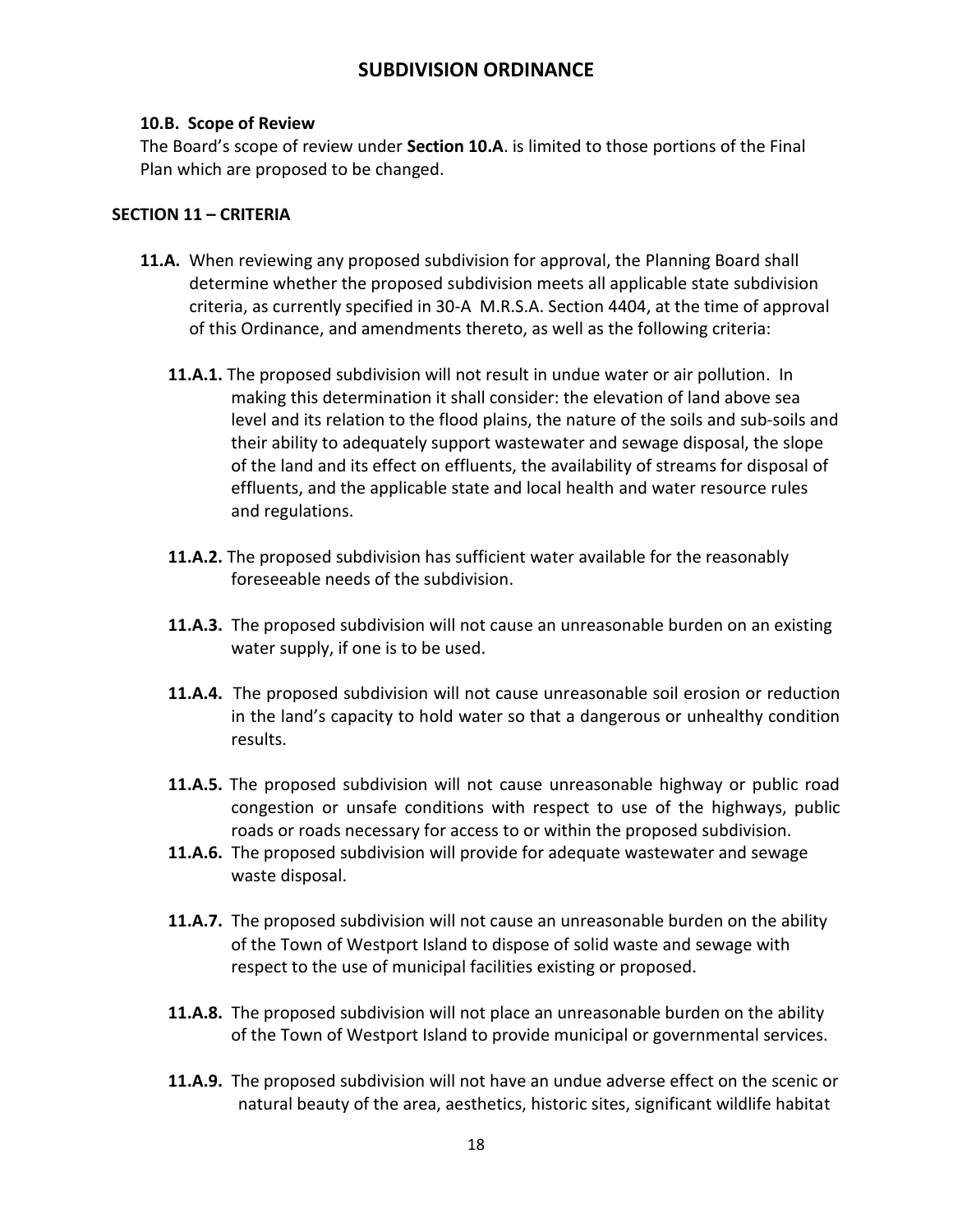or rare and irreplaceable natural areas or any public rights for physical or visual access to the shoreline.

- **11.A.10.** The proposed subdivision conforms to the Subdivision Ordinance, Comprehensive Plan, Floodplain Management Ordinance, Shoreland Zoning Ordinance, and any other duly adopted town ordinance or regulation. In making this determination, the municipal review authority may interpret these ordinances and plans.
- **11.A.11.** The subdivider has the adequate financial and technical capacity to meet Maine Subdivision criteria and the criteria and standards of this Ordinance to the completion of the project.
- **11.A.12.** Whenever situated entirely or partially within the watershed of any pond or lake or within 250 feet of any wetland, pond, lake, river or tidal waters as defined in the Mandatory Shoreland Zoning Act Title 38, Chapter 3, subchapter 1, article 2-B, the proposed subdivision will not adversely affect the shoreline of such body of water.
	- **11.A.12.a.** To avoid circumventing the intent of this provision, if a proposed subdivision adjoins a shoreland strip narrower than 250 feet which is not lotted, the proposed subdivision shall be reviewed as if lot lines extend to the shore.
	- **11.A.12.b.** The frontage and set back provisions of this ordinance do not apply within areas designated as densely developed. The determination of which areas are densely developed must be based on a finding that existing development met the definitional requirements of section 4401, subsection 1, on September 23, 1983.
- **11.A.13.** The proposed subdivision will not, alone or in conjunction with existing activities, adversely affect the quality or quantity of ground water.
- **11.A.14.** If any part of the proposed subdivision is in a flood prone area, the subdivider shall determine the 100 year flood elevation and flood hazard boundaries within the subdivision and include a condition of Final Plan approval requiring that the principal structures in the subdivision In such flood prone areas will be constructed with their lowest floor, including the basement, at least one foot above the 100 year flood elevation.
- **11.A.15.** All freshwater wetlands have been identified on any maps submitted as part of the application, regardless of the size of these wetlands.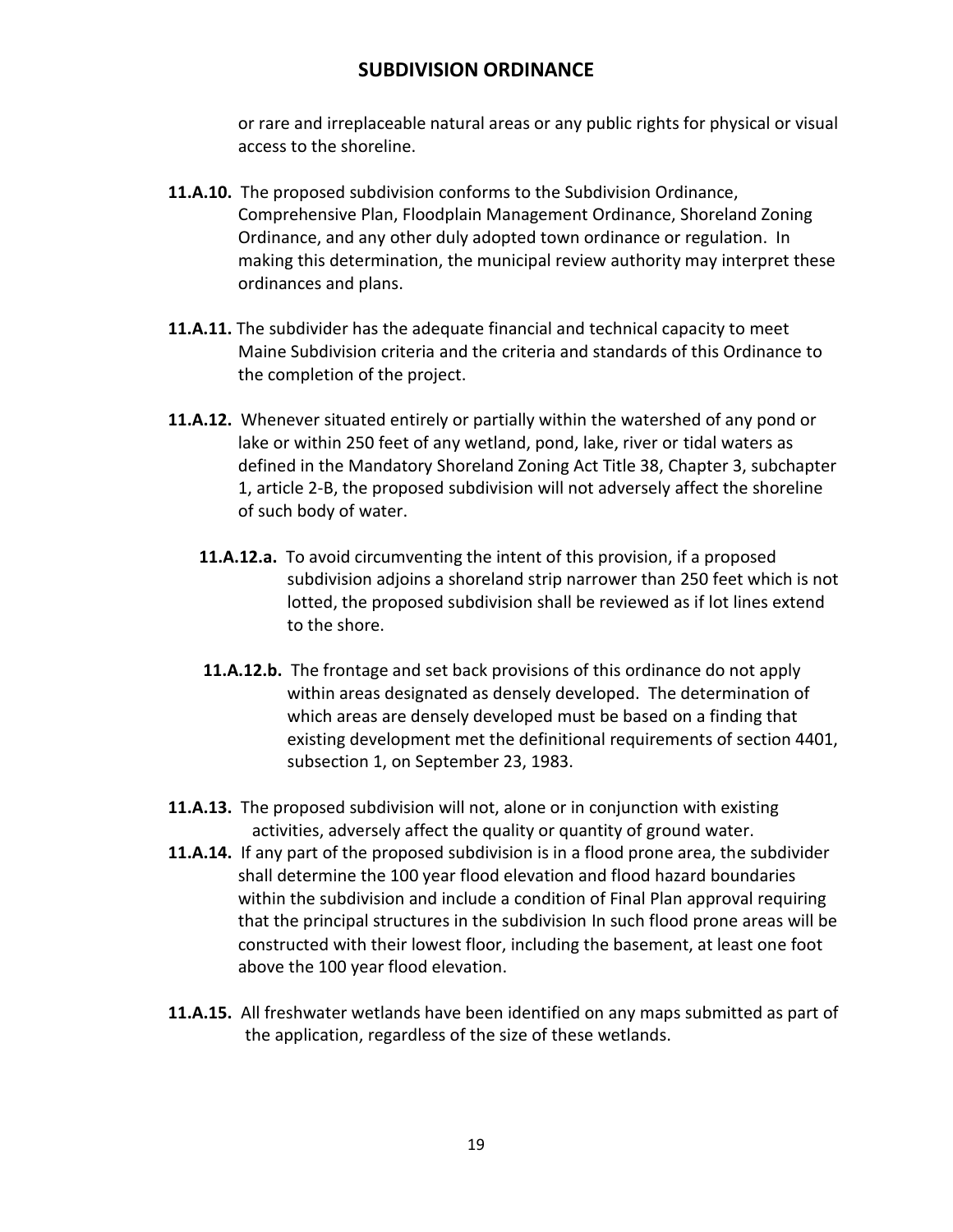- **11.A.16.** Any river, stream or brook as defined in the Natural Resources Protection Act, Title 38, Section 480-B, within or abutting the proposed subdivision has been identified on any maps submitted as part of the application.
- **11.A.17.** The proposed subdivision will provide for adequate storm water management.
- **11.A.18.** If any lots in the proposed subdivision have shore frontage on a river, stream, brook, great pond, or coastal wetland as defined in Title 38, Section 480-B, none of the lots created within the subdivision shall have a lot depth to shore frontage ratio greater than 5 to 1.
- **11.A. 19.** The proposed subdivision will not cause an unreasonable burden on the ability of a municipality to provide emergency services.

## **SECTION 12 – STANDARDS**

The following standards are in addition to the requirements of the state statute judgmental criteria, and the Town of Westport Island's judgmental criteria in **Section 11.A**. Compliance with these Standards may be used to show partial or full compliance with the requirements of the associated judgmental criteria.

## **12.A. Water Supply and Groundwater Quality and Quantity**

### **12.A.1.** Water Supply

- **12.A.1.a.** When a proposed subdivision's water supply shall be from individual wells:
	- **12.A.1.a.i.** Individual wells shall be sited on the Final Plat and shall be sited at the approved location; alternative locations may be approved by the Board upon request.
	- **12.A.1.a.ii.** Lot design shall permit placement of wells, subsurface sewage and waste water disposal areas, and where necessary, additional reserved sites for subsurface sewage and wastewater disposal areas in full compliance with the Maine Subsurface Wastewater Disposal Rules and the Well Drillers and Pump Installers Rules.
- **12.A.1.b.** If a central water supply system is provided by the applicant, the location and protection of the source, and the design, construction and operation of the system shall conform to all pertinent Maine standards including the Maine Rules Relating to Drinking Water (10-1444 C. M.R. 231). An assessment detailing the design, operation and location of the proposed central water supply system, including the long term capacity of the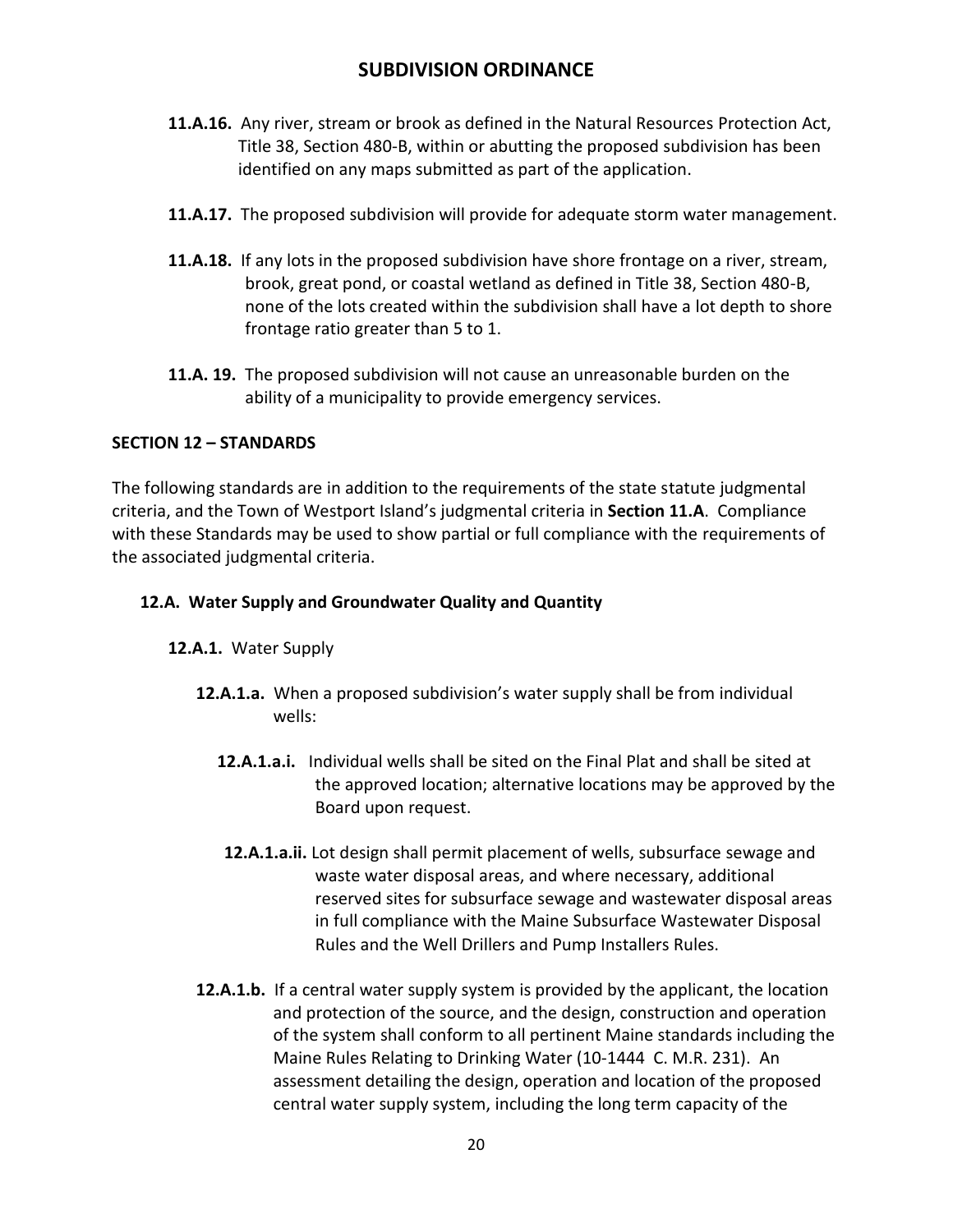source of the water supply, must be provided and certified by a Registered Professional Engineer.

### **12.A.2. Hydrological Assessment**

**12.A.2.a.** If the density of the whole parcel being proposed for subdivision is more than one unit per five acres, or if possible future subdivisions of the parcel in question is permitted in any of the deeds in the proposed lots, and such further subdivision could result in a density of greater than 1 to 5, a hydrological assessment, prepared by a Certified Geologist or Registered Professional Engineer is required.

## **12.A.2.b. Hydrological Assessment Components**

 Unless applicant requests in writing and receives a waiver from the Board to not require certain components of the assessment, a Hydrological Assessment requires the following information:

- **12.A.2.b.i.** Detail of the overall design and layout of the water supplies and sewage disposal systems, showing compliance, as appropriate, with **Section 12.A.1.** and **Section 12.A.2.** and also the Maine Rules Relating to Drinking Water (10- 144A C. M. R. 231),
- **12.A.2.b.ii.** An analysis and evaluation by the certifying agent assessing the adequacy of the proposed overall water management system design (water supply, sewage disposal, ground water preservation, and storm water management), as compared to the State of Maine standards and to currently prevailing good practices for islands similar to Westport Island. In addition, the analysis and evaluation shall include the following:
	- **12.A.2.b.ii.subsection 1.** Impact of the proposed subdivision on the quality and quantity of ground water resources available on the parcel in question and on properties abutting the parcel.
	- **12.A.2.b.ii.subsection 2. I**mpact of any future subdivision that may be permitted on the parcel, on the quantity of ground water resources available on the parcel in question and on properties abutting the parcel. If future subdivision could significantly decrease the quantity of ground water resources available within the parcel and on properties abutting the parcel, an estimate of the practical limit to the density achievable without such adverse impact, shall be included in the hydrological assessment. This assessment is not necessary if the person doing the assessment concludes that the potential level of development will not lower the water table more than ten (10) feet at any point of the property lines of the proposed development. In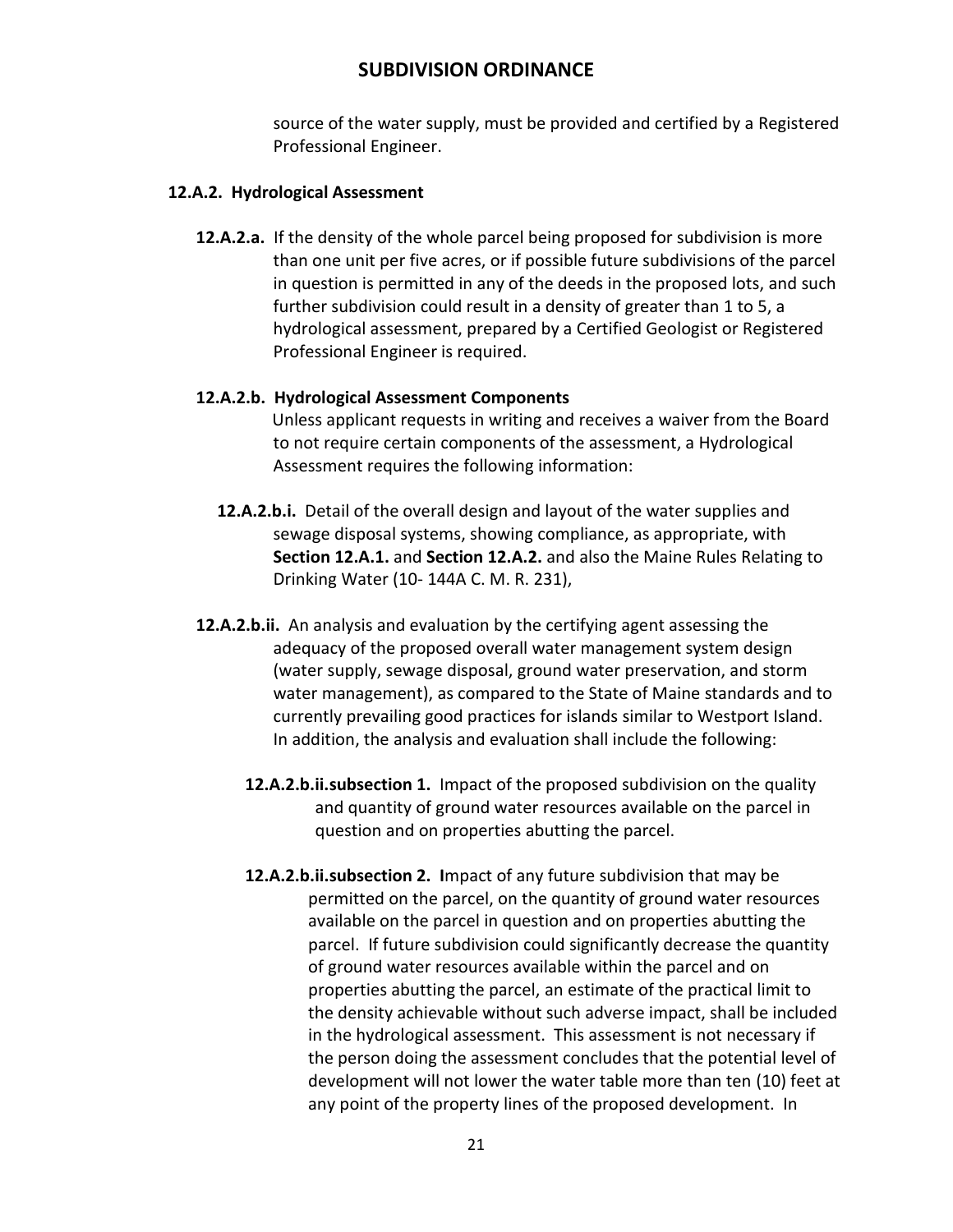addition, covenants requiring Board approval for any future subdivision of any lot in the parcel shall be placed on the deeds of all lots within the parcel.

- **12.A.2.b.iii.** A map showing the basic soils types,
- **12**.**A.2.b.iv.** The depth to the water table at relevant points throughout the subdivision,
- **12.A.2.b.v.** Drainage conditions throughout the area to be developed in the subdivision.
- **12.A.2.b.vi.** Known data on the existing ground water quality and quantity in the area,
- **12.A.2.b.vii.** A map showing the location of any subsurface wastewater disposal systems and drinking water wells within the subdivision and within 200 feet of the subdivision boundaries,
- **12.A.2.b.viii.** An analysis and evaluation of the effect of the subdivision on ground water resources. In the case of residential developments, the evaluation shall, at a minimum, include a projection of post development nitrate-nitrogen concentration at any wells within the subdivision and at the subdivision boundaries.
- **12.A.2.b.ix.** Projections of ground water quality and quantity shall be based on the assumption of drought conditions (assuming 60% of annual precipitation),
- **12.A.2.b.x.** No subdivision shall increase any contaminant concentration in the ground water at any on-site well or at the subdivision boundary to more than the Primary Drinking Water Standards. No subdivision shall increase any contaminant concentration in the ground water at an on-site well or at the subdivision boundary to more than the Secondary Drinking Water Standards.
- **12.A.2.b.xi.** If ground water contains contaminants in excess of the primary standards, and the subdivision is to be served by on-site ground water supplies, the applicant shall demonstrate how water quality will be improved or treated.
- **12.A.2.b.xii.** If ground water contains contaminants in excess of the secondary standards, the subdivision shall not cause the concentration of the parameters in question to exceed 150% of the ambient concentration.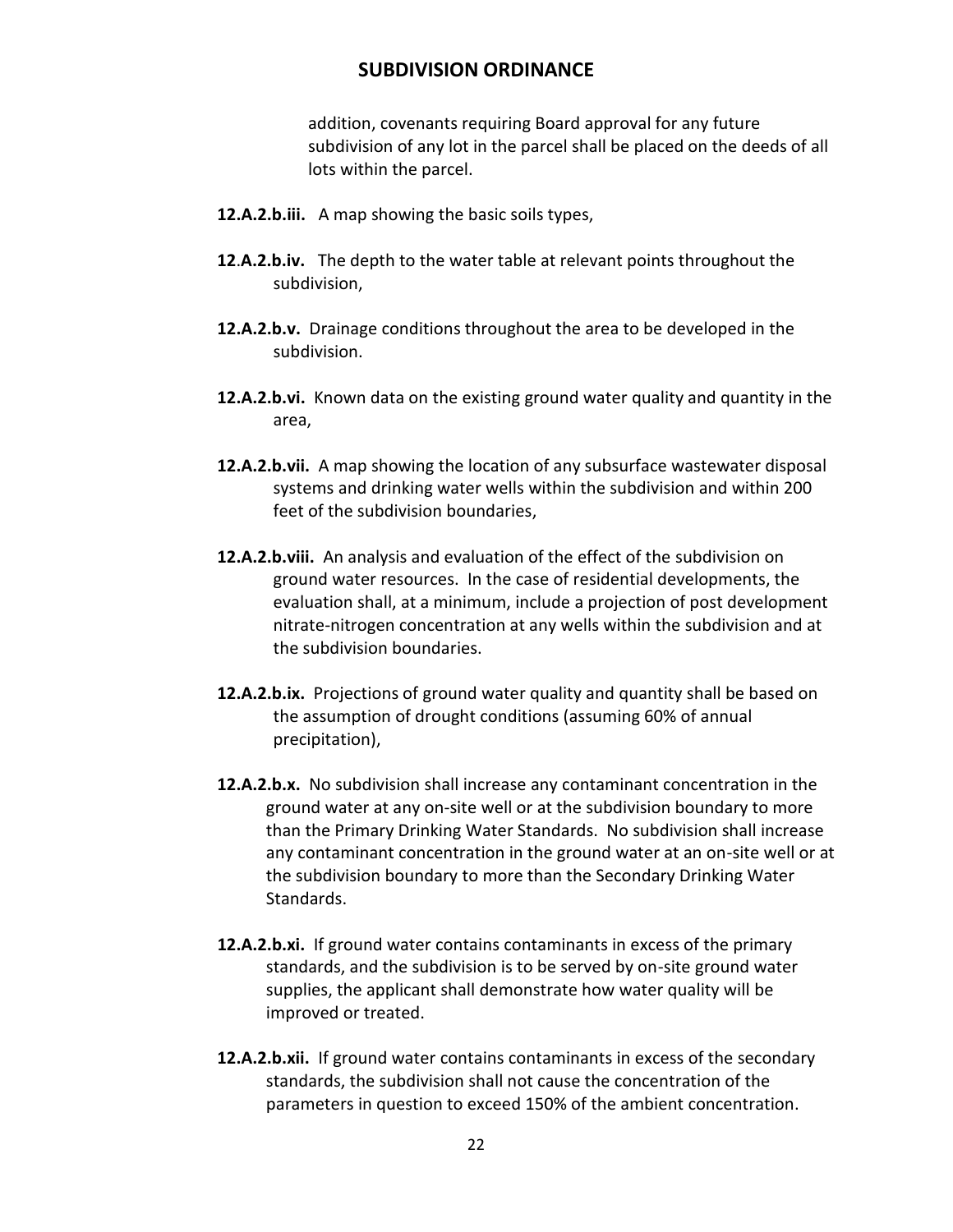- **12.A.2.b.xiii.** Any waiver granted by the Board must be based on clear evidence provided by the applicant, indicating that circumstances unique to the parcel proposed to be subdivided, justify the waiver of a component of the assessment.
- **12.A.2.b.xiv.** Subsurface waste water systems and drinking water wells shall be constructed as shown on the map submitted with the assessment. If construction standards for drinking water wells or other measures to reduce ground water contamination and protect drinking water supplies are recommended in the assessment, those standards shall be included as a note on the Final Plat, and as restrictions in the deeds to the affected lot

#### **12.B. Sewage Disposal**

- **12.B.1.** Sewage disposal shall be private subsurface wastewater and sewage disposal systems or a private treatment facility.
- **12.B.2.** The applicant shall submit evidence of site suitability for subsurface sewage disposal prepared by a Maine Licensed Site Evaluator/Soil Scientist or registered Civil Engineer to be in full compliance with the requirements of the State of Maine Subsurface Wastewater Disposal Rules.
	- **12.B.2.a.** This evidence may include a test pit log showing the results of a lot by lot analysis demonstrating each lot's suitability for subsurface sewage disposal or a high intensity soil survey by identifying soils boundaries within the subdivision and naming soils types, including a lot by lot determination of soils suitability for the intended uses. Wetland areas shall be identified on the survey. The Site Evaluator shall certify in writing that test pits within the proposed sewage disposal areas meet the requirements for a new system and are located in an area with enough acceptable soil to meet the Disposal Rules and accommodate the proposed waste volume, including a suitable safety factor.
	- **12.B.2.b.** Variances from the Subsurface Wastewater Disposal Rules promulgated by the State of Maine Department of Health, including but not limited to holding tanks and overboard discharge systems, are not allowed. Experimental wastewater disposal systems allowed by the Maine Department of Health may be approved by the Board if sufficient evidence is presented by the applicant that said system satisfies the criteria and relevant Town of Westport Island standards.
- **12.B.3.** The design of any private sewage treatment facility must be certified by a Licensed Professional Engineer to meet all applicable State of Maine standards.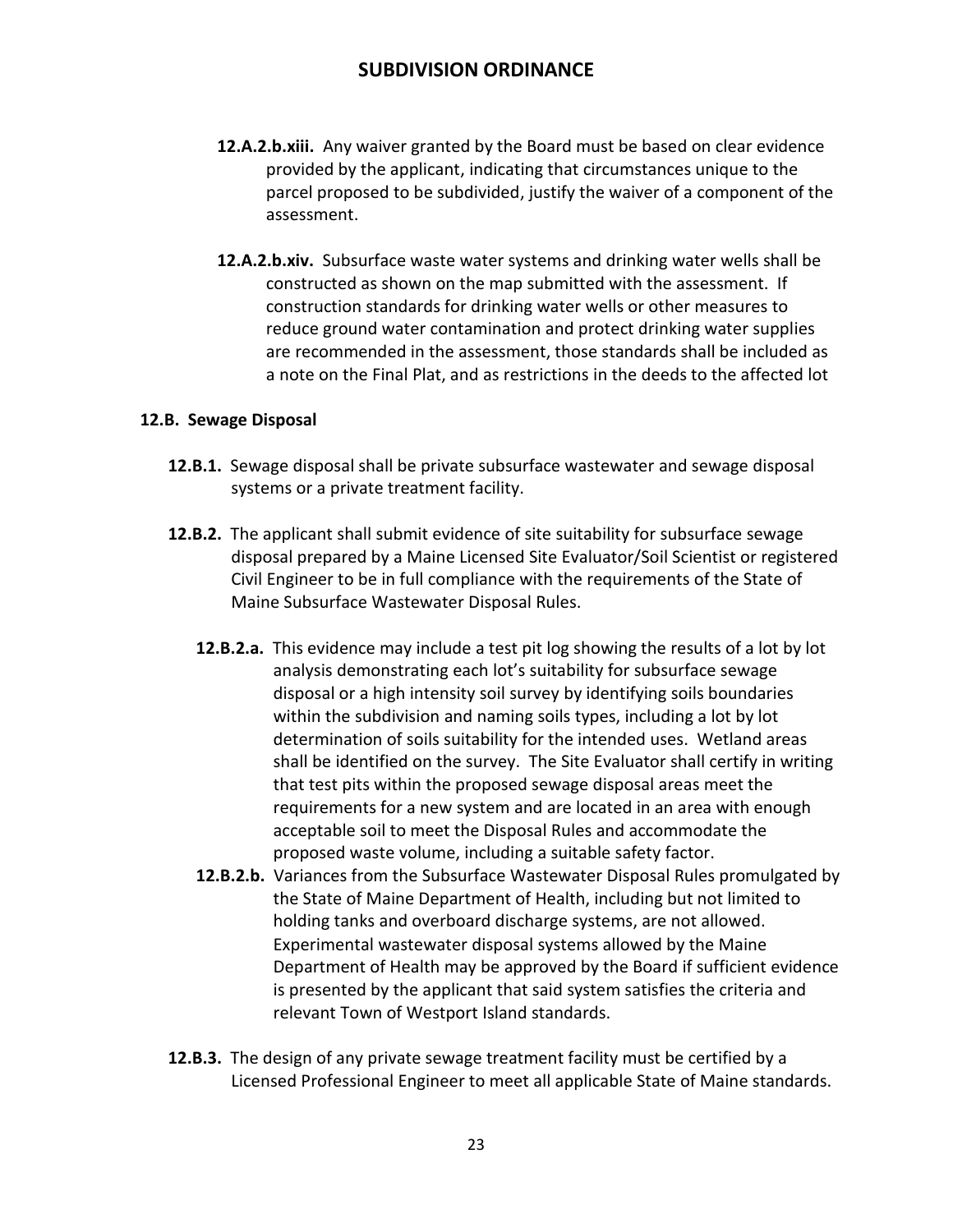## **12.C. Soil Erosion and Sedimentation**

An erosion and sedimentation control plan shall be prepared in accordance with the Maine Erosion and Sedimentation Control Handbook for Construction: Best Management Practices, latest revision, prepared by the Cumberland County Soil and Water Conservation District and the Maine Department of Environmental Protection, which is incorporated herein by reference and made a part thereof. The plan shall be prepared either by a Professional Civil Engineer or by a Certified Professional in Erosion and Sediment Control (CPESC). At a minimum, the following items shall be discussed and provided:

- **12.C.1.** A vicinity map showing the location of water bodies that may be affected by erosion and sedimentation from the project.
- **12.C.2.** Existing and proposed drainage patterns, including drainage channels that drain to surrounding water bodies.
- **12.C.3.** A sequence of work that outlines how the project will be constructed and specifically addresses how soil disturbance will be minimized during the construction process.
- **12.C.4.** Clear definitions of the limits of work and any buffer areas that will remain undisturbed and a statement of how these areas will be protected during construction.
- **12.C.5.** Description of temporary and permanent erosion control practices that will be used.
- **12.C.6.** Identification of the locations of the temporary and permanent erosion control practices.
- **12.C.7.** Identification of how and where collected sediment will be disposed.
- **12.C.8.** Dust control measures.
- **12.C.9.** Inspection and maintenance procedures, including schedule and frequency. The Board may request the review and endorsement of this plan by the Knox-Lincoln Soil and Water Conservation District. The applicant shall agree, as a part of the application, that the procedures outlined in the Soil Erosion and Sedimentation Control Plan shall be implemented during the site preparation, construction and clean up stages.

The name, address and telephone number of the person responsible for implementation of the plan shall be provided to the Code Enforcement Officer prior to the commencement of any construction.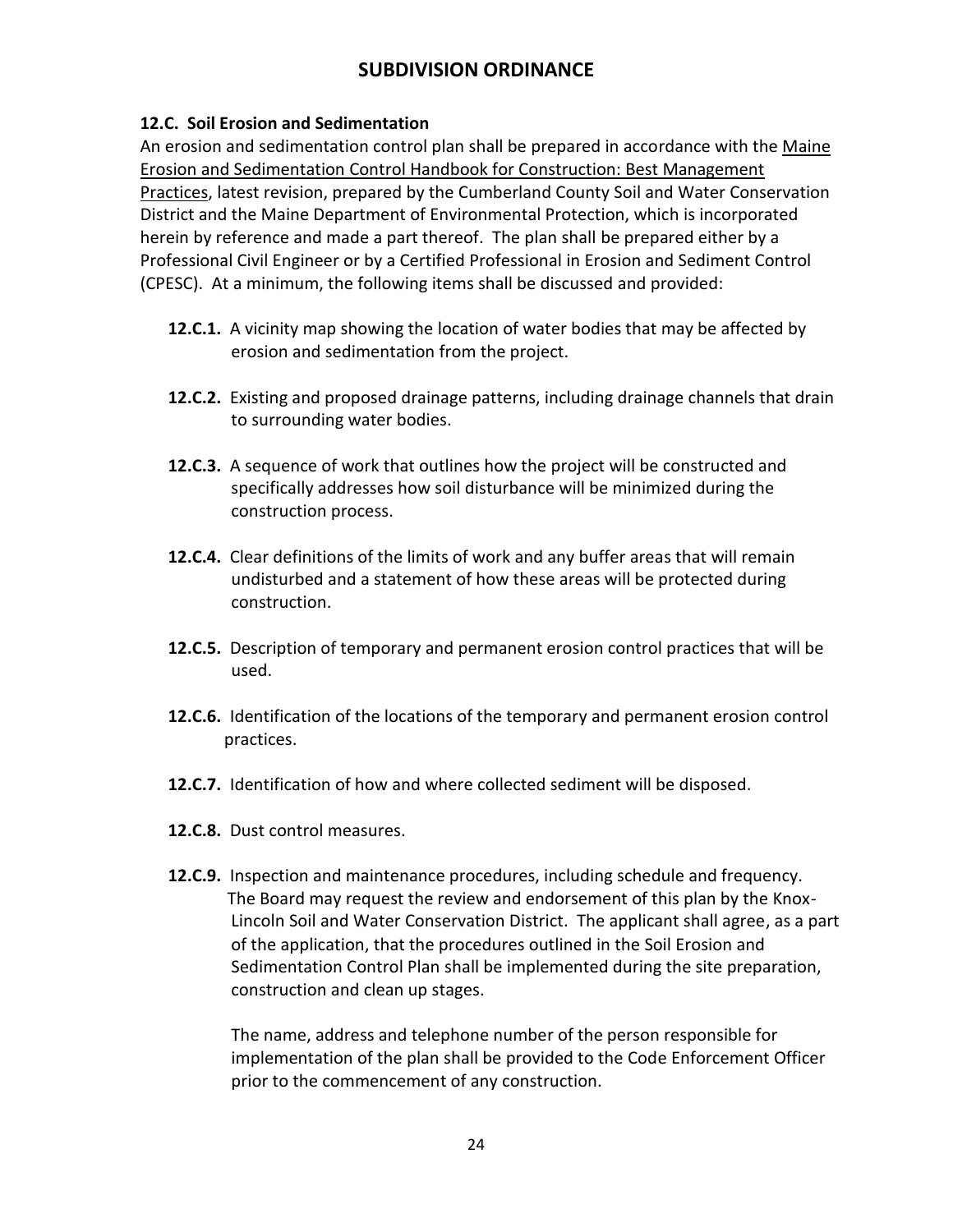## **12.D. Roads and Streets**

### **12.D.1.** Sight Distances

- **12.D.1.a.** All points of access from the subdivision onto existing or proposed public or private roads shall be so designed in profile and grading and located to provide a minimum sight distance in each direction of 10 feet per each mile per hour of street design speed. The measurements shall be from the driver's seat of a vehicle located on the exit driveway 10 feet behind the curb line or edge of traveled way, with the height of eye 3.5 feet to the top of an object 4.25 feet above the pavement.
- **12.D.1.b.** All curves and changes in grade shall provide the following minimum sight distances based on the street design speed.

| Design Speed (mph) 15 20 25 30 35       |  |  |  |
|-----------------------------------------|--|--|--|
| Sight Distance (ft) 120 145 180 220 275 |  |  |  |

 Sight distance shall be measured at the center of the road with a height of eye at 3 feet above the road surface and the height of object at 4 feet above the road surface.

Where necessary, corner lots shall be cleared of all growth and sight obstructions, including ground excavation, to achieve the required visibility.

Where street design speeds are less than 35 mph, the applicant will propose methods to warn drivers of oncoming road features and the recommended safe speed associated with that feature to insure that public welfare and safety are reasonably protected.

## **12.D.2. Street Design Standards**

All proposed subdivision roads shall be private and the Final Plan shall include the following condition: "The proposed roads shown on this Plan and Plat are private roads to be maintained by the developer or the lot owners."

- **12.D.2.a.** Any road or driveway that intersects a state or state-aid highway shall conform to the requirements of the Maine Department of Transportation's Highway Driveway and Entrance Rules including rules for curb cuts.
- **12.D.2.b.** All streets in the subdivision shall be designated so that, in the opinion of the Board, they shall provide safe vehicular travel while discouraging movement through traffic.
- **12.D.2.c.** The arrangement, character, extent, width, grade and location of all streets shall be considered in their relation to existing or planned streets, to topographical conditions, to public convenience and safety, and their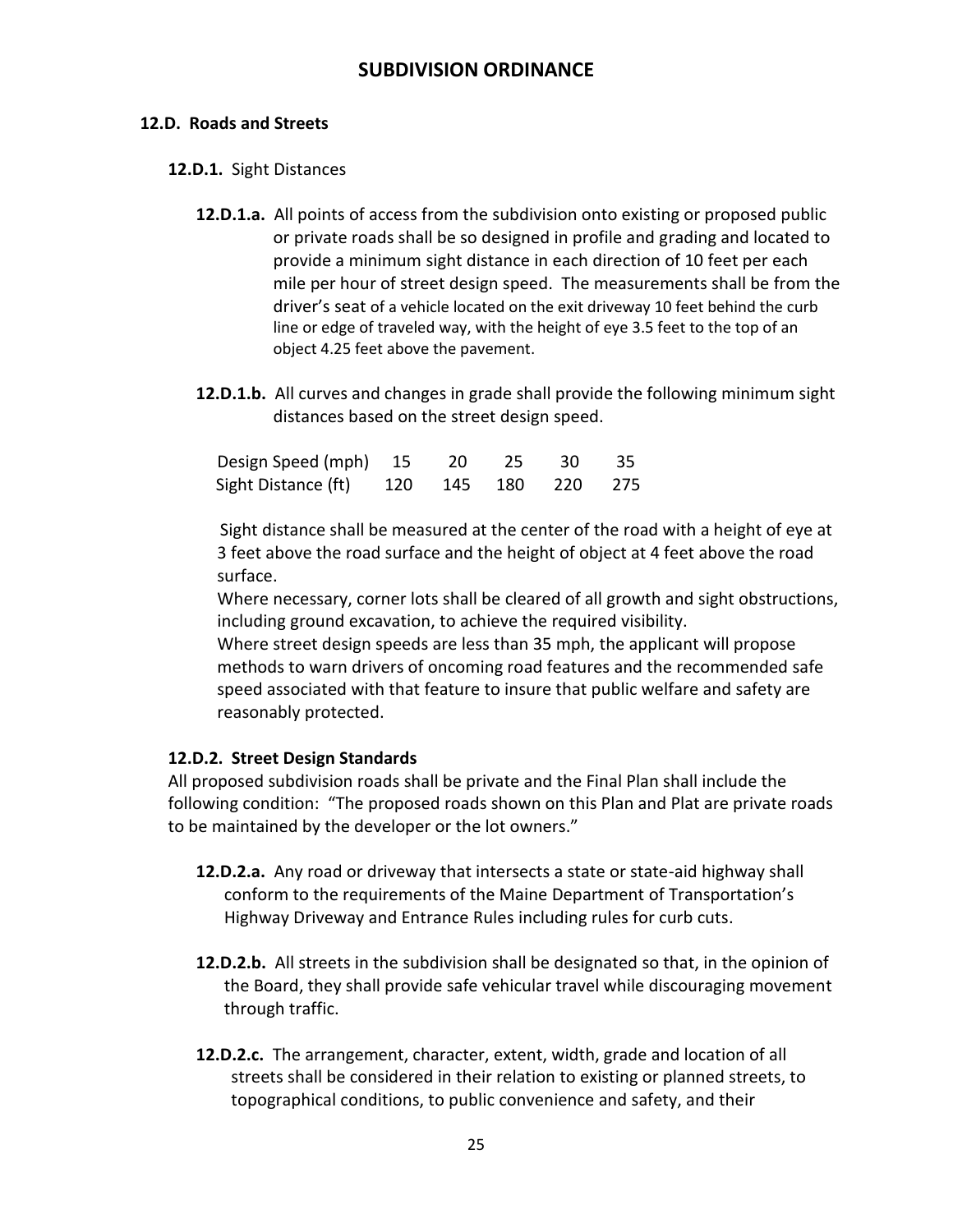appropriate relation to the proposed use of the land to be served by such streets. Grades of streets shall conform as closely as possible to the original topography within the limits of these Standards.

- **12.D.2.d.** Adequate off street parking, suitably surfaced, shall be provided in connection with lots designed for commercial and industrial uses.
- **12.D.2.e.** All major subdivisions shall be designed to provide access to individual lots only by interior subdivision roads. Direct access from any public road to any lot in a proposed subdivision shall be prohibited unless the Board determines that physical conditions unique to the parcel justify the granting of a waiver from this requirement. A waiver may be granted only if one of the following conditions is met:
	- **12.D.2.e.i.** There is too little road to allow creation of a new way;
	- **12.D.2.e.ii.** The shape or physical condition of the parcel does not permit access to or creation of a street other than the existing public way;
	- **12.D.2.e.iii.** Common access will be utilized which will allow all proposed lots to be serviced by common curb cuts.
- **12.D.2.f.** A turning cul de sac, or loop, suitable for town emergency vehicles to make a 360 $^{\circ}$  turn, shall be provided at the terminal point of any road unless the Board specifically authorizes a turning "T" which can satisfy the same need.
- **12.D.2.g.** All disturbed areas must be stabilized.

#### **12.D.3. Road Construction Standards**

| 12.D.3.a. Minimum Subdivision Road Construction Standard |         |
|----------------------------------------------------------|---------|
| Minimum Right of Way                                     | 50 feet |

#### **Minimum Road Width**

| Access for 1 to 4 lots                       | 14 feet       |
|----------------------------------------------|---------------|
| Access for 5 to 9 lots                       | 16 feet       |
| Access for > 10 lots                         | 18 feet       |
| Minimum Grade (100 ft. between Measurements) | 12 %          |
| Roadway Crown                                | 1/4 inch/foot |
| Minimum Angle of Street Intersection         | $75^\circ$    |
| Minimum Shoulder Width                       | 3 feet        |
| Minimum Grade 75 Feet To Intersection        | 2%            |
| Minimum Centerline Radius                    | 120 feet      |
| Minimum Aggregate Sub Base Course            | 12 inches     |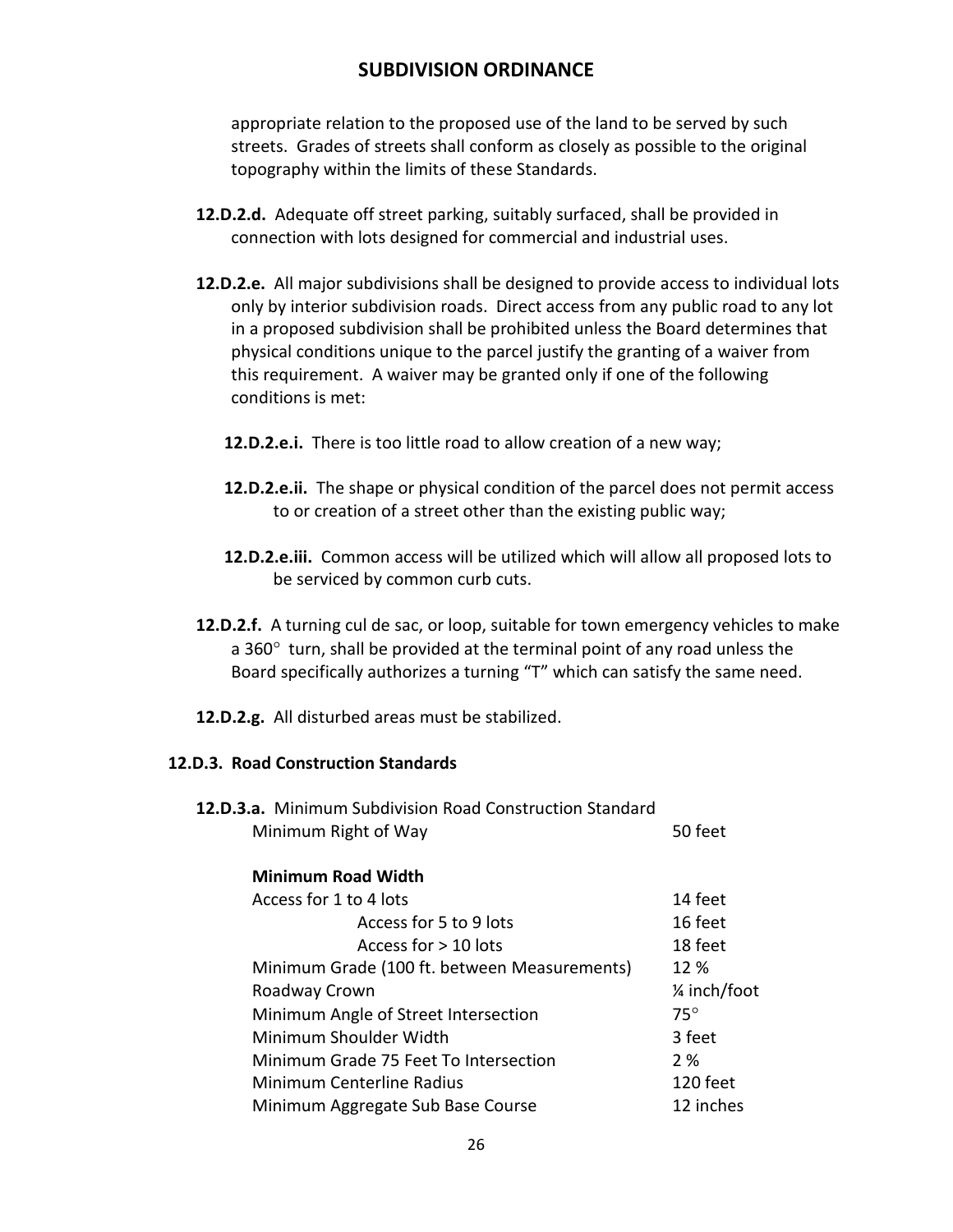Minimum Aggregate Intermediate Course 6 inches Top Cover Course **2** 2 % inches gravel

### **12.D.3.b. Bases and Pavements**

- **12.D.3.b.i.** Self-contained road construction methods are preferred such that movement of materials on and off site is minimized.
- **12.D.3.b.ii.** The aggregate sub-base course shall be of crushed rock from a jaw crusher set between 4 and 6 inches, or from sand or gravel of hard durable particles free from vegetative matter, lumps, balls of clay and other deleterious substances. The gradation of the part that passes a four (4) inch square mesh sieve shall meet the following grading requirements:

| Sieve              | Percentage to Weight Passing |
|--------------------|------------------------------|
| Designation        | <b>Square Mesh Sieves</b>    |
| $\frac{1}{4}$ inch | 25% to 70%                   |
| No. 40             | 0% to 30%                    |
| No. 200            | 0% to 7%                     |

**12.D.3.b.iii.** The intermediate base course shall be crushed rock from a jaw crusher set between 2 and 3 inches, or from sand or gravel of hard durable particles free from vegetative matter, lumps, balls of clay and other deleterious substances. The graduation of the part that passes through a three (3) inch square mesh sieve shall meet the following grading requirements:

| Sieve              | Percentage to Weight Passing |
|--------------------|------------------------------|
| Designation        | <b>Square Mesh Sieves</b>    |
| $\frac{1}{2}$ inch | 45% to 70%                   |
| $\frac{1}{4}$ inch | 30% to 55%                   |
| No.40              | 0% to 20%                    |
| No. 200            | 0% to 5%                     |
|                    |                              |

### **12.D.3.b.iv. Top Cover Courses**

The gravel top cover course shall be crushed rock from a cone crusher set at ¾ inch or gravel which shall meet the Department of Transportation Standard Specifications for top cover courses which prevail at the time.

#### **12.D.4. Drainage**

**12.D.4.a.** Any new driveway shall be constructed and maintained to prevent water or runoff from reaching the paved or traveled portion of any street.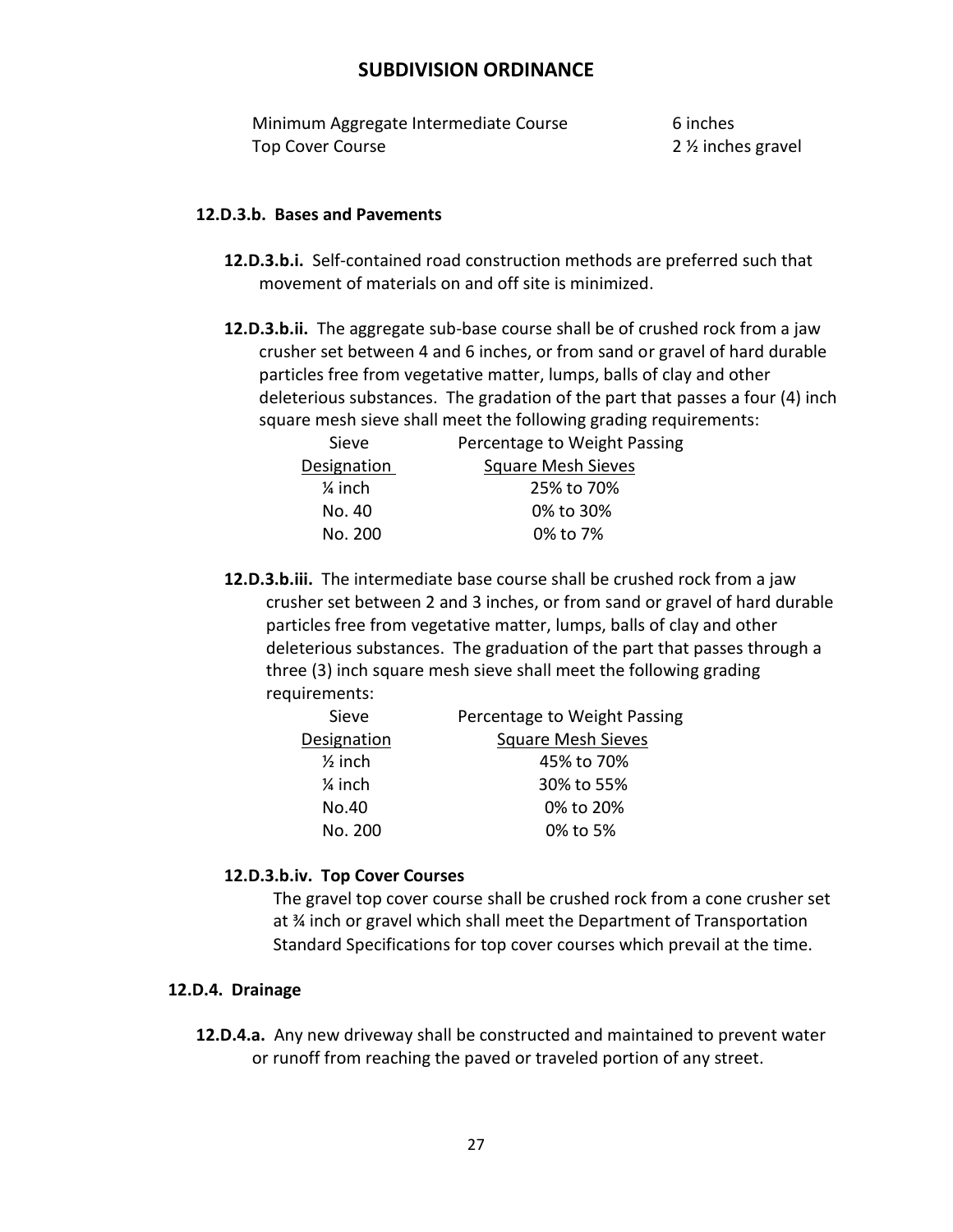**12.D.4.b.** All ditches and drainage ways associated with the proposed streets and their intersection with existing streets or roads shall meet the requirements set forth in the Storm Water Management **Section 12.F**. and their design shall be considered and approved by the Professional Engineer as part of that analysis.

## **12.E. Site Clearing and Open Space or Common Land**

- **12.E.1.** The Final Plan shall, by notes on the Final Plat and deed restriction, limit the clear cutting of trees to those areas designated on the Final Plat.
- **12.E.2.** Reservation or Dedication and Maintenance of Common Land, Facilities and **Services** 
	- **12.E.2.a.** All common land, facilities and property shall be controlled by **t**he owners of the lots or dwelling units by means of a lot owners' association to preserve the Common Land in its natural condition. The Common Land shall not be designated as open space, permanently protected open space, public access open space, or forever wild open space.
	- **12.E.2.b.** Further subdivision of the common land and its use for other than noncommercial recreation, or conservation purposes, except for easements for utilities, shall be prohibited. Structures and buildings accessory to noncommercial recreational or conservation uses may be erected on the common land.
	- **12.E.2.c.** The common land shall be shown on the Final Plat with appropriate notations on the Final Plat to indicate that it shall not be used for future building lots and shall not be designated as open space, permanently protected open space, public access open space or forever wild open space.
	- **12.E.2.d.** The Final Plat approval shall only be given if applicant agrees to adopt and record:
		- **12**.**E.2.d.i.** Covenants for mandatory membership in the lot owners' association setting forth the owners' rights, interests, and privileges in the association and the common property and facilities, to be included in the deed for each lot or dwelling,
		- **12.E.2.d.ii.** By-laws of the proposed lot owners' association when necessary, specifying the responsibilities and authority of the association, the operating procedures of the association and providing for proper capitalization of the association to cover the costs of major repairs, maintenance and replacement of common facilities.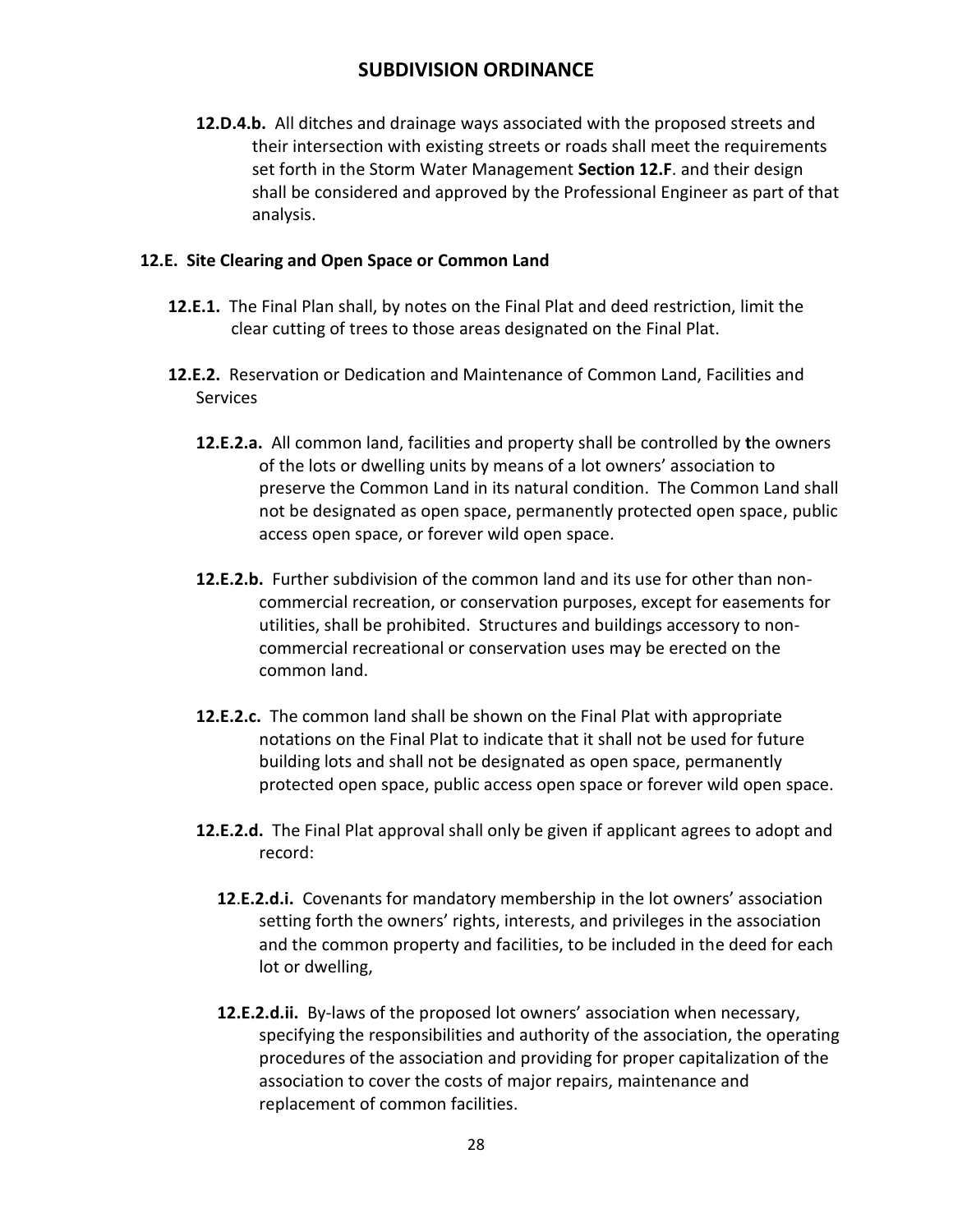- **12.E.2.e.** In combination, the documents referenced in **Section 12.E.2.d.** shall provide the following:
	- **12.E.2.e.i.** A homeowners' association or similar approved legal entity shall have the responsibility of maintaining the common property or facilities.
	- **12**.**E.2.e.ii.** The association may levy annual charges against all owners of lots or dwelling units to defray the expense connected with the maintenance, repair and replacement of common property and facilities and tax assessments.
	- **12.E.2.e.iii.** The association shall have the power to place a lien on the property of members who fail to pay dues or assessments.
	- **12.E.2.e.iv.** The developer or subdivider shall maintain control of the common property and be responsible for its maintenance until the association accepts full responsibility for control and maintenance.

## **12.F. Storm Water Management**

A Storm Water Management Plan prepared by a Registered Professional Engineer shall be designed so that the post development storm water runoff does not exceed the pre development storm water runoff for the twenty-four (24) hour duration of 2 year, 10 year and 25 year frequency storm events. The storm water plan shall be prepared in accordance with "Storm water Management for Maine. Best Management Practices" latest edition, prepared by the Maine Department of Environmental Protection, which is incorporated herein by reference and made a part thereof. The storm water plan shall include the following information for the pre and post development conditions: drainage area boundaries, hydrologic soils groups, ground cover type, time of concentration flow paths, modeling methodology, calculations, and background data. The Planning Board may require review and endorsement of the storm water plan and calculations by the Knox-Lincoln Soil and Water Conservation District.

## **12.G. Emergency Municipal Services**

### **12.G.1.** Roads, Streets and Driveways

- **12.G.1.a.** Any road, street or driveway, public or private, within the subdivision shall provide turnaround capability for emergency vehicles within three hundred (300) feet of all primary structures serviced by said road, street or driveway.
- **12.G.1.b.** Any road, street or driveway, public or private, within the subdivision shall be constructed such that emergency vehicles shall have unimpeded access and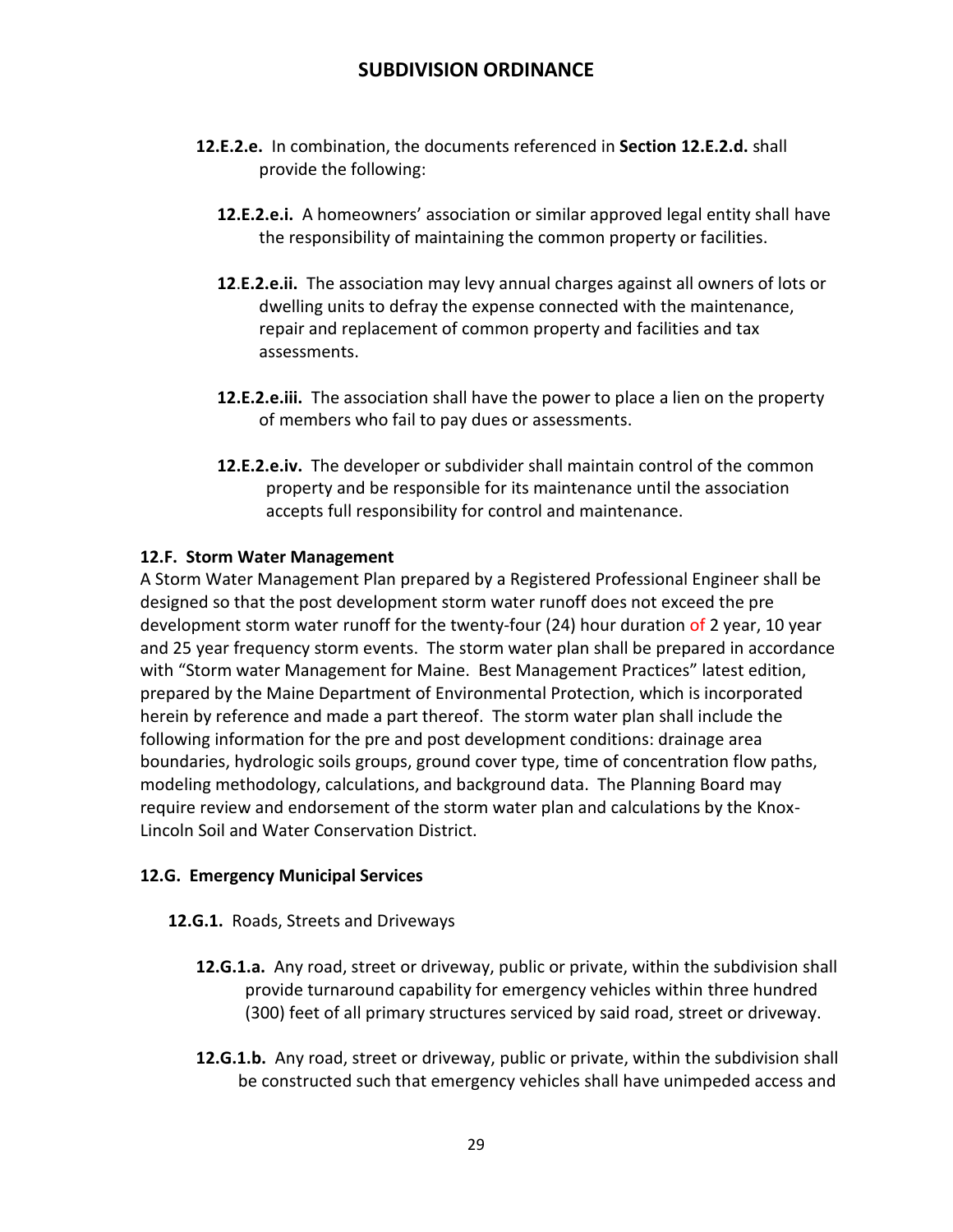egress between all primary structures within the subdivision and the nearest turnaround position.

### **12.G.2. Emergency Provisions**

Any proposal for a new major subdivision shall include a site fire protection plan. The plan shall provide adequate ingress and egress for emergency vehicles and identify a source(s) of water supply for firefighting as outlined by the National Fire Protection Association standards (NFPA 1142, Standards on Water Supplies for Suburban and Rural Fire Fighting), and/or other provisions for any additional elements as mutually agreed to with the Town's Fire Chief as needed to ensure adequate fire protection. The plan shall be reviewed by the Town's Fire Chief prior to the public hearing. The Fire Chief shall also be informed of the location of any existing or proposed underground propane tanks.

## **12.H. Financial and Technical Capacity**

## **12. H.1. Financial Capacity**

- **12.H.1.a.** The applicant may show Financial Capacity through a demonstration that the property to be developed is owned in fee simple, with no outstanding economic encumbrances and has an assessed value large enough to cover cost of proposed public and quasi-public improvement or the cost, reasonably, to restore the project site to its original condition, whichever is greater or,
- **12.H.1.b.** Make the offer of a budget for the construction of all necessary facilities, accompanied by a clear statement by a contractor who has worked recently in the local area that the proposed developments can be constructed for the budgeted amount. This offer must be accompanied by an irrevocable letter of credit, or a bond furnished by an insurance carrier insured to do business in Maine, sufficient to cover the budgeted amount.

## **12.I. Lots**

- **12.I.1.** The maximum number of lots in a major subdivision shall not exceed that number resulting from the division of the net residential area of property to be subdivided by the applicable minimum lot size.
- **12.I.2.** Lot configuration and area shall be designed to provide for adequate off street parking and service facilities based upon the type of development proposed.
- **12.I.3.** Lots with multiple frontages shall be avoided wherever possible. When lots do have frontage on two or more roads, the Plat and deed restrictions shall indicate that vehicular access shall be located only on the less traveled way.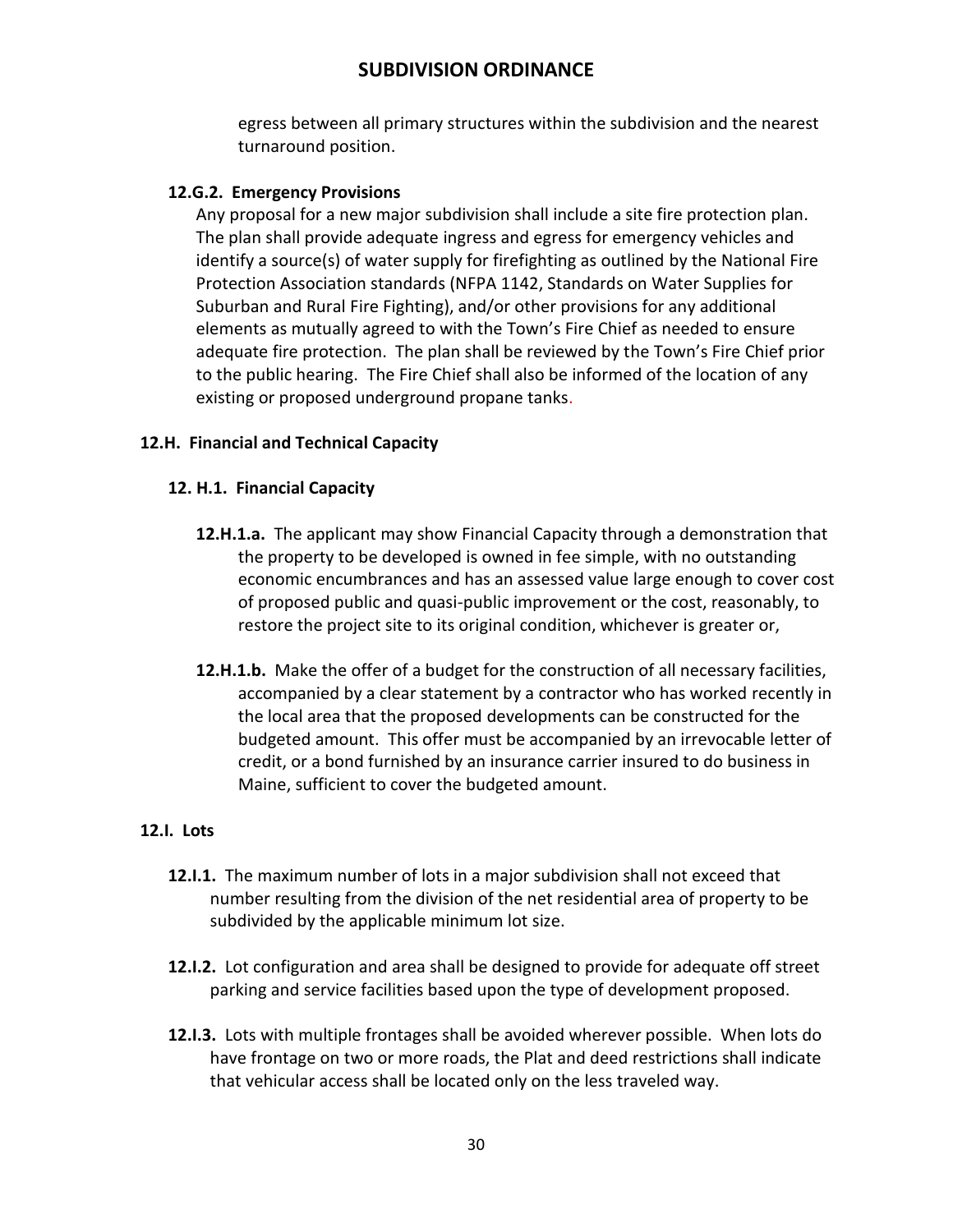- **12.I.4.** Wherever possible, side lot lines shall be perpendicular to the street.
- **12.I.5.** Each lot shall have a developable area for the construction of buildings and other improvements identified without utilizing land unsuitable for development. The developable area shall have a minimum width of 100 feet and a minimum depth of 100 feet except that one dimension may be decreased by up to 25% as long as the other dimension is increased by an equivalent amount. The developable area shall be located outside of any setback area and be free of wetlands, floodplains and slopes in excess of 35%. For the purposes of this paragraph, "wetlands" means those wetlands as identified on the National Wetland Inventory Map. "Floodplains" are as presented on the Flood Insurance Rate Map, and "slopes in excess of 35%" are as illustrated on the U.S. Geological Survey Map.
- **12.J. Setbacks –** Each dwelling constructed in the Subdivision shall have a twenty (20) foot setback from each sideline and a forty (40) foot setback from its back line. In addition, the dwelling shall have a forty (40) foot setback from any road on which it fronts in the Limited Commercial/Residential District and the Commercial Fisheries/Maritime Activities District and a seventy-five (75) foot setback from any road on which it fronts in the Limited Development. Subdivisions are not permitted in the Resource Protection Districts.

#### **12.K. Monuments**

Permanent monuments shall be set at all corners and angle points of the subdivision lots and boundaries; and at all intersections and points of curvature. All road angle monuments shall be constructed of stone and shall be a minimum of four (4) inches by four (4) inches and four (4) feet long. All other monuments shall be constructed of a reasonably permanent material solidly embedded in the ground and capable of being detected by commonly used magnetic or electronic equipment. The monument shall clearly show the registration number or temporary certificate number of the Registered Land Surveyor responsible for the survey. Where the placement of a required monument at its proper location is impractical, it shall be permissible to set a reference monument close to that point.

### **12.L. Street Signs**

Roads, which join or are in alignment with roads of abutting or neighboring properties, shall bear the same name. Names of new roads shall not duplicate, nor bear phonetic resemblance to the names of existing roads within the municipality or in neighboring communities and shall be subject to the approval of the 911 Officer or Deputy and the Board of Selectmen.

#### **12.M. Surface Drainage**

**12.L.1.** All improvements recommended in the drainage plan submitted pursuant to **Section 12.F**. shall be shown on the approved Plan.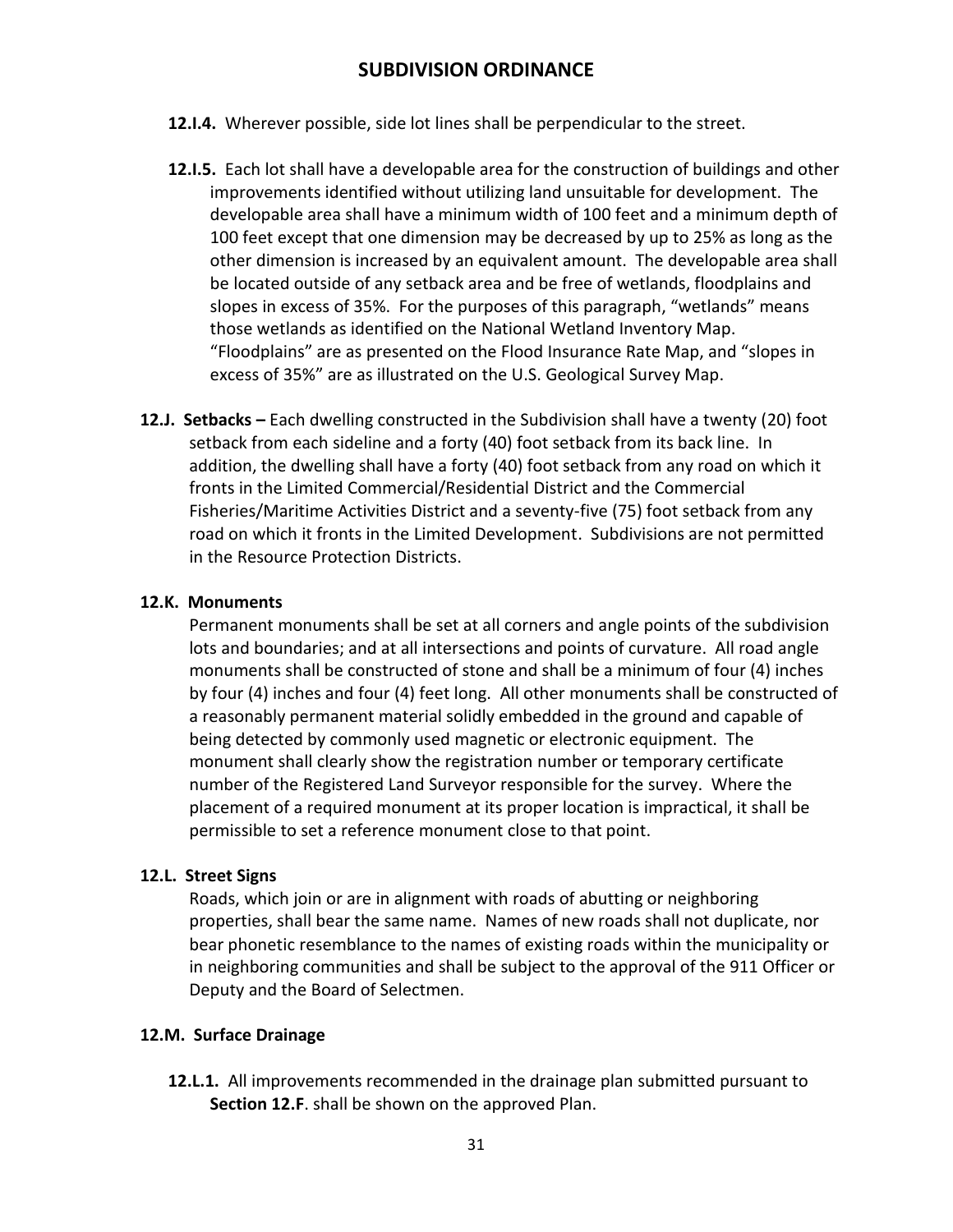- **12.M.2.** Topsoil shall be considered part of the subdivision. Except for "surplus" topsoil for roads, parking areas and building excavations, it is not to be removed from the site.
- **12.M.3.** Except for normal thinning and landscaping, existing vegetation shall be left intact to prevent soil erosion. The Board shall require a developer to take measures to correct and prevent soil erosion in the proposed subdivision as detailed in the Sedimentation and Erosion Plan submitted pursuant to **Section 12.C.**
- **12.M.4.** To prevent soil erosion of shoreline areas, tree cutting on the shoreline shall conform to the Shoreland Zoning Ordinance of the Town of Westport Island, Maine.

### **SECTION 13 – INSPECTION AND ENFORCEMENT**

- **13.A.** Upon completion of each approved phase of construction and prior to the application for building permits for any lots, the applicant shall submit to the Board a signed and stamped statement by a Registered Professional Engineer stating that the project has been constructed in accordance with the approved plans.
- **13.B**. It shall be the duty of the Board of Selectmen or their appointed agent, including, but not limited to, the Code Enforcement Officer and/or Local Plumbing Inspector, to enforce the Ordinance. The Board of Selectmen or their appointed agent(s) may conduct on-site inspections to ensure compliance with all applicable laws and conditions attached to the approved application.
- **13.C.** If the Board of Selectmen or their appointed agent finds upon inspection of the improvements that any of the required improvements have not been constructed in accordance with the Final Plans, recordable documents and specifications filed by the Subdivider at the Registry of Deeds, the inspecting official shall so report in writing to the Board of Selectmen, the Planning Board, the Subdivider and the builder. The Board of Selectmen shall take any steps necessary to assure compliance with the approved Final Plan.
- **13.D.** The applicant may request, following completion of all construction related to any phase of the subdivision, that the Planning Board review the project and certify that the conditions relating to that construction have been met.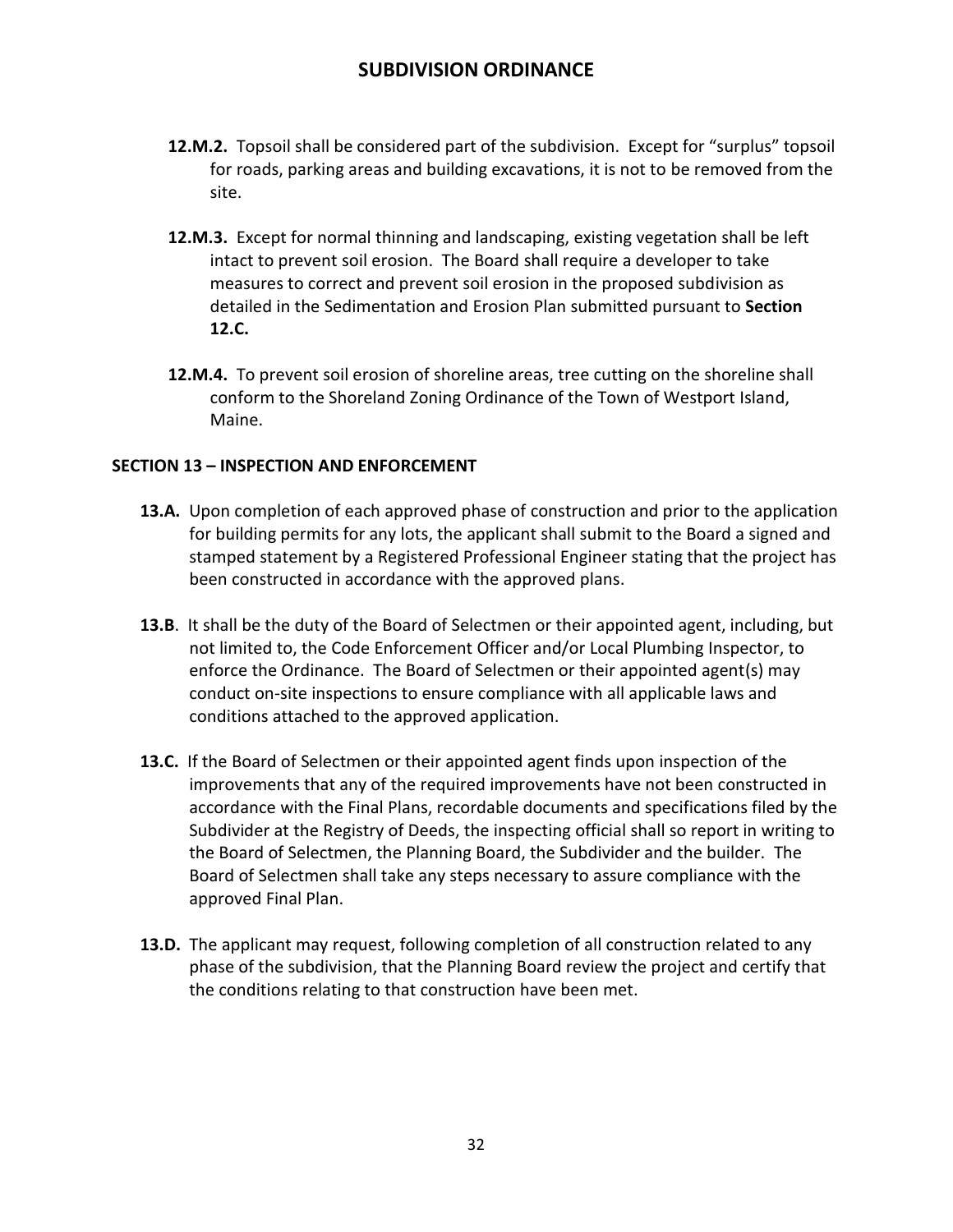## **13.E. Violations**

- **13.E.1.** No Final Plan of a division of land within the municipality which would constitute a subdivision shall be recorded in the Registry of Deeds until a Final Plat has been approved by the Board in accordance with this Ordinance.
- **13.E.2.** A person shall not convey, offer or agree to convey any land in a subdivision that has not been approved by the Planning Board and recorded in the Registry of Deeds.
- **13.E.3.** A person shall not sell, lease or otherwise convey in fee any land in an approved subdivision, which is not shown on the Final Plat as a separate lot. The transfer of the entire subdivision is allowable.
- **13.E.4.** No lots may be transferred or building permits applied for on an approved lot until construction of all improvements shown for that phase on the Final Plan are completed in accordance with **Section 11. CRITERIA.**
- **13.E.5.** No public utility or any utility company of any kind shall provide new service to any lot in a subdivision for which a Final Plat has not been approved by the Planning Board.
- **13.E.6.** Development of a subdivision without Planning Board approval shall be a violation of law.
- **13.E.7.** Violations of the above provisions of this section are a nuisance and shall be punished in accordance with the provisions of Title 30-A M.R.S.A. Section 4452. The Board of Selectmen, or their authorized agent(s), are hereby also authorized to enter into administrative consent agreements for the purpose of eliminating violations of this Ordinance and recovering penalties without court action.

### **SECTION 14 – APPEALS**

### **14.A. Powers and Duties of the Board of Appeals**

**14.A.1.**The Board of Appeals shall have the power to hear and decide Administrative Appeals, on an appellate basis, where it is alleged by an aggrieved party that there is an error in any order, requirement, decision, or determination made by, or failure to act by, the Planning Board in the administration of this Ordinance; and to hear and decide such appeals on a *de novo* basis where it is alleged by an aggrieved party that there is an error in any order, requirement, decision, or determination made by, or failure to act by the Code Enforcement Officer in his or her review of and action on a permit application under this Ordinance. Any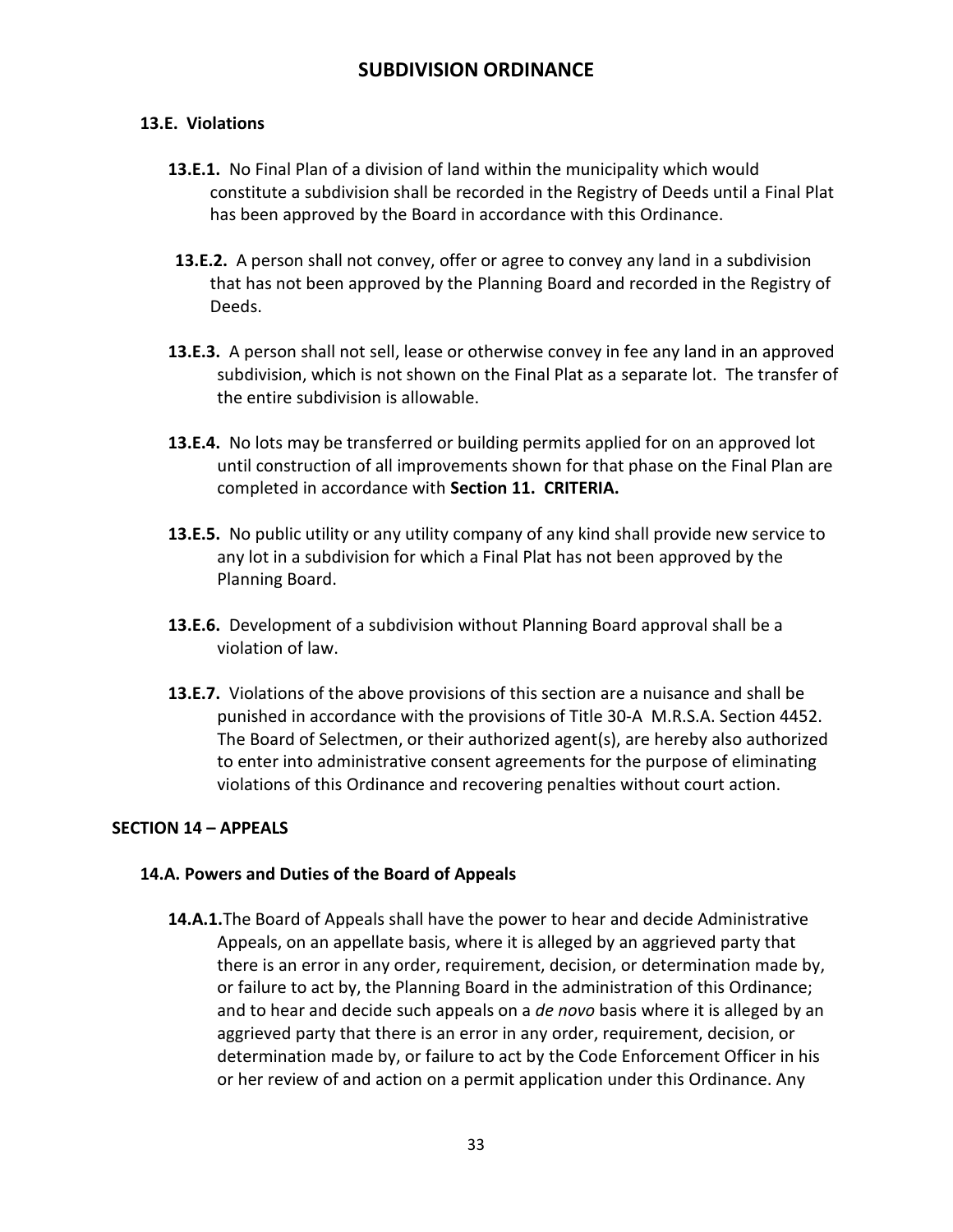order, requirement, decision or determination made, or failure to act, in the enforcement of this ordinance is not appealable to the Board of Appeals.

**14.A.2.** The Board of Appeals may authorize variances upon appeal, within the limitations set forth in this Ordinance.

### **14.B. Administrative Appeals**

- **14.B.1.** When the Board of Appeals reviews a decision of the Code Enforcement Officer, the Board of Appeals shall hold a *de novo* hearing. At this time the Board of Appeals may receive and consider new evidence and testimony, be it oral or written. When acting in a *de novo* capacity, the Board of Appeals shall hear and decide the matter afresh, undertaking its own independent analysis of evidence and the law, and reaching its own decision.
- **14.**B.2. When the Board of Appeals hears a decision of the Planning Board, it shall hold an appellate hearing, and may reverse the decision of the Planning Board, only upon finding that the decision was contrary to specific provisions of the Ordinance or contrary to the facts presented to the Planning Board. The Board of Appeals may only review the record of the proceedings before the Planning Board. The Board of Appeals shall not receive or consider any evidence that was not presented to the Planning Board, but may consider written or oral arguments concerning evidence presented to the Planning Board. If the Board of Appeals determines that the record of the Planning Board proceedings is inadequate, the Board of Appeals may remand the matter to the Planning Board for additional fact finding.

### **14.C. Variance Appeals**

- **14.C.1**. Variance appeals may be granted only from dimensional requirements including, but not limited to, lot width, structure, height, per cent of lot coverage and setback requirements.
- **14.C.2.** Variances shall not be granted for establishment of any uses otherwise prohibited by this Ordinance.
- **14.C.3.** The Board of Appeals shall not grant a variance unless it finds that:
	- **14.C.3.a.** The proposed structure or use would meet the provisions of the Ordinance, except for the specific provision which has created the nonconformity and from which relief is sought,
	- **14.C.3.b.** The strict application of the terms of this Ordinance would in undue hardship. The term "undue hardship" shall mean: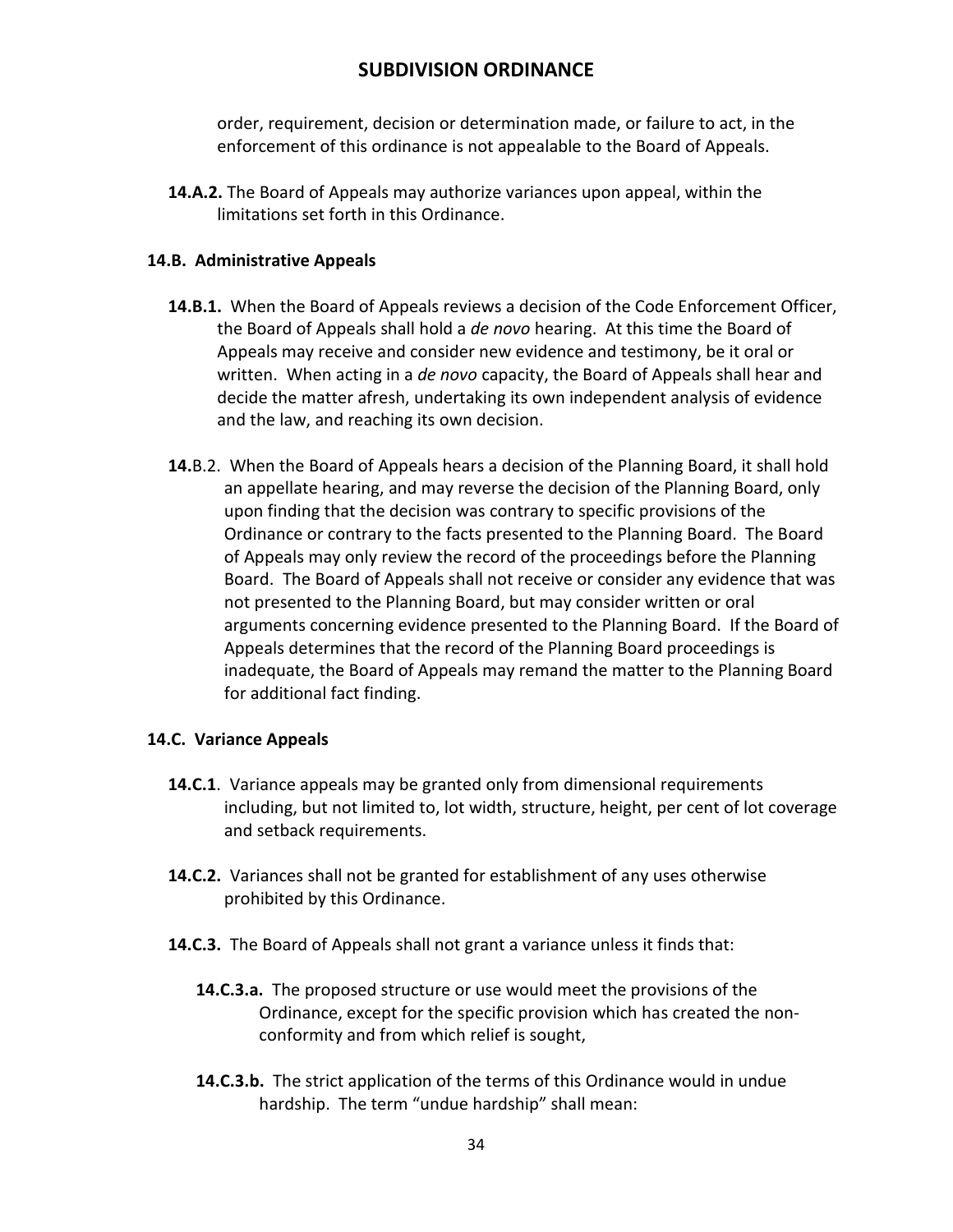- **14.C.3.b.i.** That the land in question cannot yield a reasonable return unless a variance is granted,
- **14.C.3.b.ii.** The need for a variance is due to the unique circumstances of the property and not to the general conditions in the neighborhood,
- **14.C.3.b.iii.** That the granting of a variance will not alter the essential character of the locality, and
- **14.C.3.b.iv.** That the hardship is not the result of action taken by the applicant or prior owner.
- **14.C.4.** Not withstanding **Section 14.C.3.b.** the Board of Appeals may grant a variance to an owner of a residential dwelling for the purpose of making that dwelling accessible to an individual with a disability who resides in or regularly uses the dwelling. The Board of Appeals shall restrict any variance granted under this subsection solely to the installation of equipment or the construction of structures necessary for access to egress from the dwelling by the person with the disability. The Board of Appeals may impose conditions on the variance, including limiting the variance to the duration of the disability, or to the time that the person with the disability lives in the dwelling. The term "structures necessary for access to or egress from the dwelling" shall include railings, wall or roof systems necessary for the safety or effectiveness of the structure.
- **14.C.5.** The Board of Appeals shall limit any variances granted as strictly as possible in order to ensure conformity with the purposes and provisions of this Ordinance to the greatest extent possible, and in doing so may impose such conditions to a variance as it deems necessary. The party receiving the variance shall comply with any conditions imposed.
- **14.C.6.** For variances granted in the Shoreland Zone, a copy of each variance request including the application and all supporting materials supplied by the applicant, shall be forwarded by the municipal officers to the Commissioner of the Department of Environmental Protection at least twenty (20) days prior to any action by the Board of Appeals. Any comments received from the Commissioner prior to action by the Board of Appeals shall be made a part of the record and shall be taken into consideration by the Board of Appeals.

## **14.D. Appeal Procedure**

### **14.D.1. Making an Appeal**

An administrative appeal may be taken to the Board of Appeals by an aggrieved party from any decision of the Code Enforcement Officer or the Planning Board, except for enforcement related matters. Such an appeal shall be made within thirty (30) days of the date of the official, written decision or action to be appealed from, and not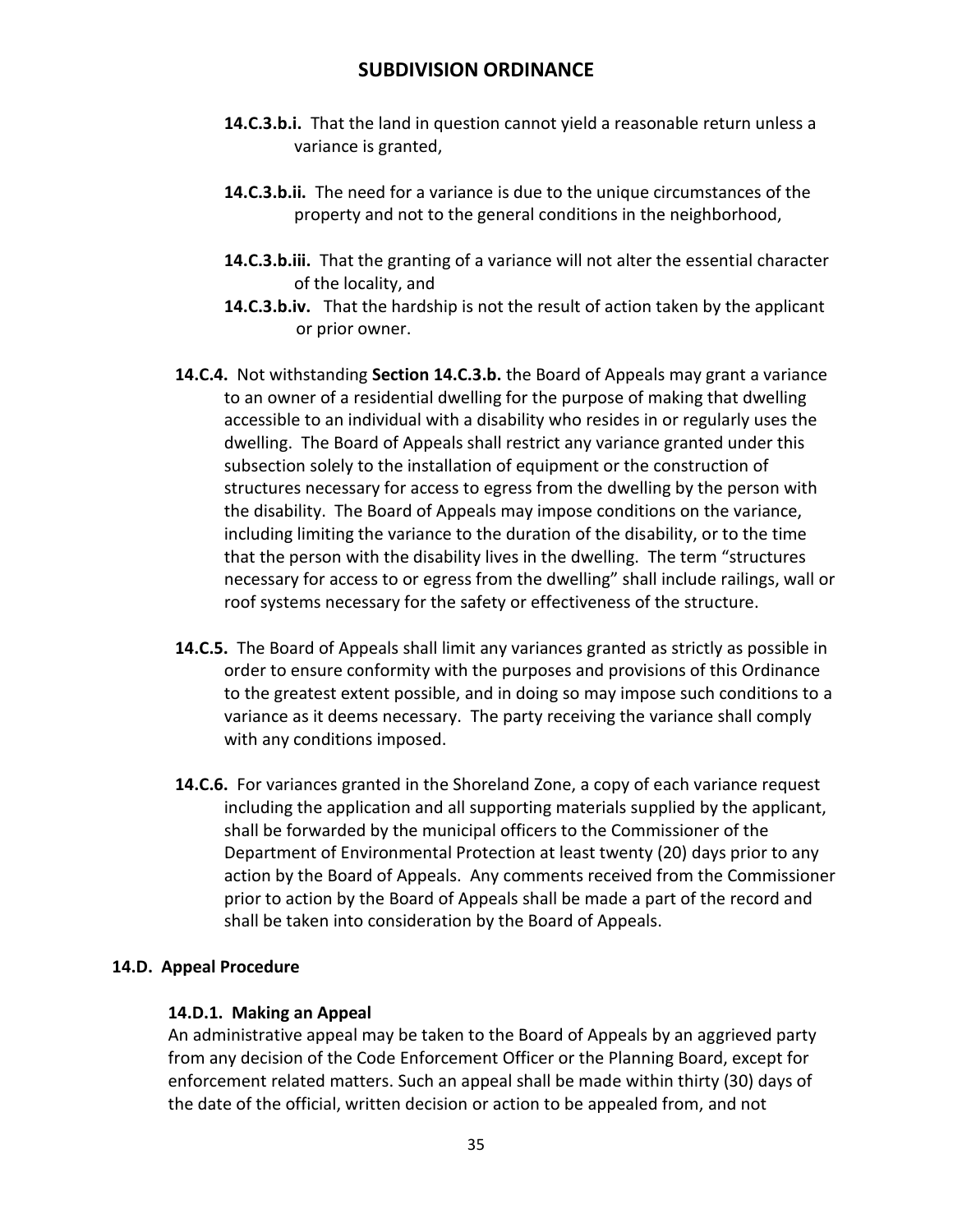otherwise, except that the Board of Appeals, upon a showing of good cause, may waive the thirty (30) day requirement.

Applications for appeals shall be made by filing the Board of Appeals application with the Board of Appeals and payment of the application fee. Board of Appeals application forms and instructions and the Fee Schedule are available at the Town Office. The application is a written notice of the appeal which includes:

- **14.D.1.a.** A concise written statement indicating what relief is requested and why the appeal or variance should be granted.
- **14.D.1.b.** A sketch drawn to scale showing lot lines, location of existing buildings and structures and other physical features of the lot pertinent to the relief sought.
- **14.D.2.** Upon receiving an application for an administrative appeal, the Code Enforcement Officer or Planning Board, as appropriate, shall transmit to the Board of Appeals all of the papers constituting the record of the decision or action to be appealed.
- **14.D.3.** The Board of Appeals shall hold a public hearing on an administrative appeal or a request for a variance within thirty (30) days of its receipt of a complete written application, unless this time period is extended by the parties.
- **14.D.4.** A majority of the full voting membership of the Board of Appeals shall constitute a quorum for the purpose of deciding an appeal.
- **14.D.5.**The person filing the appeal shall have the burden of proof.
- **14.D.6.** The Board of Appeals shall decide all administrative appeals and variance requests within thirty-five (35) days after the close of the hearing, and shall issue a written decision on all appeals.
- **14.D.7.** The Board of Appeals shall state the reasons and basis for its decision, including a statement of the Findings of Facts and Conclusions of Law reached by the Board of Appeals. The Board shall cause written notice of its decision to be mailed or hand-delivered to the applicant within seven (7) days of the Board of Appeals' decision. Copies of written decisions of the Board of Appeals shall be given to the Planning Board, Code Enforcement Officer, and the Board of Selectmen.

## **14.E. Appeal to Superior Court**

Any aggrieved party may appeal the Board of Appeals' decision to the Superior Court within forty-five (45) days of the date of such decision, pursuant to Rule 80B of the Maine Rules of Civil Procedure.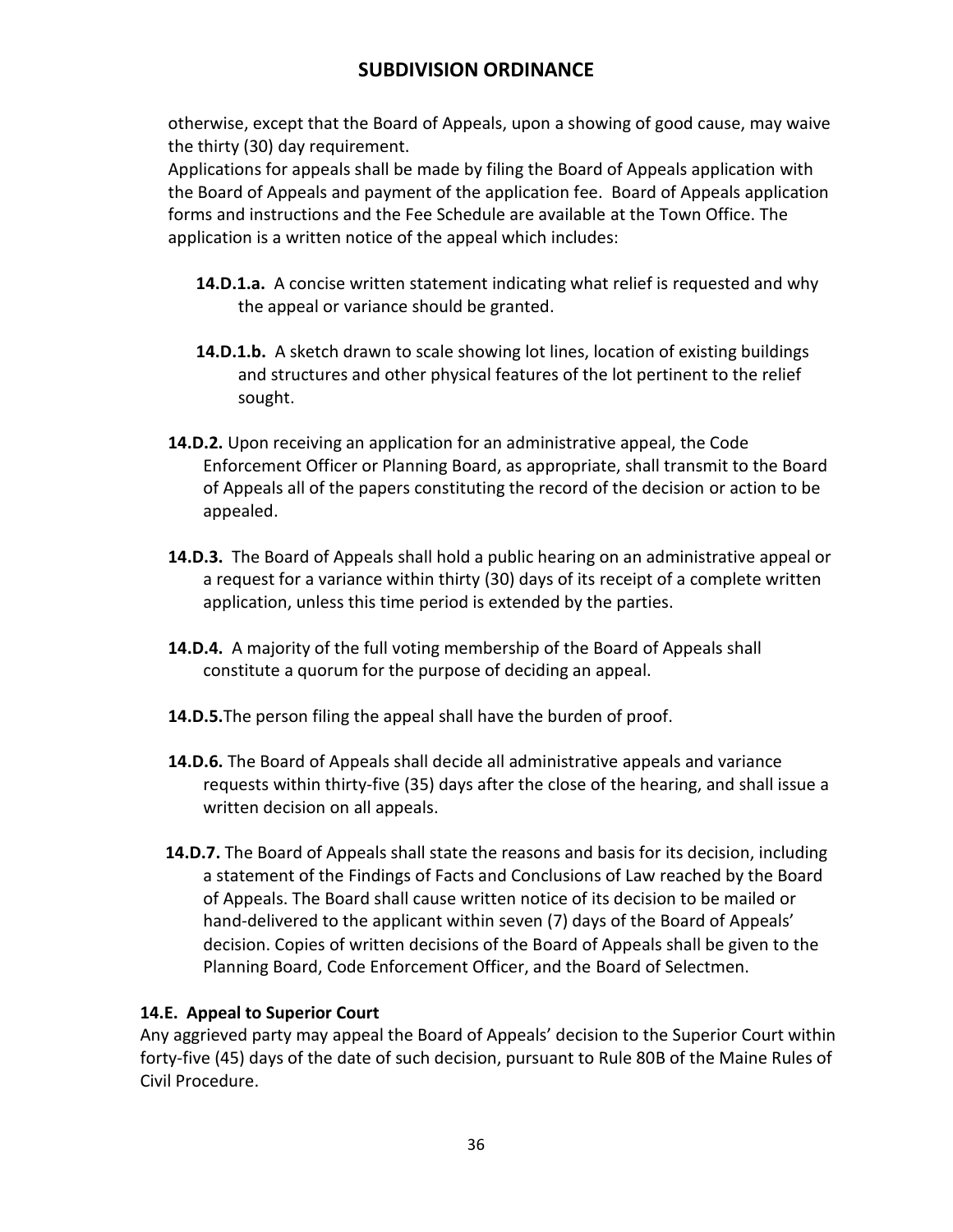## **14.F. Reconsideration**

In accordance with 30-A M.R.S.A. §269 (3)(F) the Board of Appeals may reconsider any decision within forty-five (45) days of its prior decision. A request to the Board of Appeals to reconsider a decision must be filed within ten (10) days of the decision that is being reconsidered. A vote to reconsider and the action taken on that reconsideration must occur and be completed within forty-five (45) days of the original decision. Reconsideration of a decision shall require a positive vote of the majority of the Board of Appeals' members, originally voting on the decision and proper notification of the landowner, petitioner, Planning Board, Code Enforcement Officer, and other parties of interest, including abutters and those who testified at the original hearing. The Board of Appeals may consider additional hearings and receive additional evidence and testimony.

## **SECTION 15. - REVOCATION OF A PERMIT**

**15.A.** A permit may be revoked only because of administrative error or fraud during the original application process.

## **15.B. Procedure**

Any party, the Board of Selectmen or their appointed agent may present information regarding administrative error or fraud to the Planning Board.

## **15.B.1. Fraud**

- **15.B.1.a.** If the Planning Board determines that a significant fraudulent testimony may have been submitted, it shall hold a noticed public hearing. Notice shall be sent to the applicant and all others to whom notice was required to be sent for the original approval. If, following the hearing the Planning Board determines that there is credible information that the facts submitted in support of the application may be fraudulent, no matter the cause, the Planning Board may forward the request to the Board of Appeals that the permit be revoked.
- **15.B.1.b.** The Board of Appeal shall hold a noticed public hearing following the receipt of a request for revocation from the Planning Board, providing that the Planning Board's request was received within two years of the Planning Board's final decision to approve the subdivision.
- **15.B.1.c.** The Planning Board's Chair or a properly approved representative shall attend the Board of Appeals" hearing and present appropriate evidence as to information submitted to it, its deliberations and subsequent decision. The burden of proof that fraud occurred shall however rest with the party claiming fraud.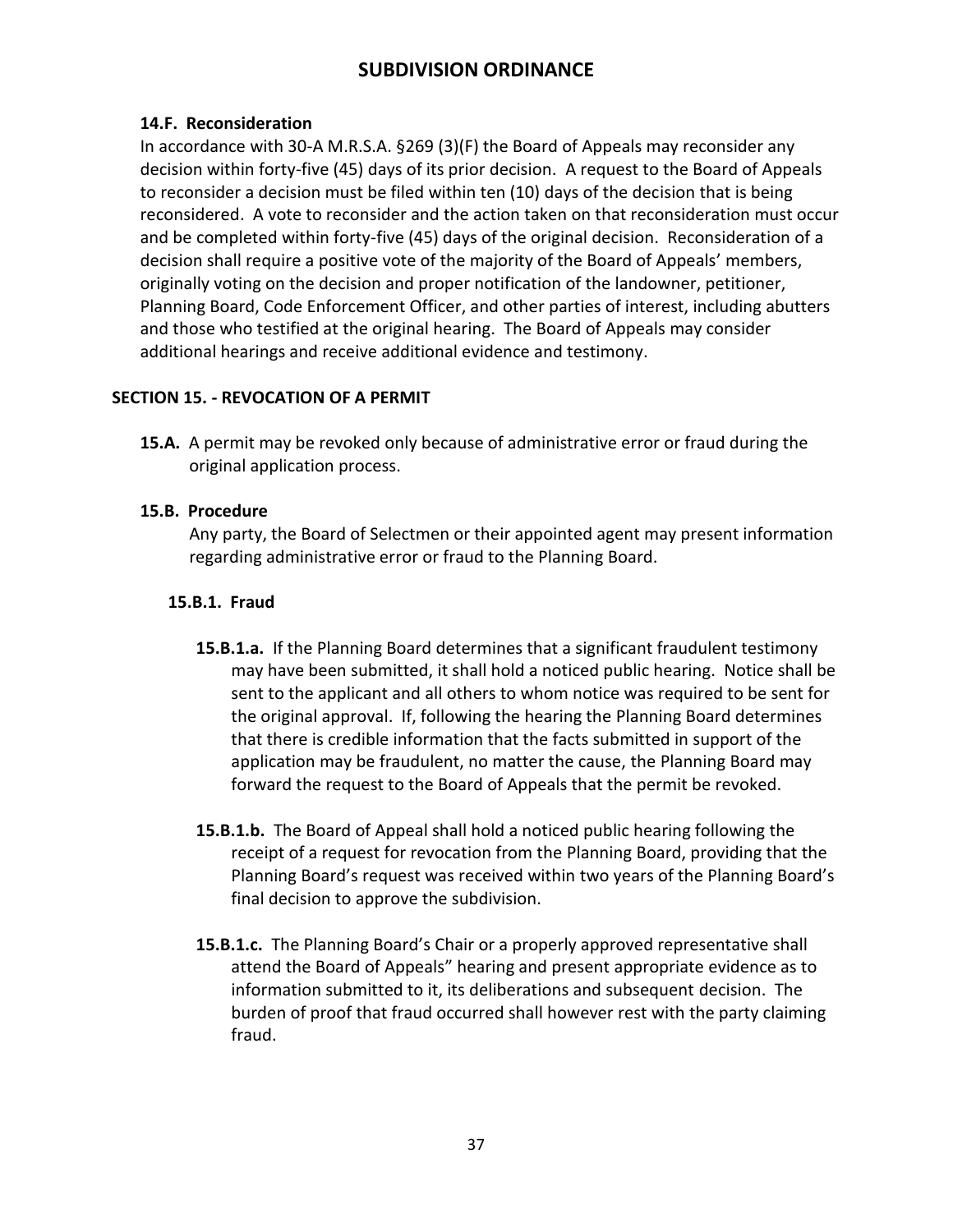- **15.B.1.d.** The Board of Appeals may revoke a permit for a fraud upon finding that:
	- **15.B.1.d.i.** The facts presented by the applicant during the approval process were significantly and purposely in error, and
	- **15.B.1.d.ii.** Such facts were material to the decision to approve the application, and

**15.B.1.d.iii.** The availability of the true facts at the time of the application may have caused a denial of the application.

## **15.B.2. Administrative Errors**

Appeal on the basis of administrative error shall be made only by admitted and statutory parties. It shall be made to the Board of Appeals and may only be entertained if the provisions and time frames that apply to an appeal of the decision of the Planning Board are maintained.

## **SECTION 16- SEVERABILITY**

A finding of invalidity or unconstitutionality of any section or provision of this Ordinance shall not invalidate any other section or provision thereof.

**SECTION 17. – DEFINITIONS** Definitions for this Ordinance are found in 30 – A M.R.S.A. Section 4401 and more specifically, any word or term defined in the Town of Westport Island Shoreland Zoning Ordinance or the Town of Westport Island Building Code Ordinance shall have the definition contained in those Ordinances, unless defined differently below. If a conflict in definitions exists among the three town Ordinances and the State Statute, the State definitions shall apply. Other words and terms used in this Ordinance, and not found in the above cited Statute and Ordinances, shall have their customary dictionary meanings as found in the latest Webster New Collegiate Dictionary. Other words and terms used herein are defined as follows:

**Abutter:** Owners of record of immediately adjacent property; owners of record of property located immediately across a public road or right-of-way.

## **Appellate Hearing: A Board of Appeals hearing at which only the material which was the basis for the decision or action by the Planning Board is reviewed to determine if the action or decision can be upheld.**

**Applicant:** The person submitting any application under the provisions of this Ordinance including a firm, association, organization, partnership, trust, estate, governmental agency, municipality, company, corporation, two or more individuals having a joint or common interest, or other legal entity, as well as an individual.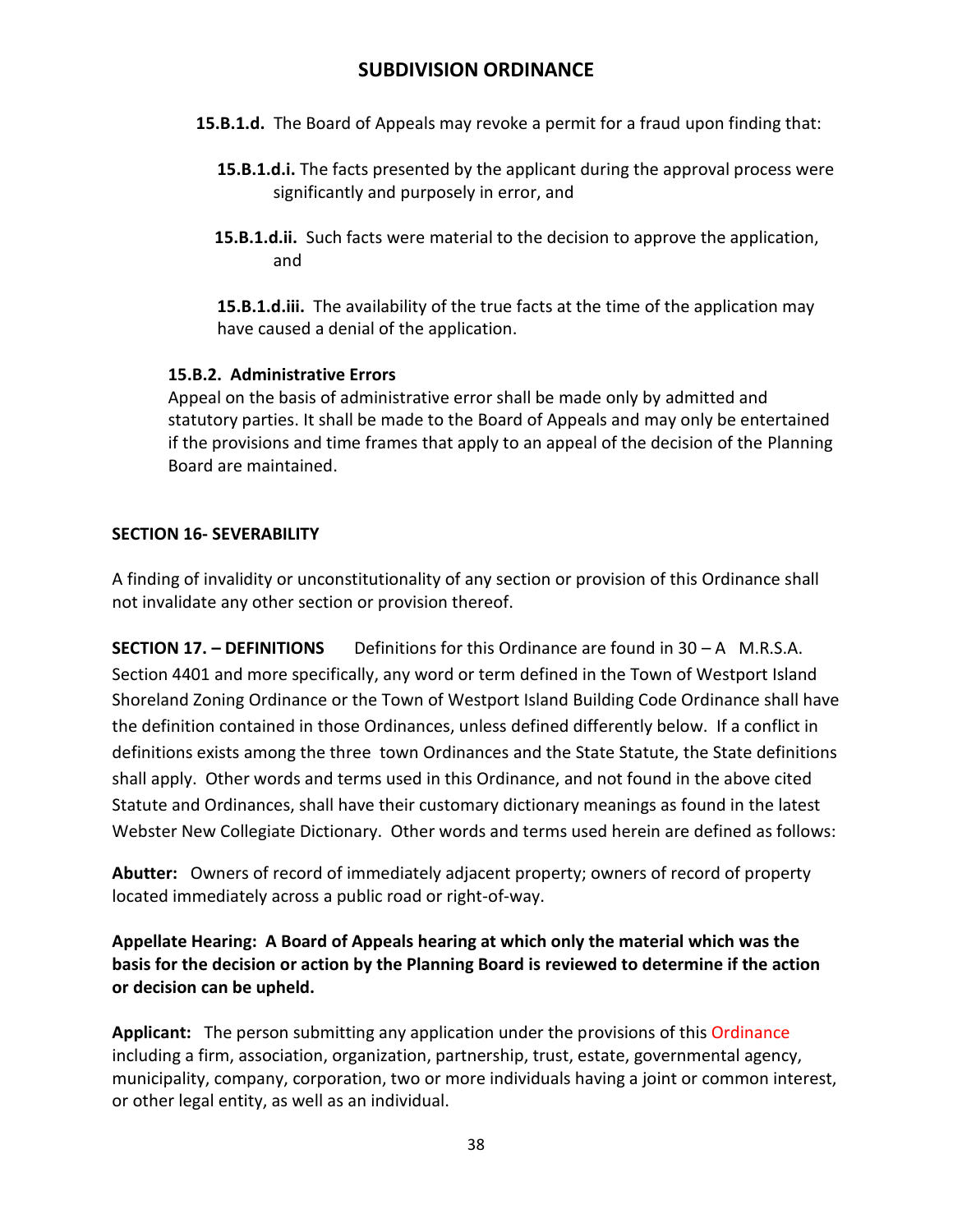**Average Daily Traffic (ADT):** The predicted number of vehicles that enter and exit the premises during the day, based on the trip generation rates in the latest edition of "Trip Generation" published by the Institute of Transportation Engineers. For a single family detached residence, this rate is 1 peak hour trip.

**Buffer Area:** A part of a property or an entire property, which is not built upon and is specifically intended to separate and thus minimize the effects of a land use activity (e.g. noise, dust, visibility, glare, etc.) on adjacent properties or on sensitive natural resources.

**Building Footprint:** The area covered by a building measured from the exterior surface of the exterior walls as projected to ground level. Where the building is elevated above grade level, the building footprint is the area the building would cover if it were at ground level. All enclosed permanent portions of the building such as enclosed porches, are included in the building footprint, but decks, steps and open porches are not included.

**Central Water Supply System:** A system using a single source of water and supplying three (3) or more dwelling units or enterprises.

**Cluster Subdivision:** A subdivision in which the lot sizes are reduced below those normally required in the zoning district in which the development is located in return for the provision of permanent common space, if allowed under current zoning ordinances.

**Coastal Wetlands:** All tidal and subtidal lands; all lands below any identifiable debris line left by tidal action; all lands with vegetation present that is tolerant of salt water and occurs primarily in a salt water or estuarine habitat; and any swamp, marsh, bog, beach, flat or other contiguous low land which is subject to tidal action during the highest tide level for the year, as identified in tide tables published by the National Ocean Service. Coastal wetlands may include portions of coastal sand dunes. Note: All areas below the maximum spring tide levels are coastal wetlands. These areas may consist of rocky ledges, sand dunes and cobble beaches, mud flats, etc. in addition to salt marshes and salt meadows.

**Common Land:** Land within or related to a subdivision, not individually owned or within a developed or developable subdivision lot , and which is designed and intended for the common use or enjoyment of the residents of the subdivision. It may include complementary structures and improvements, typically used for maintenance and operation of the common space, such as for outdoor recreation.

**Complete Application:** An application shall be considered complete upon submission of the required fee and all information required by this Ordinance, or by a vote by the Planning Board to waive the submission of required information pursuant to **Section 5.B.2.** The Planning Board shall issue a written statement to the applicant upon its determination that an application is complete.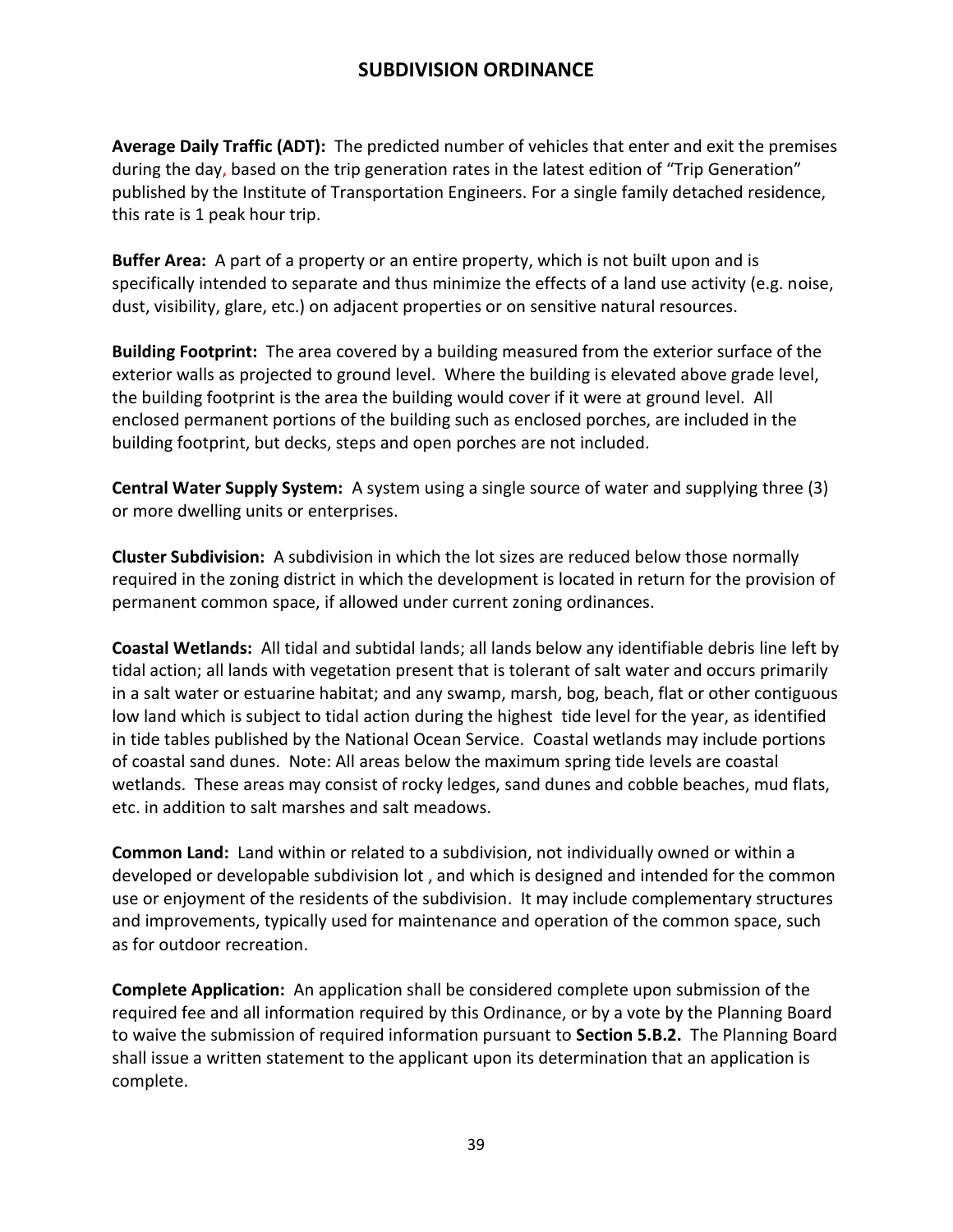**Comprehensive Plan:** A document or interrelated documents adopted by the Legislative Body of the Town of Westport Island, containing an inventory and analysis of existing conditions, a compilation of goals for the development of the community, an expression of policies for achieving these goals, and a strategy for implementation of the policies.

**Conservation Easement:** A non-possessory interest in real property imposing limitations or affirmative obligations, the purpose of which includes retaining or protecting natural, scenic or common space values of real property; assuring its availability for agricultural, forest or recreational use; protecting natural resources; or maintaining air or water quality.

**Conventional Subdivision**: A subdivision in which all buildable lots meet or exceed minimum lot size requirements in existing zoning Ordinances.

**Curb Cut:** The opening along the curb line or street right-of-way line at which point vehicles may enter or leave the street. A curb cut on a state road requires a state permit.

*de novo* Hearing: A Board of Appeals hearing in which new information can be admitted, in addition to the record and materials of the decision or action of the Code Enforcement Officer.

**Density:** The number of dwelling units per acre of land.

**Developed Area:** Any area on which a site improvement or change is made, including buildings, landscaping, parking areas and streets.

**Driveway:** A private vehicular access way serving two lots or less.

**Final Plan:** The complete set of items required in **Section 6.B. (Minor and Major Subdivisions**) and **Section 7.A (Major Subdivisions only)** describing the proposed subdivision, which are to be submitted to the Planning Board for its review and decision.

**Final Plat:** The drawing(s) included in the Final Plan, which are described in **Section 8.B.1**. and which are signed by the Board upon Final Plan approval and filed with other recordable documents at the Registry of Deeds.

**Final Plat Approval:** The last administrative step in the review and approval process before filing at the Registry of Deeds, where the Board reviews all recordable documents to insure consistency with agreements/conditions/covenants set at the Final Plan approval, and signs the Final Plat.

**Final Plat Filing:** The final drawings (Final Plat) representing the approved subdivision, including any modifications or conditions agreed to as part of the Board's approval of the Final Plan, and all other recordable documents required for filing at the Registry of Deeds.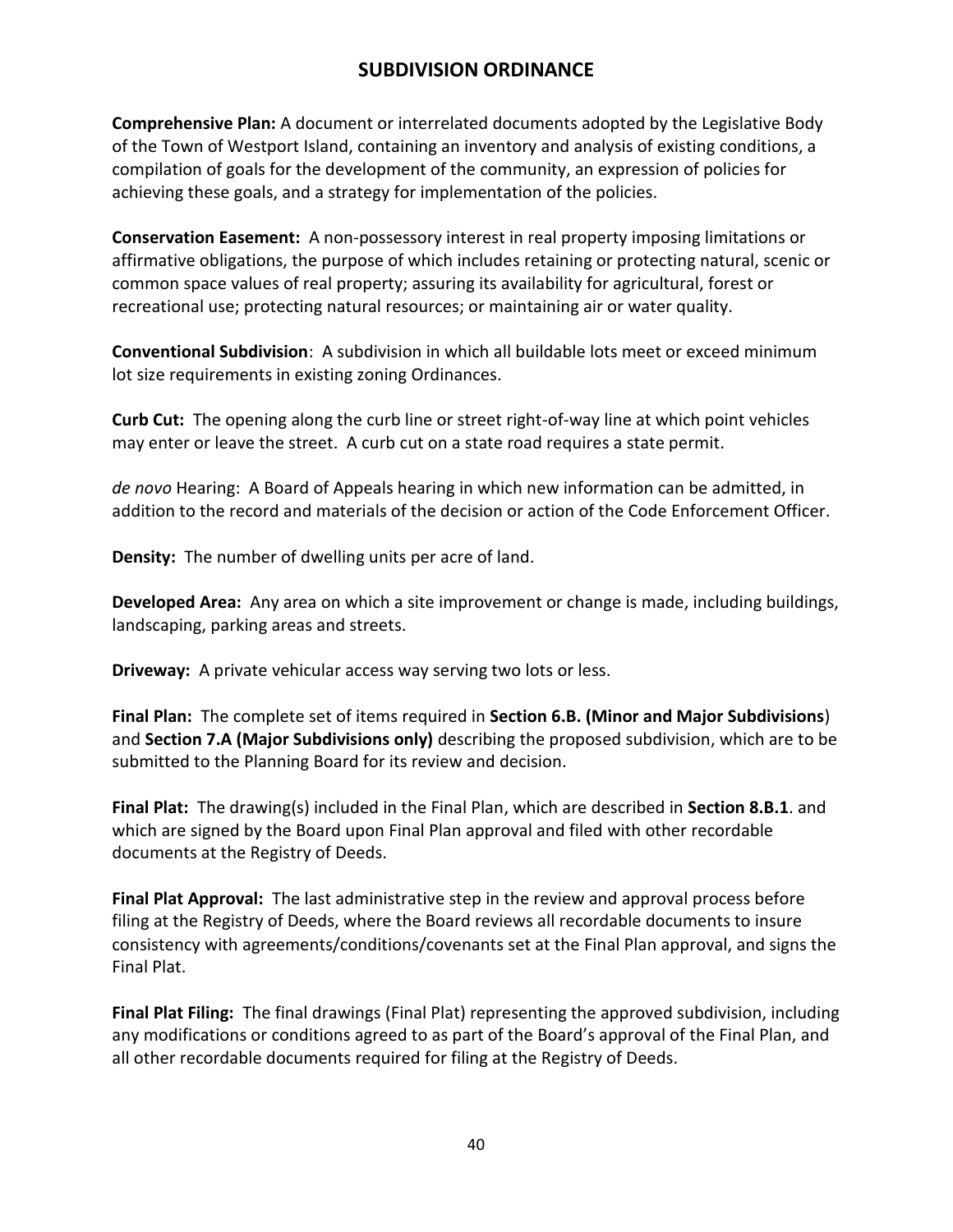**Freshwater Wetland:** Freshwater swamps, marshes, bogs and similar areas other than forest wetlands, which are: 1) Ten (10) or more contiguous acres, or of less than ten (10) contiguous areas and adjacent to a surface water body excluding any river, stream or brook, such that, in a natural state, the combined surface area is in excess of ten (10) acres, and, 2) inundated or saturated by surface or ground water at a frequency and for a duration sufficient to support, and which under normal circumstances do support, a prevalence of wetland vegetation typically adapted for life in saturated soils, and not considered a part of a coastal wetland, river, brook or stream.

**Frontage:** That portion of a lot fronting upon and providing rights-of-way access to a public or private road listed on the Schedule of Town Roads on file with the Town Clerk, or to an approved or accepted new right-of-way laid out in accordance with the Subdivision Ordinance, to be measured continuously along a single road line. Owners of lots fronting on two roads shall use the less travelled road for its "frontage". On a corner lot frontage shall be measured to the point of intersection of the extension of the side lines of the roads. The minimum frontage for permitted uses within the Town of Westport Island must be met by contiguous frontage within the Town of Westport Island on an approved or accepted right-of-way in the Town of Westport Island. Alternatively, frontage may be considered to be shore frontage.

**Minimum Lot Width:** The closest distance between the side lines of a lot. When the two lot side lines extend into the Shoreland Zone, both lot lines shall be considered the side lot lines.

**Municipal Engineer**: Any registered professional engineer hired or retained by the municipality, either as staff or on a consulting basis, with the authority to act for the municipality.

**Net Residential Area or Acreage:** The area of a parcel, which is suitable for development as determined by the Planning Board, shall be calculated by subtracting the following from the total or gross acreage of a parcel:

- 1. Total acreage that is used for street and sidewalk rights-of-way,
- 2. Portions of the parcel containing slopes over 35%,.
- 3. Portions of the parcel shown to be within the 100-year flood plain and floodway as designated on Federal Emergency Agency (FEMA) maps,
- 4. Portions of the parcel located in the Resource Protection District,
- 5. Portions of the parcel which are unsuitable for development in their natural state due to drainage or subsoil conditions, including but not limited to:
	- A. Water table at or near the surface for all or part of the year,
	- B. Unstable soils such as Sebago Mucky Peat.

**New Structure or Structures:** Includes any structure for which construction begins on or after September 23, 1988. The area included in the expansion or an existing structure is deemed to be a new structure.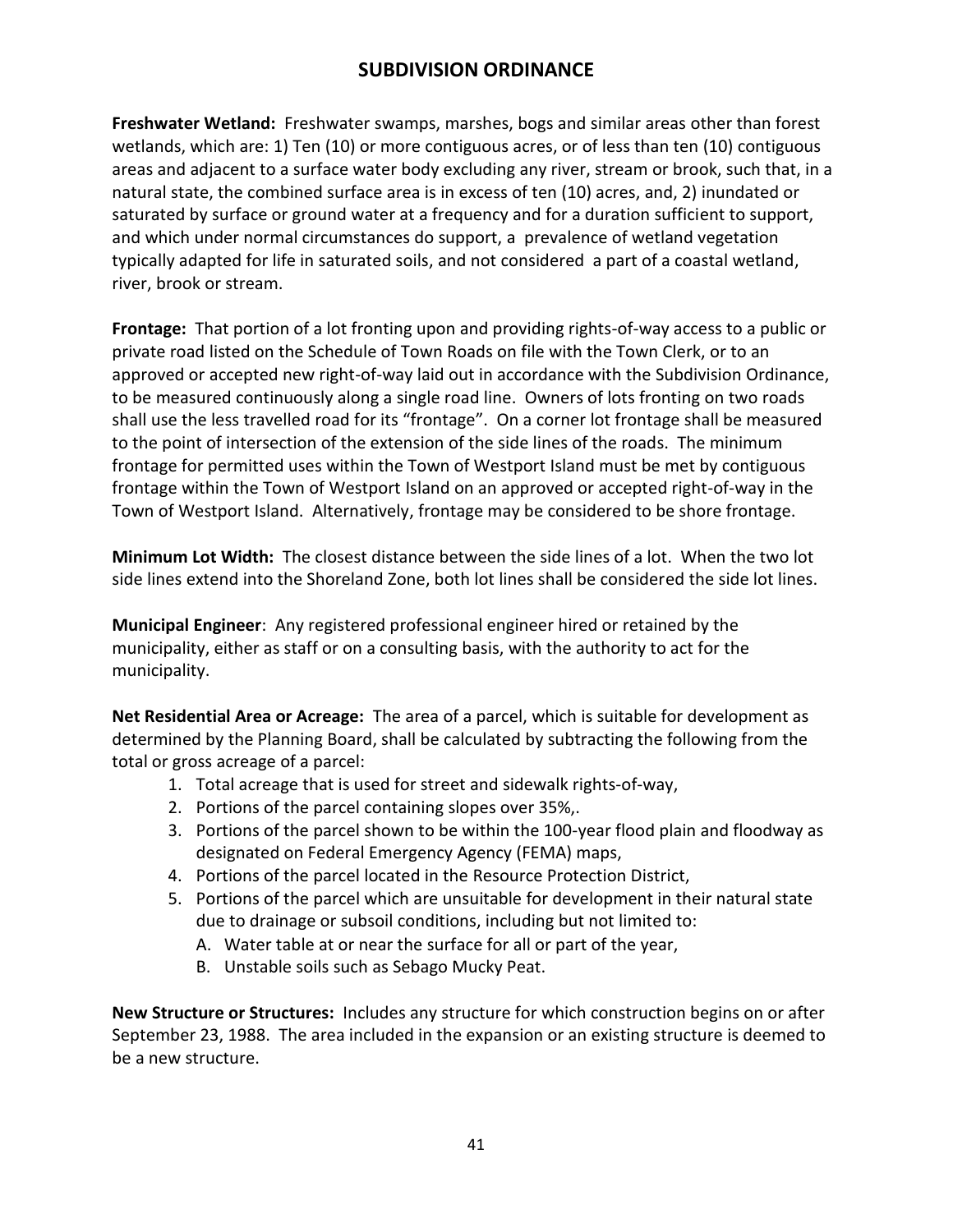**Normal High-Water Line:** That line which is apparent from visible markings, changes in the character of the soils due to prolonged action of the water or changes in vegetation, and which distinguishes between predominantly aquatic and predominantly terrestrial land. Areas contiguous with rivers that support non-forested wetland vegetation and hydric soils and that are at the same or lower elevation as the water level of the river or great pond during the period of normal high water are considered part of the river or great pond. Note: In the case of tidal waters, setbacks are measured from the upland edge of the "coastal wetland".

**100 Year Flood:** The highest level of flood that, on the average, has a 1% chance of occurring in any given year.

**Party:** Owners of record of immediately adjacent property; owners of record of property located immediately across a public road or right-of-way, other property owners who, having shown the Planning Board that their property may be affected by the proposed development under a specific criterion or standard, shall be admitted by the Planning Board with participation limited to that criterion or standard.

**Person:** An individual, corporation, governmental agency, municipality, trust, estate, partnership, association, two or more individuals having a joint or common interest, or other legal entity.

**Planning Board or Board:** The Planning Board of the Town of Westport Island.

**Professional Engineer:** A professional engineer, registered in the State of Maine.

**Public Water System:** A water supply system that provides water to at least fifteen (15) service connections or services water to at least twenty-five (25) individuals daily for at least thirty (30) days a year.

**Residential Dwelling Unit:** A room or group of rooms designed and equipped exclusively for use as permanent, seasonal or temporary living quarters for only one family at a time, and containing cooking, sleeping and toilet facilities. Recreational vehicles are not considered residential dwelling units.

**Sight Distance:** The length of an unobstructed view from a particular access point to the farthest visible point of reference on a roadway. Used in this Ordinance as a reference for unobstructed road visibility. Sight distance is measured from the perspective of a hypothetical person seated in a vehicle.

**Sketch Plan:** Conceptual maps, renderings, and supportive data describing the project proposed by the applicant prior to submitting an application for subdivision approval.